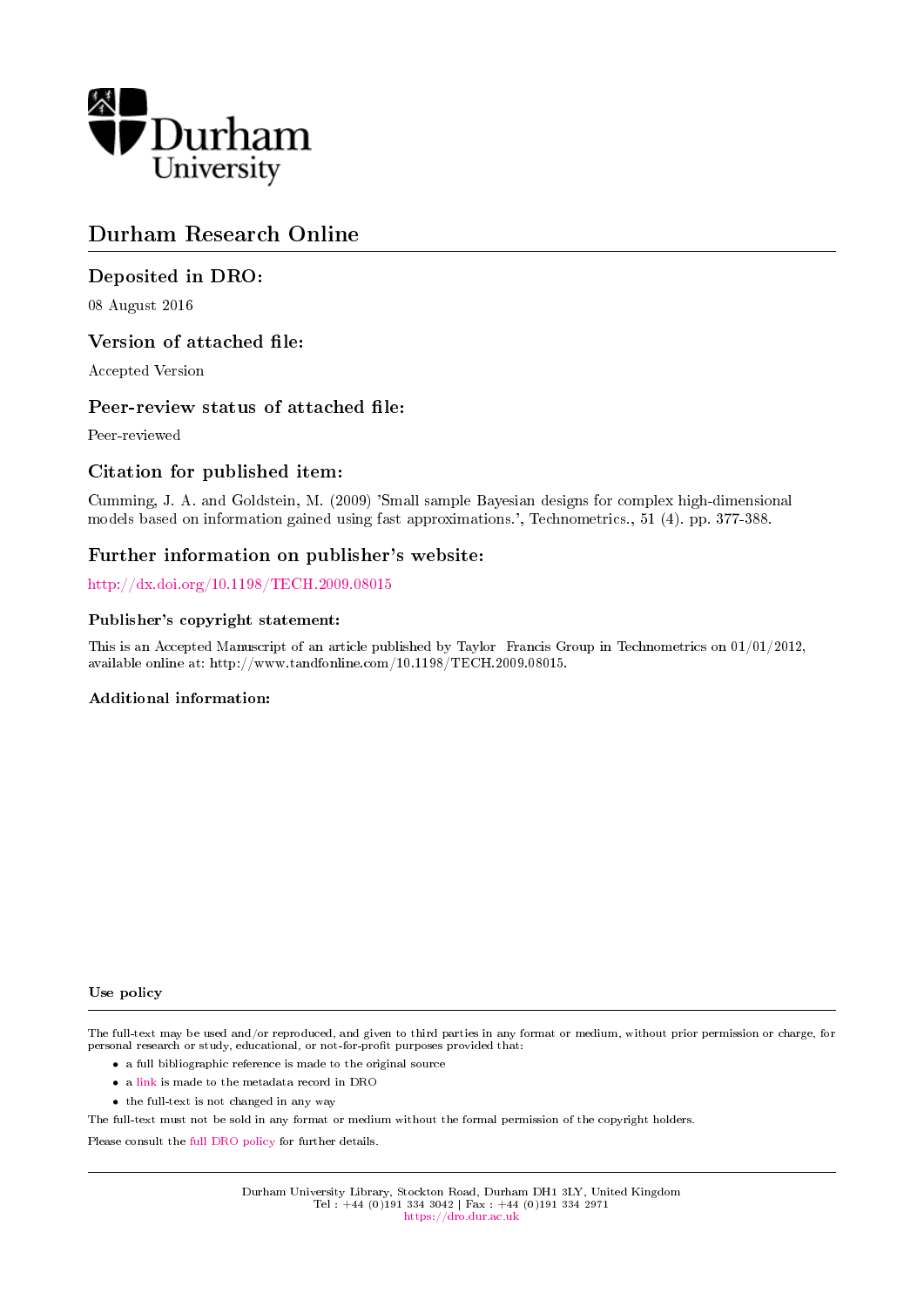# Small Sample Bayesian Designs for Complex High-Dimensional Models Based on Information Gained Using Fast Approximations

Jonathan Cumming and Michael Goldstein Department of Mathematical Sciences Durham University, U.K. email: j.a.cumming@durham.ac.uk

June 16, 2009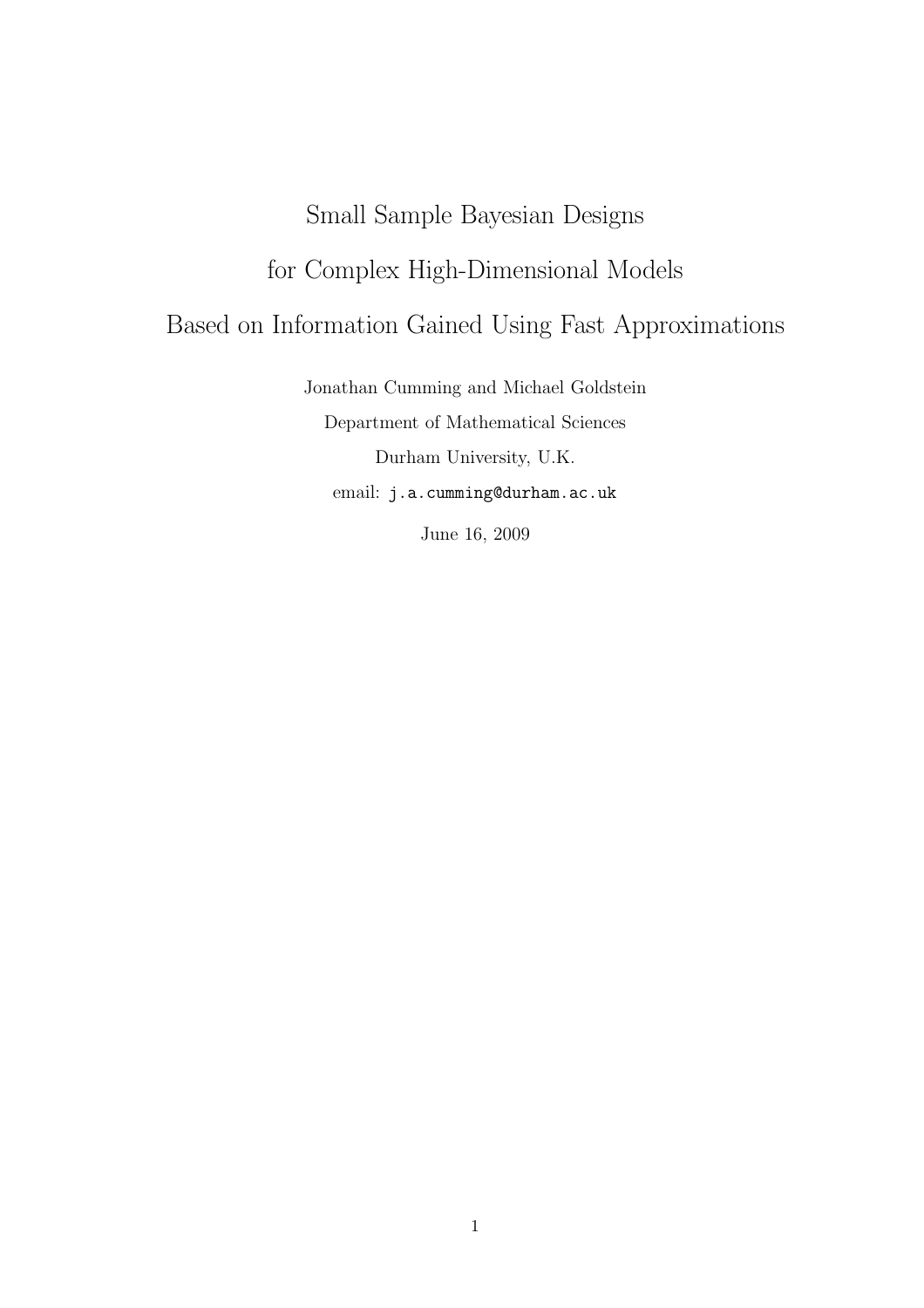#### Abstract

We consider the problem of designing for complex high-dimensional computer models which can be evaluated at different levels of accuracy. Ordinarily, this requires performing many expensive evaluations of the most accurate version of the computer model in order to obtain a reasonable coverage of the design space. In some cases, it is possible to supplement the information from the accurate model evaluations with a large number of evaluations of a cheap, approximate version of the computer model to enable a more informed design choice. We describe an approach which combines the information from both the approximate model and the accurate model into a single multiscale emulator for the computer model. We then propose a design strategy for the selection of a small number of expensive evaluations of the accurate computer model based on our multiscale emulator and a decomposition of the input parameter space. The methodology is illustrated with an example concerning a computer simulation of a hydrocarbon reservoir.

Keywords: Computer experiments; Experimental design; Bayes linear methods; Multiscale emulation; Hydrocarbon reservoir.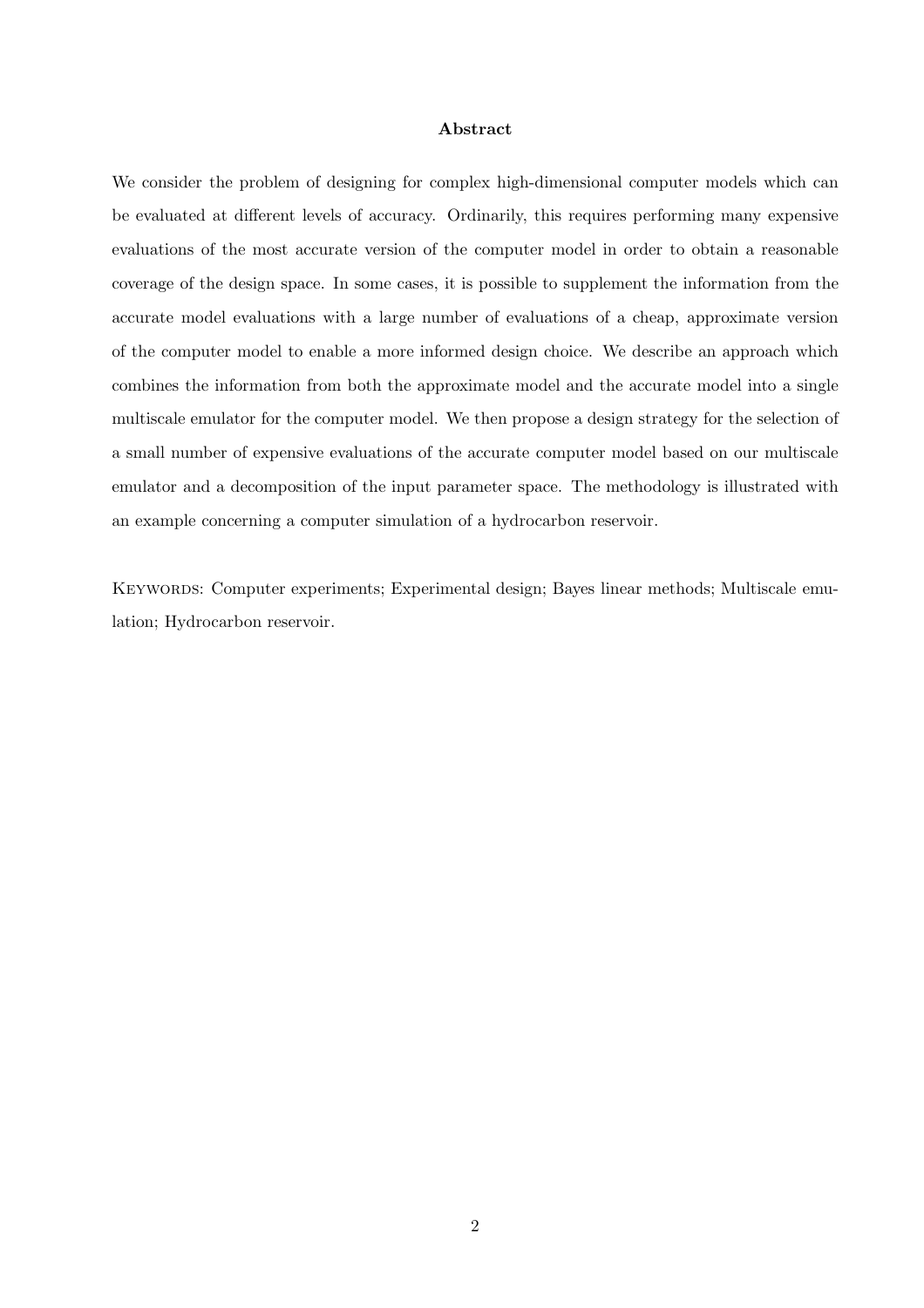#### 1. INTRODUCTION

Computer models are widely used in many areas of scientific research to gain insight into complex physical systems. Evaluating such models for a given choice of input values can be very expensive in time and computation. Therefore, the number of evaluations that can be performed within a fixed budget is limited, resulting in substantial uncertainty associated with the output of the model away from these known values. To represent this uncertainty, we construct a stochastic representation of the simulator, known as an emulator, by combining the available model evaluations with appropriate prior knowledge (Sacks, Welch, Mitchell, and Wynn, 1989b; Craig, Goldstein, Rougier, and Seheult, 2001; Santner, Williams, and Notz, 2003; Kennedy and O'Hagan, 2001).

Often, the computer model can be evaluated at different levels of accuracy resulting in different versions of the computer model of the same system (Kennedy and O'Hagan, 2000; Craig, Goldstein, Seheult, and Smith, 1998). For example, this can arise from simplifying the underlying mathematics, by adjusting the model gridding, or by changing the accuracy of the model's numerical solver. Lower accuracy models can often be evaluated for a fraction of the cost of the full computer model, and can share many qualitative features with the original. Often, the coarsened computer model is informative for the accurate computer model, and hence for the physical system itself. By using evaluations of the coarse model in addition to those of the full model, we can construct a single multiscale emulator of the computer simulation (Craig et al., 1998; Kennedy and O'Hagan, 2000; Qian and Wu, 2008).

As the accurate computer model is expensive to evaluate, our number of potential evaluations is limited and hence these evaluations must be carefully chosen. Designing for computer experiments and emulators has a long history (Sacks et al., 1989b; Currin, Mitchell, Morris, and Ylvisaker, 1991; Sacks, Schiller, and Welch, 1989a). Popular design methods include space-filling techniques such as Latin hypercubes (Morris and Mitchell, 1995), or criterion-based methods using, for example, maximum entropy or mean square prediction error (Santner et al., 2003, Chapter 6). However, for functions with high-dimensional output spaces, each function evaluation is important for each of a large number of output quantities, and choosing a small collection of design points that are informative for all the outputs is very challenging.

In this paper, we describe a methodology for constructing a multiscale emulator by using many approximate model runs. Secondly, we propose a tractable strategy for making such small-sample designs for high-dimensional computer model output by decomposing the problem into smaller de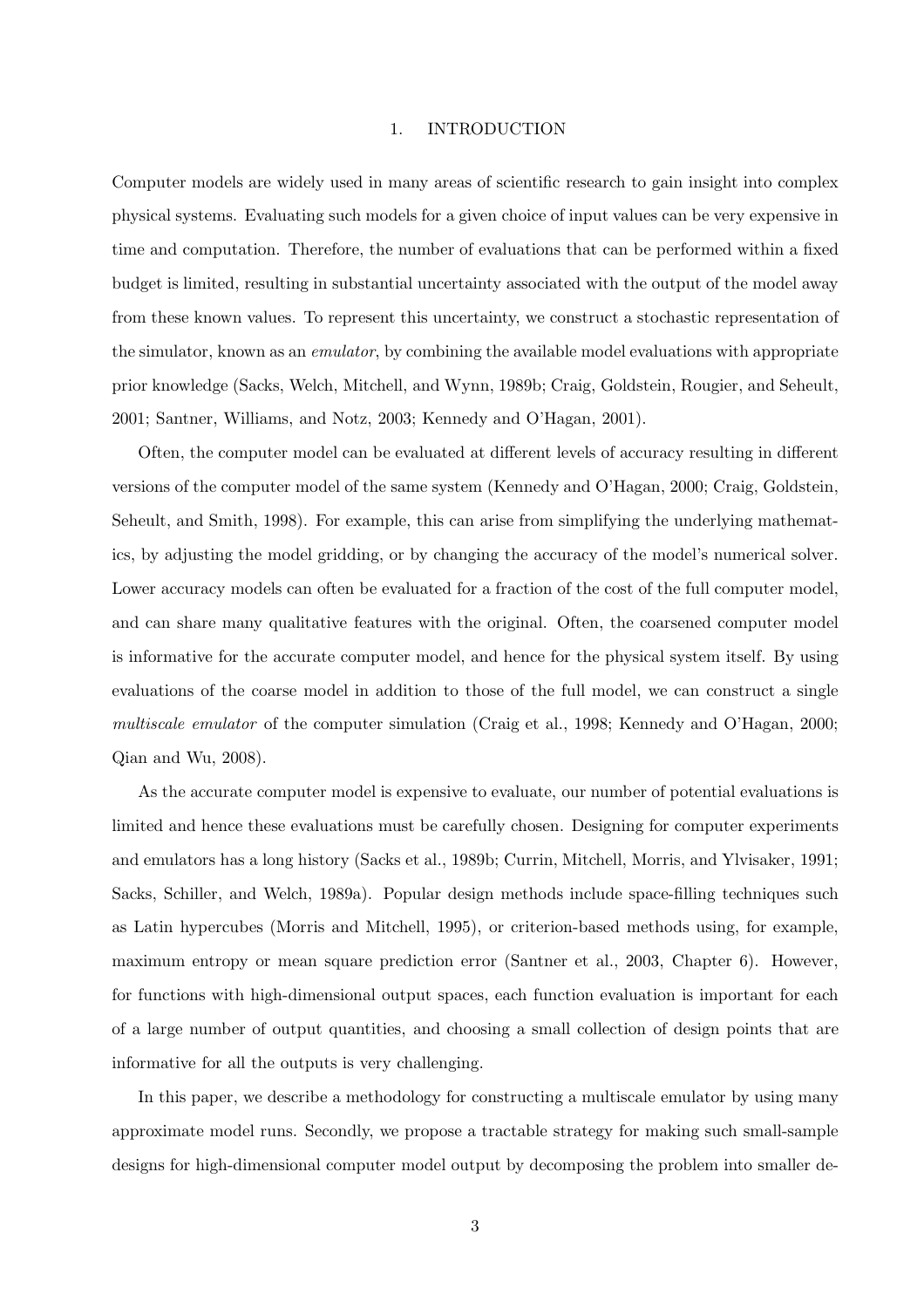sign problems based on a version of the conditional independence representation of the structure of the design. The structure of this paper is as follows: In Section 2 we describe our general methodology for constructing a multiscale emulator of a complex computer model. Section 3 discusses the structure of the design problem, and introduces our input space decomposition and design construction strategy. The methodology is illustrated by application to a computer simulation of a hydrocarbon reservoir in Section 4, and we conclude with discussion in Section 5.

## 2. MULTISCALE EMULATION OF COMPLEX COMPUTER MODELS

#### 2.1 Analysis of an Uncertain Multiscale Computer Model

We begin with a complex physical system, represented by a q-vector of system attributes,  $\mathbf{y}$ . The computer simulator,  $F(\cdot)$ , is a deterministic function which models this system. The inputs, x, to the computer model comprise a vector of quantities which influence the value of  $F(\cdot)$  (and hence y), and must be specified before the simulator can be evaluated. The resulting output,  $F(x)$ , is a q-vector, corresponding to the system attributes y. Evaluating the simulator  $F(x)$  at a given x can be expensive both in time and resources. This severely limits the number of evaluations that we can make, and restricts the available information on  $F(\cdot)$ . Consequently, there is substantial uncertainty about the simulator at any  $x$  which has not yet been evaluated. This uncertainty is characterised by the emulator,  $f(x)$ , obtained from the synthesis of appropriate prior judgement and available model evaluations.

When an approximate version of the simulator is available, we refer to it as the *coarse simulator*,  $F^c(\cdot)$ , and the original as the *accurate simulator*,  $F^a(\cdot)$ , to reflect these differences in precision. In such a setting, we can obtain many evaluations of the coarse simulator and use these to construct an informed emulator,  $f^c(\cdot)$ , for  $F^c(\cdot)$ . This provides a basis for constructing an informed prior specification for the accurate emulator,  $f^a(\cdot)$ . We then select and evaluate a small number of accurate model runs to update our emulator for  $F^a(\cdot)$ . This transfer of beliefs from coarse to accurate emulator is the basis of multiscale emulation.

#### 2.2 Output Dimension Reduction

Suppose that we have a large batch of runs,  $\mathbf{F}^c$ , of the coarse simulator over an appropriate spacefilling design,  $X^c$ , such as a Latin hypercube (McKay, Beckman, and Conover, 1979; Santner et al., 2003). Emulation and design are highly computationally intensive, so it is often infeasible to study every output generated by the computer simulator if the output dimension, q, is large  $(q \ge 20 \text{ say})$ . Thus, we first consider reducing the size of this output collection, where possible.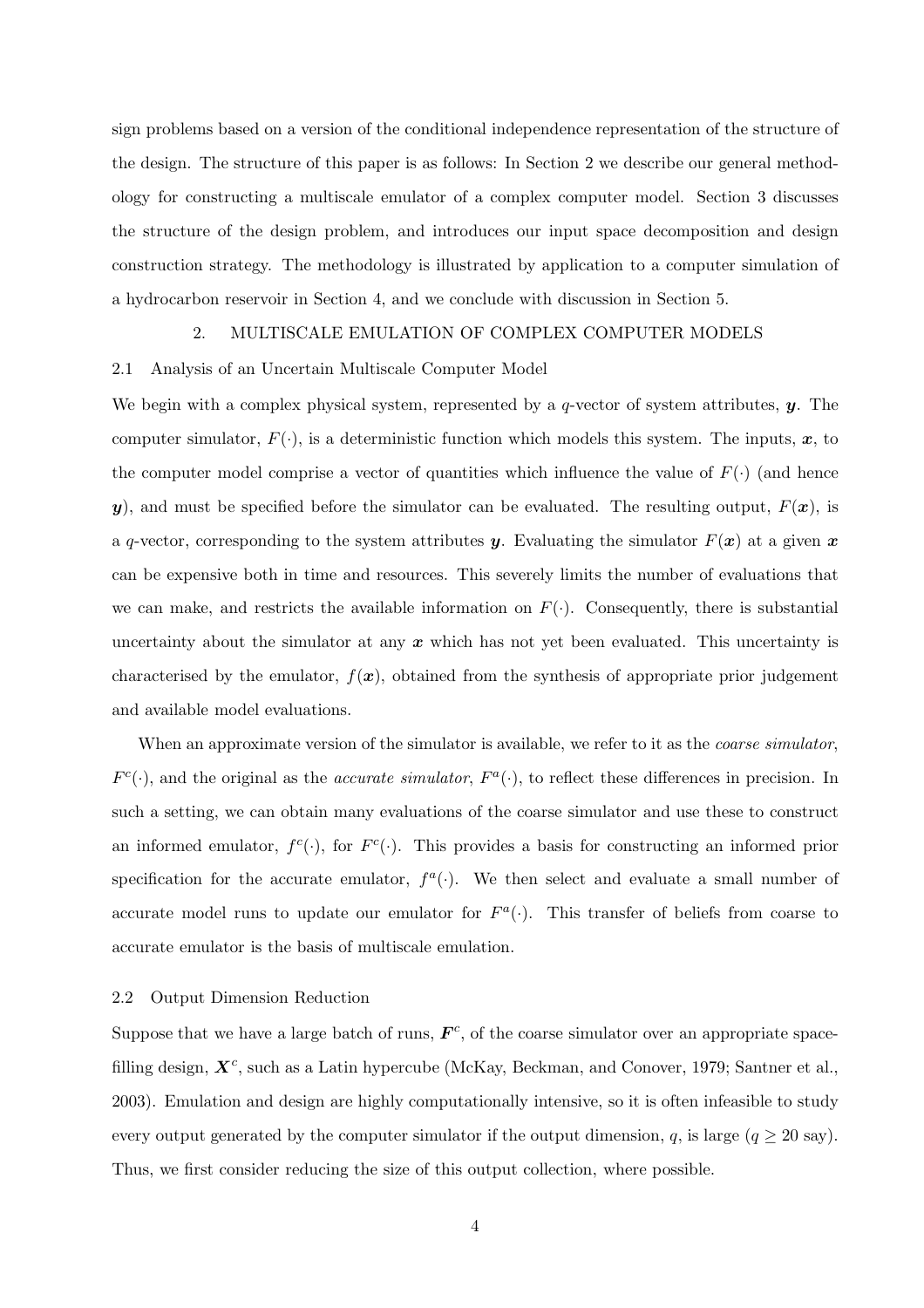In this paper, we reduce the dimension by identifying a subset of outputs. We assume that we have already identified a set of appropriate outputs of interest from the computer model; we then seek to reduce the size of this collection. Alternatively, we could consider linear combinations or non-linear transformations however the design methods of Section 3 benefit from having emulators which are driven by only a relatively small set of inputs, which may not be the case due to the increased complexity of the relationships between the inputs and the modified outputs. If no suitable reduction via subset selection can be found, then appropriate linear transformations of the outputs based, for example, on canonical correlation or principal components may be used in the following analyses.

To identify the reduced subset of outputs to emulate, we adopt the principal variable selection method of Cumming and Wooff  $(2007)$ , which operates by scoring each output,  $y_i$ , by the value  $h_i = \sum_{j=1}^{n(y)} \text{Corr}(y_i, y_j)^2$ , and selecting the output which maximises this statistic, where  $n(y)$  is the number of outputs under consideration at this stage of selection. Subsequent outputs are identified using the partial correlation of the remaining variables, given those already chosen, to eliminate the effects of the selected outputs from subsequent analysis. We calculate this partial correlation by first partitioning the correlation matrix  $\mathbf{R} = \text{Corr}[\mathbf{y}]$  into the block form

$$
\bm{R} = \left( \begin{array}{cc} \bm{R}_{11} & \bm{R}_{12} \\ & \\ \bm{R}_{21} & \bm{R}_{22} \end{array} \right),
$$

where  $R_{11}$  is the matrix of correlations of the identified principal variables,  $R_{22}$  is the sub-matrix of correlations of the remaining variables, and  $R_{12}$  and  $R_{21}$  contain the correlations between the two groups. Given a non-trivial set of PVs, the matrix over which we calculate the  $h_i$  is then given by

$$
R_{22\cdot 1} = R_{22} - R_{21}R_{11}^{-1}R_{12}.
$$
 (1)

The process then iterates until sufficient variables are chosen that the standardised partial variance of each remaining output is small. In general, we obtain large values of  $h_i$  when output  $y_i$  has, on average, high loadings on important principal components of the correlation matrix and thus corresponds to a structurally important variable. Designs which are informative for all the selected principal variables will be informative for the remaining outputs, through the joint correlation structure.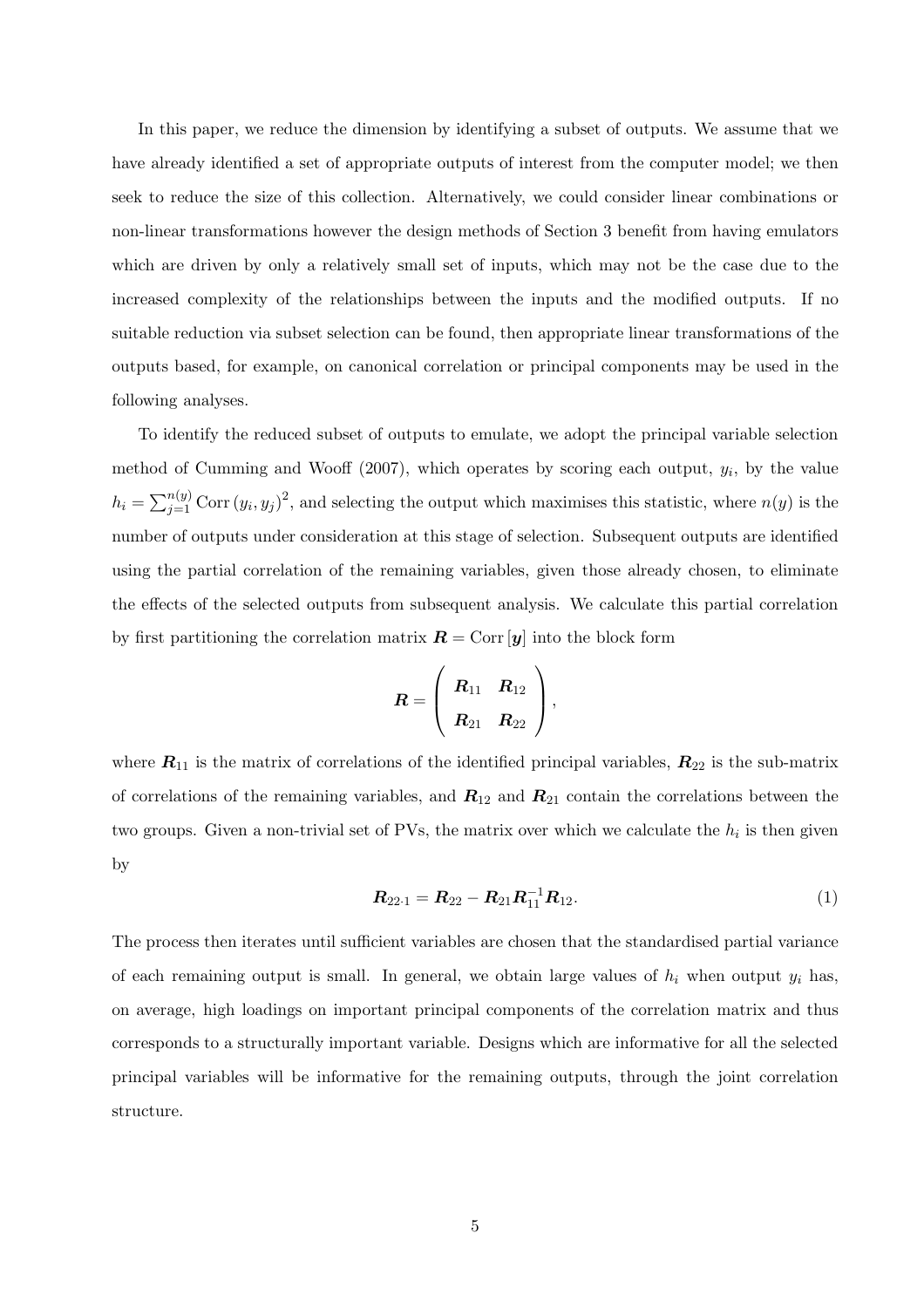#### 2.3 Emulating the Coarse Simulator

For problems of moderate size and complexity, a fully Bayesian approach based on full probability specifications for the emulator, often using a Gaussian form (Kennedy and O'Hagan, 2001; Santner et al., 2003), can be appropriate and effective. However, when considering problems of high dimension it becomes increasingly complex to specify meaningful prior distributions over highdimensional spaces and the computations required to learn from data become technically difficult and extremely computationally intensive, particularly in the case of identifying informative designs. For these reasons, we adopt a Bayes linear approach in which we specify and construct Bayes linear emulators. In the Bayes linear formulation (Goldstein and Wooff, 2007), we take expectation as the primitive quantification of uncertainty and require only the specification of the means, variances and covariances for the emulators.

To represent our uncertainty about the high-dimensional coarse computer model  $F^c(\mathbf{x})$ , we build an emulator  $f_i^c(\mathbf{x})$  for each component *i* of  $F^c(\mathbf{x})$ . We express this emulator in the following form

$$
f_i^c(\boldsymbol{x}) = s_i^c(\boldsymbol{x}) + w_i^c(\boldsymbol{x}),\tag{2}
$$

where  $s_i^c(x)$  is a global trend function which describes the large-scale model effects due to the inputs, and  $w_i^c(\boldsymbol{x})$  is a weakly stationary process which expresses the local residual variation.

The global variation  $s_i^c(\boldsymbol{x})$  is often driven by a relatively small subset of the inputs, known as the active inputs (Craig et al., 2001; Goldstein and Rougier, 2008). Different outputs may have different active inputs; we denote the set of active inputs for  $F_i^c(\bm{x})$  as  $\mathcal{X}_{[i]}^A$ , and we write  $\bm{x}_{[i]}$  to denote the corresponding 'active' sub-vector of  $x$ , so that  $(2)$  becomes

$$
f_i^c(\bm{x}) = s_i^c(\bm{x}_{[i]}) + u_i^c(\bm{x}_{[i]}) + v_i^c(\bm{x}),
$$
\n(3)

where the global trend is now a function of the active inputs only,  $u_i^c(\bm{x}_{[i]})$  is a weakly stationary residual process in  $x_{[i]}$ , and  $v_i^c(x)$  is an additional uncorrelated "nugget" process to account for any remaining variation. When the number of active inputs is relatively small and the variation of  $v_i^c(x)$  is low, this representation substantially reduces the dimension of the design computations, whilst having only a small effect on the accuracy of the final results. Regardless of the form of  $s_i^c(\bm{x}_{[i]})$ , the active inputs give structure to our emulator by identifying the important model inputs, simplifying the search for informative designs.

Often the emulator trend is highly-structured and can be represented, for example, in the form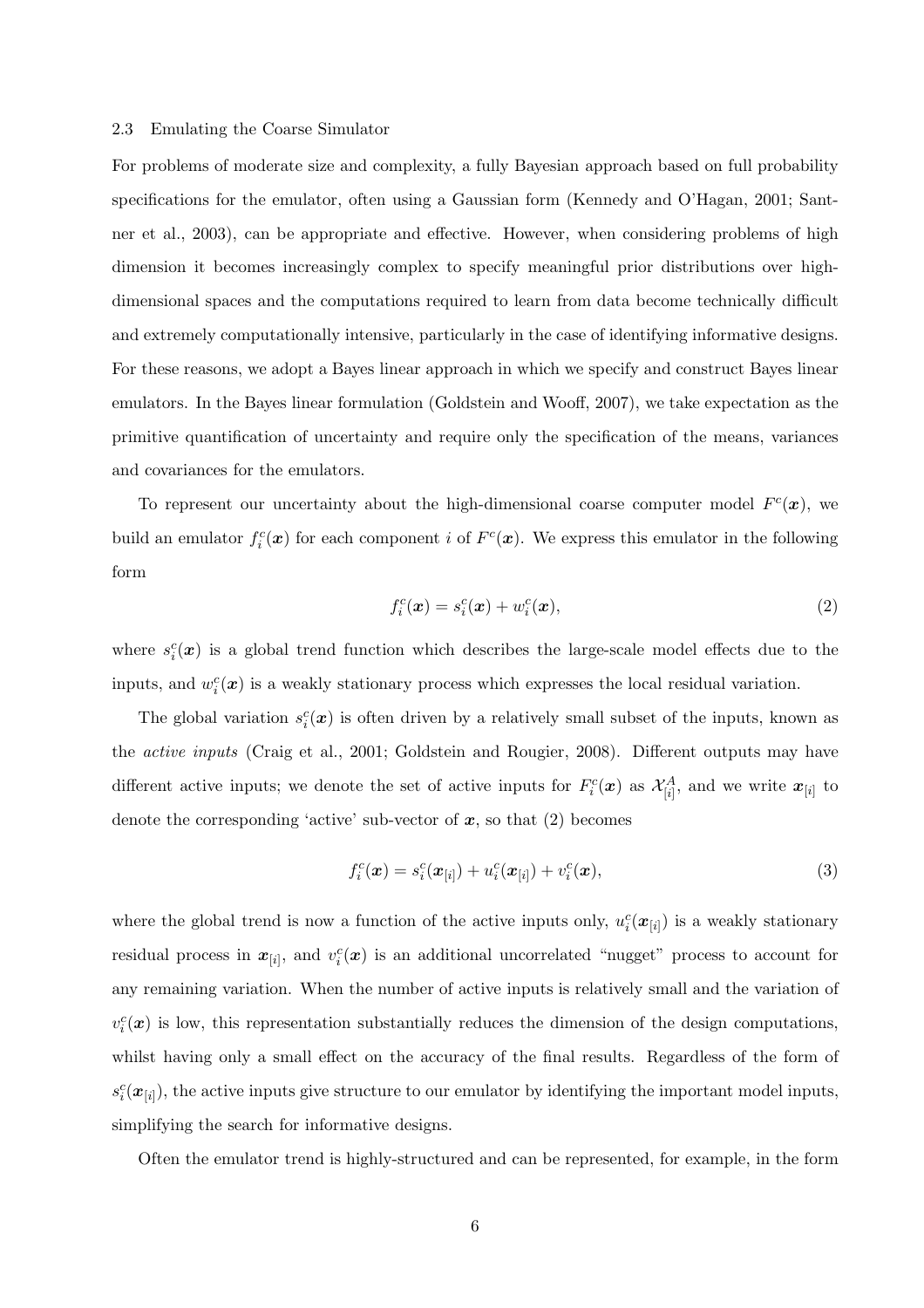of a regression (Craig, Goldstein, Seheult, and Smith, 1996, 1997). In this case, we write (3) as

$$
f_i^c(\boldsymbol{x}) = \sum_{j=1}^{p_i} \beta_{ij}^c g_{ij}(\boldsymbol{x}_{[i]}) + u_i^c(\boldsymbol{x}_{[i]}) + v_i^c(\boldsymbol{x}), \qquad (4)
$$

where  $\beta_i^c = (\beta_{i1}^c, \ldots, \beta_{ip_i}^c)$  are unknown scalars, and  $g_i(x_{[i]}) = (g_{i1}(x_{[i]}), \ldots, g_{ip_i}(x_{[i]}))$  are known deterministic functions of the inputs. It is reasonable to assume that any quantitative global effects of the input parameters present on the coarse simulator may persist on the accurate simulator, albeit in a modified form. Writing the emulator trend as a regression form is a natural mechanism for exploiting this relationship. Additionally, the number of available runs will be heavily restricted for the emulation of the accurate simulator, and so the coverage of the input space will be poor. This results in the information contained in the accurate emulator being principally determined by the global model effects, as any local stochastic process components will be only weakly informative away from the few chosen model evaluations. Further, regression forms such as (4) produce enormous computational savings for many of the tasks for which the emulator will be used in practice.

Given the emulator form (4), and following the Bayes linear approach, our prior uncertainty about  $F_i^c(\boldsymbol{x})$  can be characterised by the prior mean and variance as follows

$$
\begin{array}{rcl} \mathrm{E}\left[f_i^c(\boldsymbol{x})\right] & = & \boldsymbol{g}_i(\boldsymbol{x})^T\mathrm{E}\left[\boldsymbol{\beta}_i^c\right] + \mathrm{E}\left[u_i^c(\boldsymbol{x}_{[i]})\right] + \mathrm{E}\left[v_i^c(\boldsymbol{x})\right],\\[0.5em] \mathrm{Var}\left[f_i^c(\boldsymbol{x})\right] & = & \boldsymbol{g}_i(\boldsymbol{x})^T\mathrm{Var}\left[\boldsymbol{\beta}_i^c\right]\boldsymbol{g}_i(\boldsymbol{x}) + \mathrm{Var}\left[u_i^c(\boldsymbol{x}_{[i]})\right] + \mathrm{Var}\left[v_i^c(\boldsymbol{x})\right], \end{array}
$$

where we consider  $\{\beta_i^c, u_i^c(\bm{x}_{[i]}), v_i^c(\bm{x})\}$  as independent a priori, and we construct emulators separately for each component of  $F^c(\boldsymbol{x})$ .

The first stage in emulator construction is to determine the form of the global trend function  $s_i^c(\bm{x}_{[i]})$ , for each  $F_i^c(\bm{x})$ . This requires the identification of the active inputs  $\bm{x}_{[i]}$ , the determination of appropriate basis functions  $g_i(\cdot)$ , and the quantification of E  $[\beta_i^c]$  and Var  $[\beta_i^c]$  for each emulator  $f_i^c(\boldsymbol{x})$ . If appropriate expert information is available on the simulator, then we can specify the global trend directly, and the prior trend function can be updated by evaluations of  $F^c(\mathbf{x})$ . In the absence of expert information, alternative methods for determining the global trend include, for example, using information from earlier versions of the computer simulator, basing the global trend on leading terms from series expansions of simplified versions of the underlying mathematical equations, constructing the trend function by regression modelling, or by using main effects plots based on many coarse model evaluations averaged over sub-collections of inputs (see Craig et al., 1998).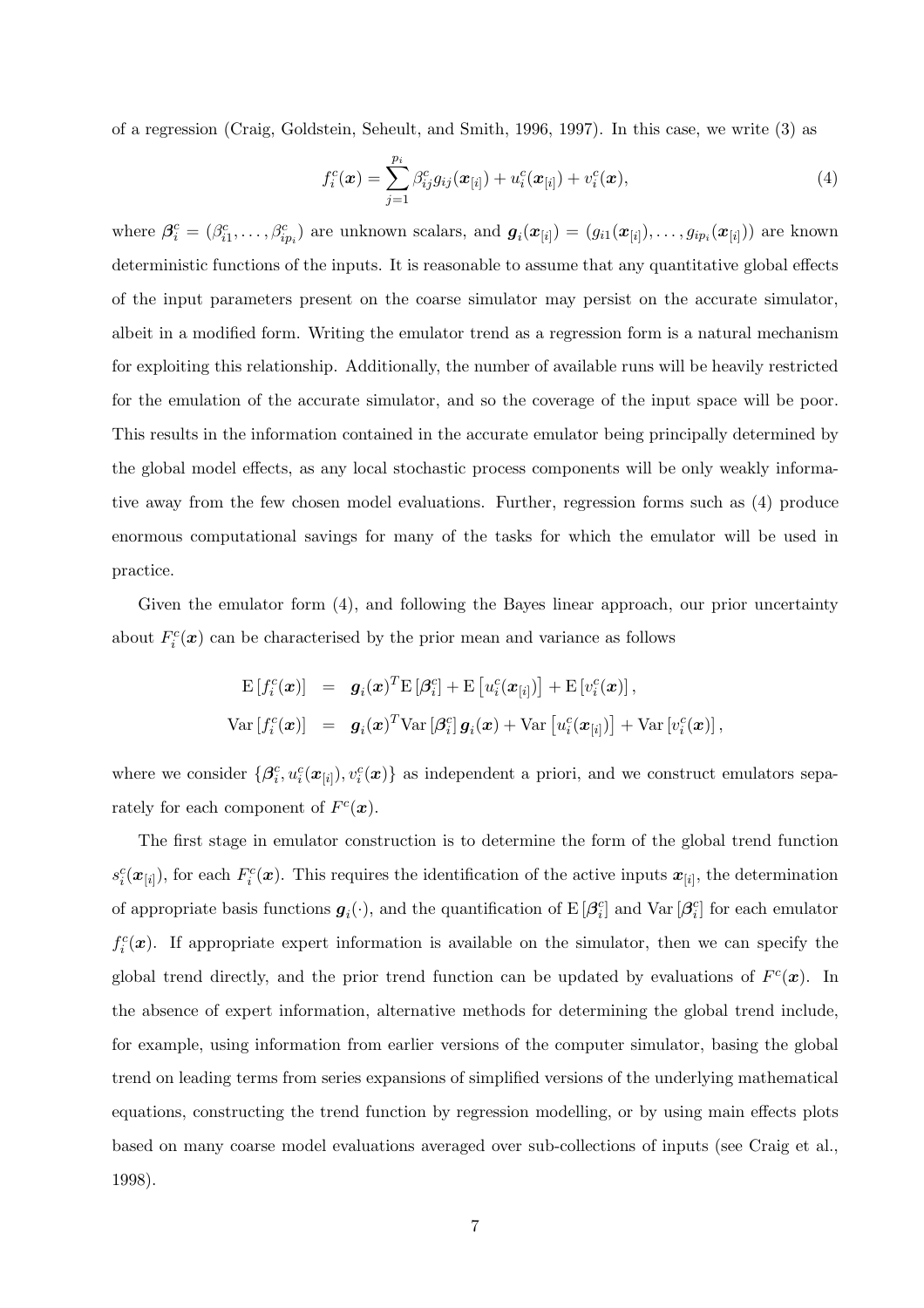The second component,  $u_i^c(\bm{x}_{[i]})$ , is a weakly stationary residual process in  $\bm{x}_{[i]}$  which describes the portion of residual variation of the emulator which is dependent on  $x_{[i]}$ . We specify a prior covariance structure over  $u_i^c(\boldsymbol{x}_{[i]})$ . The prior form used for our example analysis is the Gaussian covariance function

$$
Cov\left[u_i^c(\boldsymbol{x}_{[i]}), u_i^c(\boldsymbol{x}_{[i]}')\right] = \sigma_{u_i}^2 \exp\left[-\sum_j \left(\frac{\boldsymbol{x}_{[i]j}-\boldsymbol{x}_{[i]j}'}{\theta_{ij}}\right)^2\right],
$$

where  $\sigma_{u_i}^2$  is the point variance, and  $\theta_{ij}$  is the correlation length. There is an extensive literature on appropriate choices for the correlation function (Santner et al., 2003, Chapter 2), and the emulation and design approaches we describe apply equally to all choices of correlation form.

The process  $v_i^c(x)$ , also known as the *nugget*, expresses all remaining variation in  $F_i^c(x)$  that cannot be explained by  $x_{[i]}$  alone. The information contained in  $v_i^c$  is typically weak and unstructured compared to  $s_i^c$  or  $u_i^c$ , and so we model  $v_i^c(\boldsymbol{x})$  as uncorrelated noise with  $\text{Var}[v_i^c] = \sigma_{v_i}^2$ . This is reasonable at the design stage as there is typically no discernible structure within the remaining inputs that is informative for subsequent design calculations. We consider the variances of the two residual processes to be proportional to the overall residual variance  $\sigma_i^2$  of the simulator about the emulator trend. Thus, given  $\sigma_i^2$ , we write  $\sigma_{u_i}^2 = (1 - \delta_i)\sigma_i^2$  and  $\sigma_{v_i}^2 = \delta_i\sigma_i^2$ , for some typically small value of  $\delta_i$ .

Finally, we assess the hyper-parameters  $\Theta_i = \{\sigma_i^2, \theta_{ij}, \delta_i\}$  of our covariance specifications for  $u_i^c$ and  $v_i^c$ . Again, there are many methods for making such assessments (see for example Craig et al., 1998).

## 2.4 Linking the Coarse and Accurate Emulators

We consider that  $F^c(\mathbf{x})$  is sufficiently informative for  $F^a(\mathbf{x})$  that it provides a basis for building an informative prior specification for  $f^a(x)$ . We define the emulator residuals as  $w_i^c(x) = u_i^c(x_{[i]}) +$  $v_i^c(\boldsymbol{x})$ , and similarly for  $w_i^a(\boldsymbol{x})$ . Our emulator for component *i* of  $F^a(\boldsymbol{x})$  as

$$
f_i^a(\bm{x}) = \sum_{j=1}^{p_i} \beta_{ij}^a g_{ij}(\bm{x}_{[i]}) + \beta_{w_i}^a w_i^c(\bm{x}) + w_i^a(\bm{x}), \qquad (5)
$$

where the trend has identical structure to that of  $f_i^c(x)$  but with different coefficients, and we introduce a multiple of the coarse residuals  $\beta_{w_i}^a w_i^c(\bm{x})$ , and a new residual term  $w_i^a(\bm{x})$  unique to the accurate emulator which absorbs any additional structure in the active inputs or any additional effects attributable to inputs not previously deemed active. We consider  $w_i^a(\boldsymbol{x})$  to be independent of  $\{\beta_{ij}^a, \beta_{w_i}^a, w_i^c(\boldsymbol{x})\}$  a priori.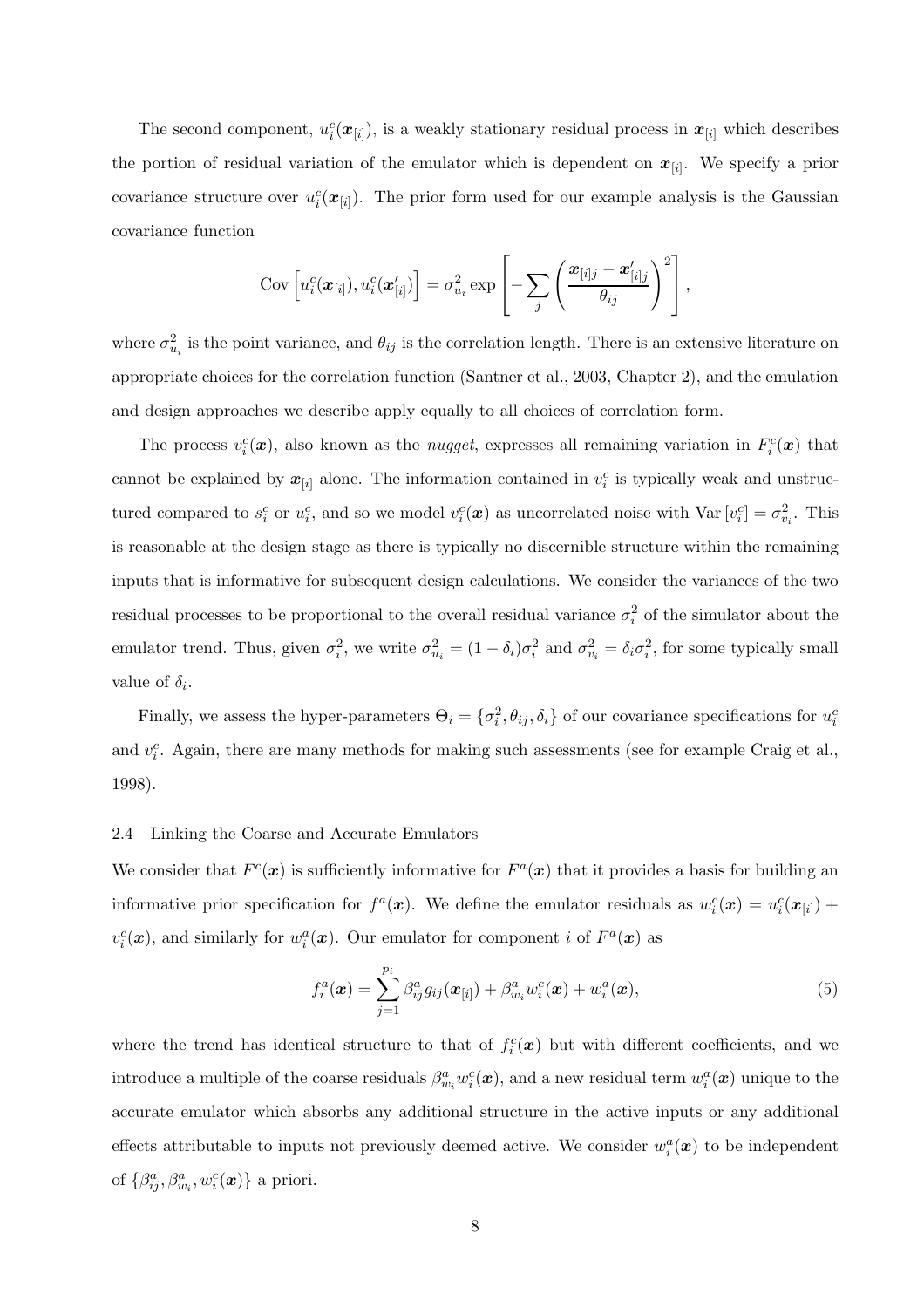Under this construction, we consider that the global model effects persist across the two simulators. However, the relative magnitudes of these effects may change differentially as we change simulators. Therefore we consider the magnitude of each coefficient in  $f_i^a(\boldsymbol{x})$  to be an unknown multiple of the corresponding coarse coefficient, so that  $\beta_{ij}^a = \rho_{ij}\beta_{ij}^c$  and  $\beta_{w_i}^a = \rho_{w_i}$ . This induces the following form for the accurate emulator

$$
f_i^a(\bm{x}) = \sum_{j=1}^{p_i} \rho_{ij} \beta_{ij}^c g_{ij}(\bm{x}_{[i]}) + \rho_{w_i} w_i^c(\bm{x}) + w_i^a(\bm{x}), \qquad (6)
$$

and we write  $\rho_i = (\rho_{i0}, \dots, \rho_{ip_i}, \rho_{w_i})$  to denote the vector of scaling parameters. Thus we synthesise information from the coarse emulator with judgements about the parameters  $\rho_i$  to construct a prior emulator for  $F^a(x)$ . An analogous approach when we are able to construct an appropriate sequence of physical experiments is described in Reese, Wilson, Hamada, Martz, and Ryan (2004).

Kennedy and O'Hagan (2000) propose an alternative formulation where the accurate emulator is linked directly to the coarse simulator

$$
f_i^a(\boldsymbol{x}) = \rho_i F_i^c(\boldsymbol{x}) + w_i^a(\boldsymbol{x}), \qquad (7)
$$

where  $\rho_i$  is a single unknown scaling factor. This construction is a special case of (6) obtained by specifying the same prior mean  $\rho$  for each element of  $\rho_i$  and a correlation of one between each pair of elements. However, the emulator form (6) allows for more prior flexibility by not forcing a single multiplier across the components of the accurate emulator. This single multiplier approach is generalised in Qian, Seepersad, Joseph, Allen, and Wu (2006), and Qian and Wu (2008) by introducing a dependence of  $\rho$  on  $\boldsymbol{x}$  such that

$$
f_i^a(\boldsymbol{x}) = \rho_i(\boldsymbol{x}) F_i^c(\boldsymbol{x}) + w_i^a(\boldsymbol{x}),
$$

where the form of  $\rho_i(x)$  is a linear relationship or a Gaussian process, thus allowing the scaling factor to change throughout the input space. This form is difficult to design for directly. However, the design method we propose in Section 3 explores the main axes of variation for each  $F_i^c(\boldsymbol{x})$  and so will be informative for any such modified form.

In general, our uncertainty judgements about  $\rho_i$  and  $w_i^a(x)$  will be problem-specific. Our design methodology is applicable to any valid specifications. For illustration, we now describe the simplest form that these judgements might take. First, we consider  $w_i^a(x)$  to be second-order stationary with

$$
\mathbf{E}\left[w_i^a(\boldsymbol{x})\right] = 0,
$$
  
\n
$$
\text{Var}\left[w_i^a(\boldsymbol{x})\right] = \sigma_{w_i^a}^2.
$$
\n(8)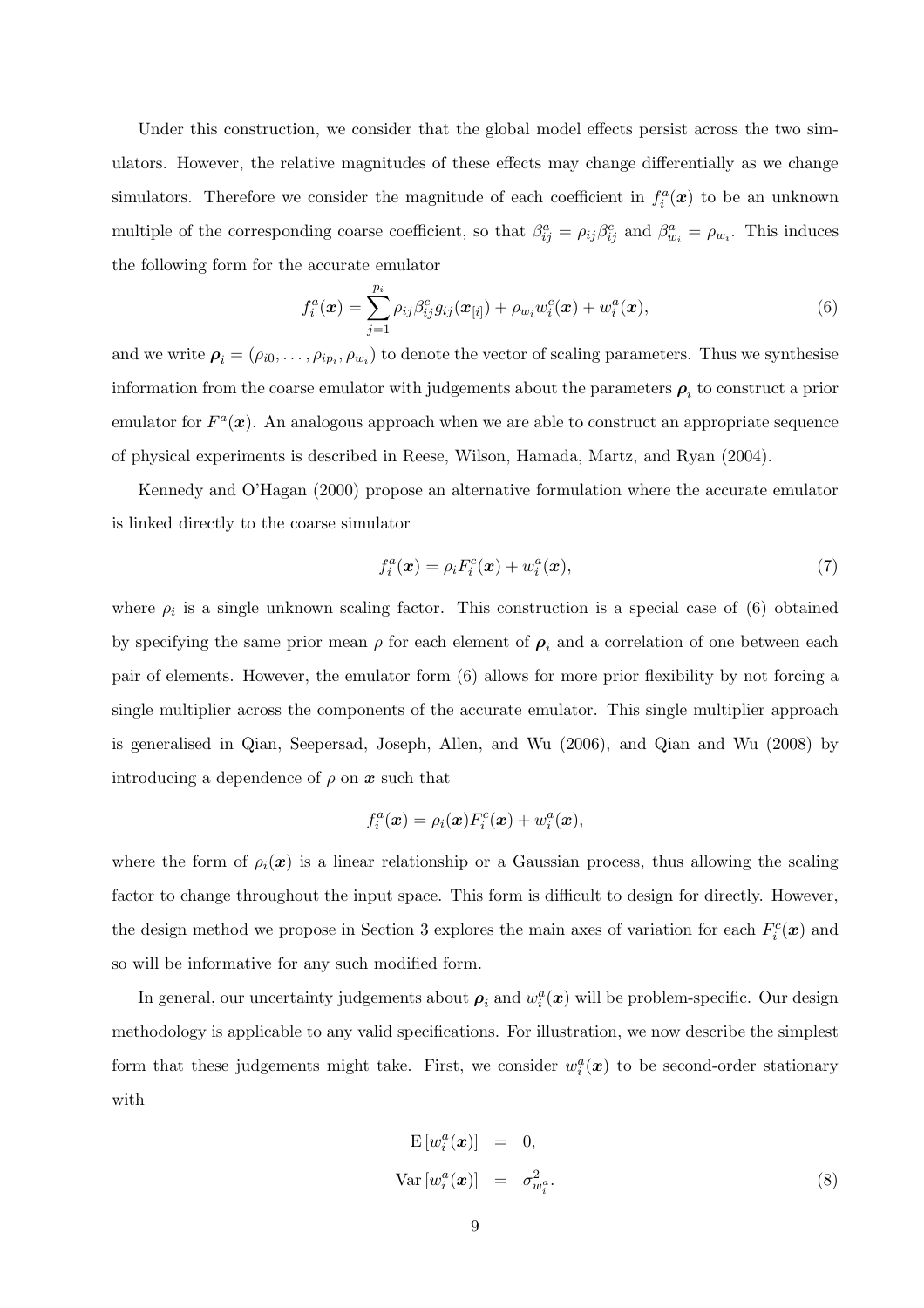The simplest general parametrisation of prior beliefs derives from considering there to be no systematic biases between the models, a priori, which implies

$$
E\left[\rho_{ij}\right] = 1.\tag{9}
$$

We specify the covariance matrix of  $\rho_i$  via two constants,  $\sigma_{\rho_i}$  and  $r_i$  such that

$$
Var\left[\rho_{ij}\right] = \sigma_{\rho_i}^2,\tag{10}
$$

$$
Corr\left(\rho_{ij}, \rho_{ik}\right) = r_i, \ j \neq k,
$$
\n<sup>(11)</sup>

where  $\sigma_{\rho_i} \geq 0$  and  $r_i \in [-1, 1]$ . While this is a simple form for  $\text{Var}[\rho_i]$ , by increasing the value of  $\sigma_{\rho_i}^2$  we can relax the relationship between the two simulators, and by changing the value of  $r_i$  we can move from prior beliefs that the differences between the two emulators are independent across components of the global trend, to a model of perfect correlation having only a single effective multiplier corresponding to equation (7). More complex belief specifications can be used when we have prior information relevant to these judgements

Given the emulator form (5), our prior beliefs about  $f_i^a(\boldsymbol{x})$  are expressed as

$$
\begin{split} \mathcal{E}\left[f_i^a(\boldsymbol{x})\right] &= \boldsymbol{g}_i(\boldsymbol{x})^T \mathcal{E}\left[\beta_{ij}^a\right] + \mathcal{E}\left[\beta_{w_i}^a w_i^c(\boldsymbol{x})\right] + \mathcal{E}\left[w_i^a(\boldsymbol{x})\right] \\ &= \sum_{j=1}^{p_i} \left(\mathcal{E}\left[\rho_{ij}\beta_{ij}^c\right]g_{ij}(\boldsymbol{x}_{[i]})\right) + \mathcal{E}\left[\rho_{w_i}w_i^c(\boldsymbol{x})\right] + \mathcal{E}\left[w_i^a(\boldsymbol{x})\right], \end{split} \tag{12}
$$

Var 
$$
[f_i^a(\boldsymbol{x})]
$$
 =  $\boldsymbol{g}_i(\boldsymbol{x})^T \text{Var} [\beta_i^a] \boldsymbol{g}_i(\boldsymbol{x}) + \text{Var} [\beta_{w_i}^a w_i^c(\boldsymbol{x})]$   
+ Var  $[w_i^a(\boldsymbol{x})] + 2\boldsymbol{g}_i(\boldsymbol{x})^T \text{Cov} [\beta_i^a, \beta_{w_i}^a w_i^c(\boldsymbol{x})]$   
=  $\sum_{j=1}^{p_i} \sum_{k=1}^{p_i} (g_{ij}(\boldsymbol{x}_{[i]}) g_{ik}(\boldsymbol{x}_{[i]}) \text{Cov} [\rho_{ij} \beta_{ij}^c, \rho_{ik} \beta_{ik}^c])$   
+ Var  $[\rho_{w_i} w_i^c(\boldsymbol{x})] + \text{Var} [w_i^a(\boldsymbol{x})]$   
+  $2 \sum_{j=1}^{p_i} (g_{ij}(\boldsymbol{x}_{[i]}) \text{Cov} [\rho_{ij} \beta_{ij}^c, \rho_{w_i} w_i^c(\boldsymbol{x})])$ . (13)

We can also calculate the differences between simulators  $d_i(\mathbf{x}) = F_i^a(\mathbf{x}) - F_i^c(\mathbf{x})$ , for each point x in a design which is evaluated on both the coarse and accurate simulators. Beliefs about  $d_i(x)$ are then

$$
\begin{aligned}\n\mathbf{E}\left[d_i(\boldsymbol{x})\right] &= 0, \\
\text{Var}\left[d_i(\boldsymbol{x})\right] &= \boldsymbol{g}_i(\boldsymbol{x})^T \text{Var}\left[\boldsymbol{\beta}_i^a - \boldsymbol{\beta}_i^c\right] \boldsymbol{g}_i(\boldsymbol{x}) + \text{Var}\left[(\beta_{w_i}^a - 1) w_i^c(\boldsymbol{x})\right] \\
&\quad + \text{Var}\left[w_i^a(\boldsymbol{x})\right] + 2\boldsymbol{g}_i(\boldsymbol{x})^T \text{Cov}\left[\boldsymbol{\beta}_i^a - \boldsymbol{\beta}_i^c, (\beta_{w_i}^a - 1) w_i^c(\boldsymbol{x})\right].\n\end{aligned} \tag{14}
$$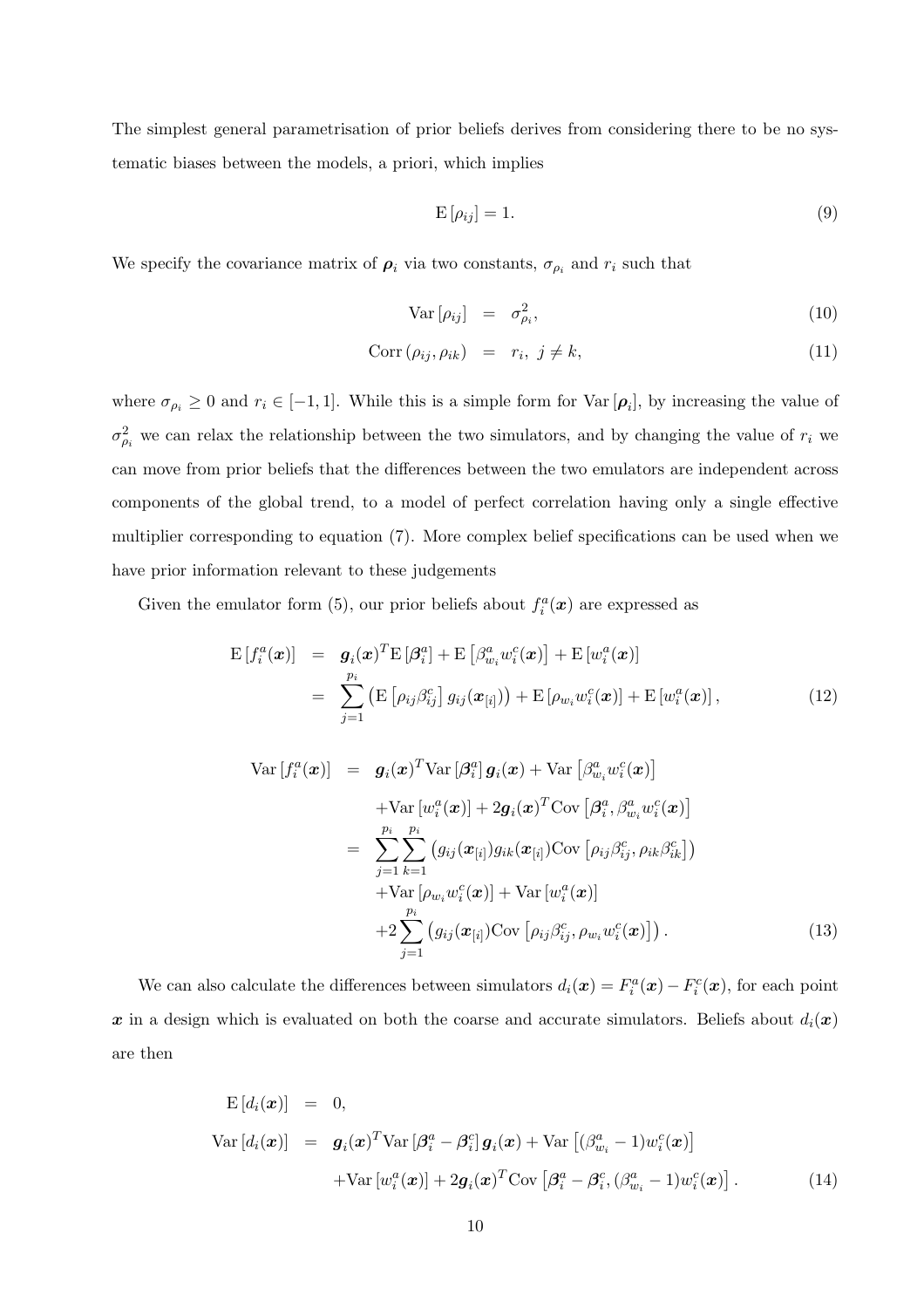The form of the emulator (6) can be simplified assuming that the  $\beta_i^c$  are known and then absorbing their values into the basis functions themselves. Due to the cheapness of  $F^c(\mathbf{x})$ , this assumption is a reasonable action since our choice of design  $X^c$  will be approximately orthogonal,  $X^c$  will be sufficiently large that our estimates for  $\beta_i^c$  can be obtained to a good degree of precision, and values of  $\beta_i^c$  will be largely unaffected by alternative choices of  $\bm{X}^c$ . Furthermore, given ample model runs over  $\bm{X}^c$  we eliminate much of the uncertainty about  $\bm{\beta}^c_i$  and, pragmatically, any remaining variation in  $\beta_i^c$  is negligible in comparison to the other unresolved uncertainties associated with  $F^a(\mathbf{x})$ .

Under this assumption, the values of  $w_i^c(\boldsymbol{x})$  are also known at input points taken from  $\boldsymbol{X}^c$  since  $F_i^c(\boldsymbol{x})$  has been evaluated at these locations. Therefore, we can reduce expressions (12) and (13) to a form where only  $\rho_i$  and  $w_i^a(x)$  are uncertain quantities, giving

$$
\mathrm{E}\left[f_i^a(\boldsymbol{x})\right] = \boldsymbol{b}_i(\boldsymbol{x})^T \mathrm{E}\left[\boldsymbol{\rho}_i^+\right] + \mathrm{E}\left[w_i^a(\boldsymbol{x})\right],\tag{15}
$$

$$
\text{Var}\left[f_i^a(\boldsymbol{x})\right] = \boldsymbol{b}_i(\boldsymbol{x})^T \text{Var}\left[\boldsymbol{\rho}_i^+\right] \boldsymbol{b}_i(\boldsymbol{x}) + \text{Var}\left[w_i^a(\boldsymbol{x})\right] \\
+ 2 \boldsymbol{b}_i(\boldsymbol{x})^T \text{Cov}\left[\boldsymbol{\rho}_i^+, w_i^a(\boldsymbol{x})\right] \tag{16}
$$

where  $\boldsymbol{\rho}_i^+ = (\boldsymbol{\rho}_i, \rho_{w_i})$  and we define  $\boldsymbol{b}_i(\boldsymbol{x})$  as

$$
\boldsymbol{b}_i(\boldsymbol{x}) = (\beta_{i0}^c g_{i0}(\boldsymbol{x}), \dots, \beta_{ip_i}^c g_{ip_i}(\boldsymbol{x}), w_i^c(\boldsymbol{x})).
$$
\n(17)

These simplifications substantially reduce the complexity of the emulation and design calculations while, usually, having little effect on the choice of optimal design. Alternatively, if we do not wish to make such assumptions we can perform the subsequent design calculations in generality using equations  $(12)$  and  $(13)$ .

#### 2.5 Tuning the Emulator for the Accurate Simulator

The purpose of tuning the prior accurate emulator is to obtain some preliminary information about the change in behaviour which occurs when we move from the coarse simulator to the accurate. Specifically, we wish to learn about the degree of association between  $F^c(\boldsymbol{x})$  and  $F^a(\boldsymbol{x})$  via the multilevel parameters  $\tau_i = (\sigma_{\rho_i}, r_i, \sigma_{w_i^a})$  as defined in (10), (11), and (8). To do so, we construct a small design via the methods described in Section 3, and evaluate it on both the coarse and accurate simulators. Using these pairs of simulator evaluations, we construct the simulator differences  $d_i(\boldsymbol{x}_i)$ for each point  $x_j$  in the tuning design. By treating  $\beta^c$  as known and constructing the tuning design only from points within the original coarse design as discussed in Section 2.4, we eliminate the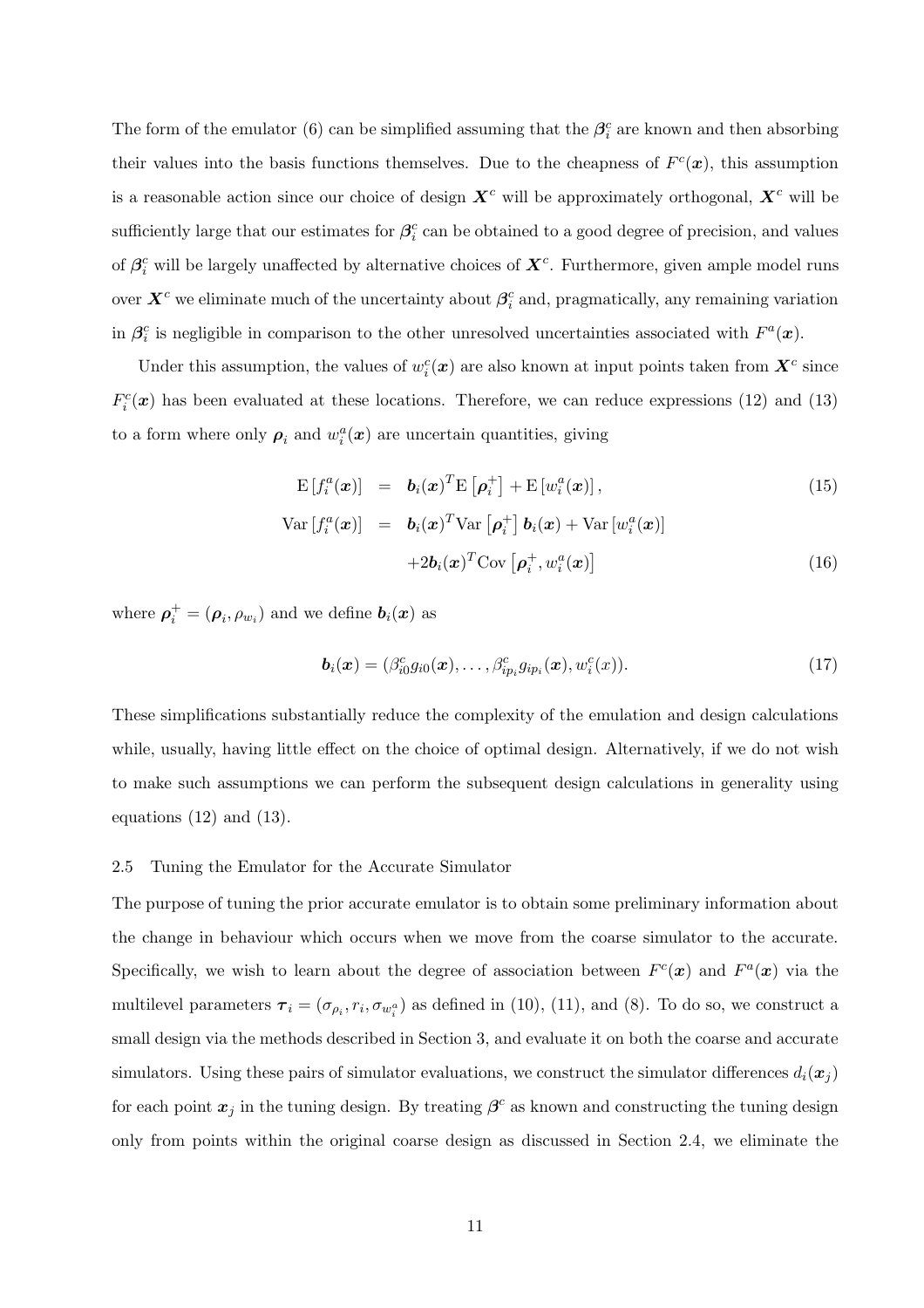variation in  $\beta_i^c$  and  $w_i^c(x)$ , which allows (14) to be re-expressed as

$$
\text{Var}\left[d_i(\boldsymbol{x})\right] = \text{E}\left[d_i(\boldsymbol{x})^2\right] = \boldsymbol{b}_i(\boldsymbol{x})^T \text{Var}\left[\boldsymbol{\rho}_i\right] \boldsymbol{b}_i(\boldsymbol{x}) + \sigma_{w_i}^2,
$$
\n
$$
= \sigma_{\rho_i}^2 \phi_i(\boldsymbol{x}) + \sigma_{\rho_i}^2 r_i \psi_i(\boldsymbol{x}) + \sigma_{w_i}^2,
$$
\n(18)

where we define  $\mathbf{b}_i(\boldsymbol{x})$  as in (17), and where  $\phi_i(\boldsymbol{x}) = \sum_j \mathbf{b}_{ij}(\boldsymbol{x})^2$ , and  $\psi_i(\boldsymbol{x}) = \sum_{j \neq k} \mathbf{b}_{ij}(\boldsymbol{x})\mathbf{b}_{ik}(\boldsymbol{x})$ .

Thus the expected squared simulator difference can be characterised entirely by the multilevel parameters  $\tau_i = \{\sigma_{\rho_i}, r_i, \sigma_{w_i^a}\}.$  To tune our beliefs about these quantities, we use the values of  $d_i(\boldsymbol{x})^2$  observed from the tuning runs to learn about  $\boldsymbol{\tau}_i$ . Two possible approaches to learning about  $\tau_i$  are weighted least squares fitting or Bayes linear variance adjustment.

For the weighted least squares approach, give the observed values of  $d_i(\boldsymbol{x}_j)^2$  and their corresponding input values the tuning of beliefs about  $\tau_i$  reduces to the linear regression problem of (18) in the unknown coefficients  $\tau_i$ . We can then estimate  $\tau_i$  via weighted least squares, weighting each observation by  $1/\text{Var} [d_i(\bm{x}_j)^2]$  giving the estimates  $\hat{\tau}_i$  for the tuning parameters. The Bayes linear approach is appropriate when we are able to make informed second-order prior specifications for  $\tau_i$  and  $d_i(\bm{x})^2$ . We then use the observed  $d_i(\bm{x}_j)^2$  to perform a Bayes linear adjustment of the prior values for each of the variance terms (Goldstein and Wooff, 2007, Chapter 8). Both approaches provide a means of obtaining order-of-magnitude assessments for the values of  $\tau_i$ . The results of the tuning process can also serve as a validation of the structure of the specification for  $\tau_i$ ; for example, if we determine that  $r_i$  is close to one, then the simpler single multiplier model of  $(7)$  may be appropriate.

In addition to tuning our beliefs about  $\tau_i$ , the model differences also provide qualitative information about the simulator changes as we move from coarse to accurate. For instance, we can identify outputs whose variance change substantially. These outputs may not lend themselves to a simple multilevel emulation treatment since their behaviour changes substantially across the two simulators, making it difficult to use  $F<sup>c</sup>(x)$  to construct informative emulators and designs for  $F^a(x)$ . Any such outputs will be screened out of the subsequent analysis, and emulators for these outputs will be built individually from the accurate simulator alone. Alternatively, this may motivate the search for alternative coarsenings of the accurate simulator.

#### 2.6 Updating the Emulator for the Accurate Simulator

Finally, we obtain a design over the simulator inputs appropriate for learning about the accurate emulator itself. We evaluate the accurate simulator at these design points and combine them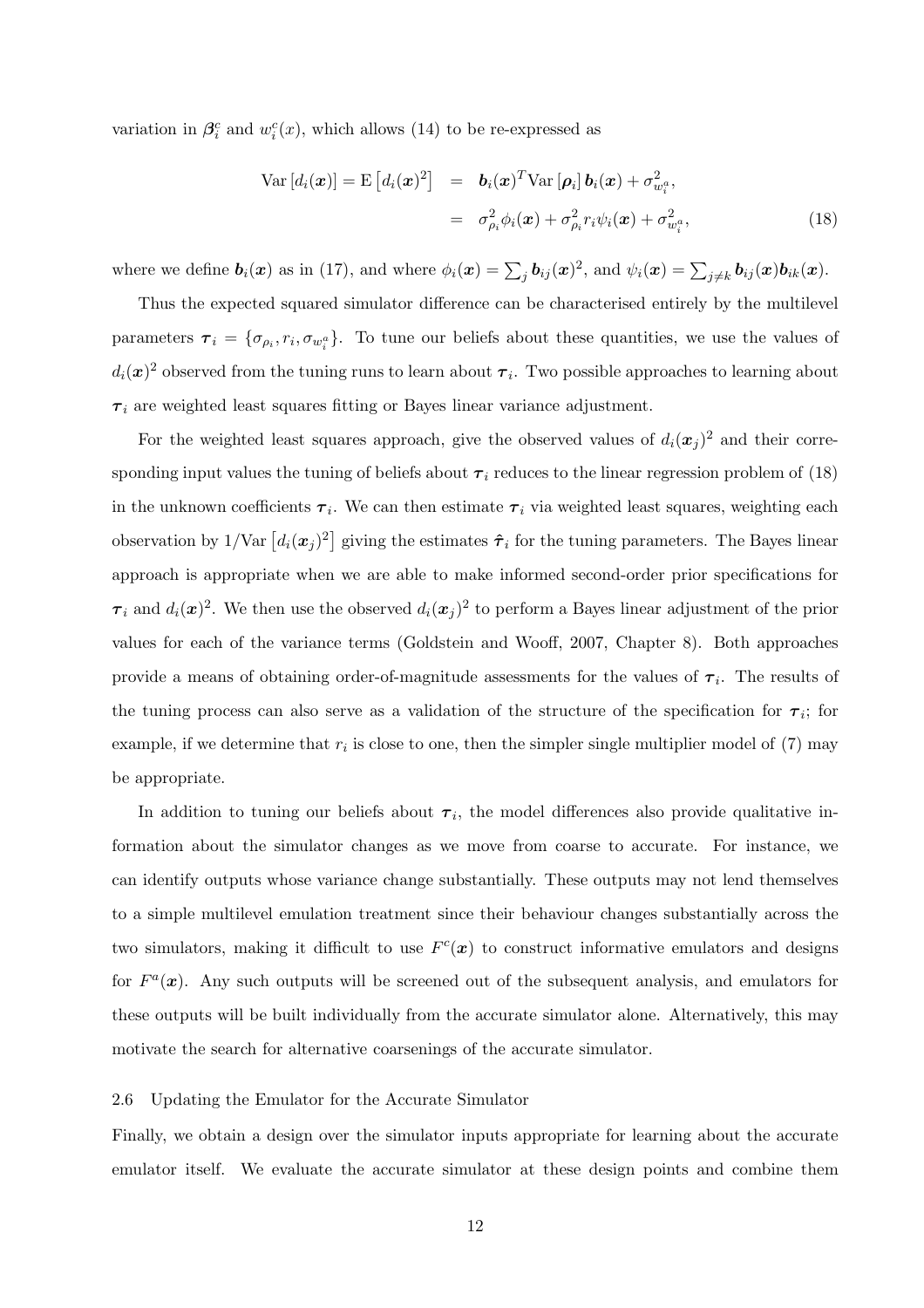with the accurate simulator evaluations made during the tuning process, to obtain the collection of accurate simulator runs  $\mathbf{F}^a$ . We update the tuned prior accurate emulator,  $f^a(\mathbf{x})$ , by this collection of simulator runs to obtain the adjusted accurate emulator  $f_{\vec{F}^a}^a(\boldsymbol{x})$ .

Since our beliefs about  $F^a(x)$  are expressed via mean and variance specifications for  $f^a(x)$ , we update these beliefs by Bayes linear adjustment (see Goldstein and Wooff, 2007). Using only mean, variance and covariance specifications, the adjusted expectation and variance for the random vector  $y$ , given random vector  $z$ , are as follows

$$
\mathbf{E}_{\mathbf{z}}\left[\mathbf{y}\right] = \mathbf{E}\left[\mathbf{y}\right] + \mathbf{Cov}\left[\mathbf{y}, \mathbf{z}\right] \mathbf{Var}\left[\mathbf{z}\right]^{-1} (\mathbf{z} - \mathbf{E}\left[\mathbf{z}\right]),\tag{19}
$$

$$
\text{Var}_{\boldsymbol{z}}\left[\boldsymbol{y}\right] = \text{Var}\left[\boldsymbol{y}\right] - \text{Cov}\left[\boldsymbol{y}, \boldsymbol{z}\right] \text{Var}\left[\boldsymbol{z}\right]^{-1} \text{Cov}\left[\boldsymbol{z}, \boldsymbol{y}\right]. \tag{20}
$$

Applying the Bayes linear adjustment formulae, we obtain the following general expressions for the adjusted expectation and variance of  $f_i^a(x)$  given the accurate simulator runs  $\mathbf{F}^a$ ,

$$
\begin{array}{rcl}\n\mathbf{E}_{\boldsymbol{F}^{a}}\left[f_{i}^{a}(\boldsymbol{x})\right] & = & \boldsymbol{g}_{i}(\boldsymbol{x})^{T}\mathbf{E}_{\boldsymbol{F}^{a}}\left[\beta_{i}^{a}\right] + \mathbf{E}_{\boldsymbol{F}^{a}}\left[\beta_{w_{i}}^{a}w_{i}^{c}(\boldsymbol{x})\right] + \mathbf{E}_{\boldsymbol{F}^{a}}\left[w_{i}^{a}(\boldsymbol{x})\right], \\
\text{Var}_{\boldsymbol{F}^{a}}\left[f_{i}^{a}(\boldsymbol{x})\right] & = & \boldsymbol{g}_{i}(\boldsymbol{x})^{T}\text{Var}_{\boldsymbol{F}^{a}}\left[\beta_{i}^{a}\right]\boldsymbol{g}_{i}(\boldsymbol{x}) + \text{Var}_{\boldsymbol{F}^{a}}\left[\beta_{w_{i}}^{a}w_{i}^{c}(\boldsymbol{x})\right] + \text{Var}_{\boldsymbol{F}^{a}}\left[w_{i}^{a}(\boldsymbol{x})\right] \\
& & + 2\boldsymbol{g}_{i}(\boldsymbol{x})^{T}\text{Cov}_{\boldsymbol{F}^{a}}\left[\beta_{i}^{a}, \beta_{w_{i}}^{a}w_{i}^{c}(\boldsymbol{x})\right] + 2\boldsymbol{g}_{i}(\boldsymbol{x})^{T}\text{Cov}_{\boldsymbol{F}^{a}}\left[\beta_{i}^{a}, w_{i}^{a}(\boldsymbol{x})\right] \\
& & + 2\text{Cov}_{\boldsymbol{F}^{a}}\left[\beta_{w_{i}}^{a}w_{i}^{c}(\boldsymbol{x}), w_{i}^{a}(\boldsymbol{x})\right]\n\end{array} \tag{21}
$$

Thus the adjusted accurate emulator can be expressed in terms of the adjusted accurate coefficients and residual processes, all of which can be obtained from application of (19) and (20) to the prior belief statements and the specifications described in Sections 2.4.

If we choose to adopt the simplifying assumptions and use the simplified forms  $(16)$  and  $(15)$ , then the adjusted expectation and variance of the accurate emulator is written as

$$
\begin{array}{rcl}\n\mathbf{E}_{\boldsymbol{F}^{a}}\left[f_{i}^{a}(\boldsymbol{x})\right] & = & \boldsymbol{b}_{i}(\boldsymbol{x})^{T}\mathbf{E}_{\boldsymbol{F}^{a}}\left[\boldsymbol{\rho}_{i}^{+}\right] + \mathbf{E}_{\boldsymbol{F}^{a}}\left[w_{i}^{a}(\boldsymbol{x})\right], \\
\text{Var}_{\boldsymbol{F}^{a}}\left[f_{i}^{a}(\boldsymbol{x})\right] & = & \boldsymbol{b}_{i}(\boldsymbol{x})^{T}\text{Var}_{\boldsymbol{F}^{a}}\left[\boldsymbol{\rho}_{i}^{+}\right]\boldsymbol{b}_{i}(\boldsymbol{x}) + \text{Var}_{\boldsymbol{F}^{a}}\left[w_{i}^{a}(\boldsymbol{x})\right] \\
& & + 2\boldsymbol{b}_{i}(\boldsymbol{x})^{T}\text{Cov}_{\boldsymbol{F}^{a}}\left[\boldsymbol{\rho}_{i}^{+}, w_{i}^{a}(\boldsymbol{x})\right].\n\end{array} \tag{22}
$$

# 3. BORDER-BLOCK DESIGNS FOR MULTISCALE EMULATORS

#### 3.1 Border-block structure in the design problem

Our aim is to design a set of n runs of the accurate simulator by selecting input choices  $x_1, \ldots,$  $x_n$  at which to evaluate  $F^a(x)$  where n will be small since  $F^a(x)$  is expensive to evaluate. To identify an effective design, we use structural information from the coarse emulators to decompose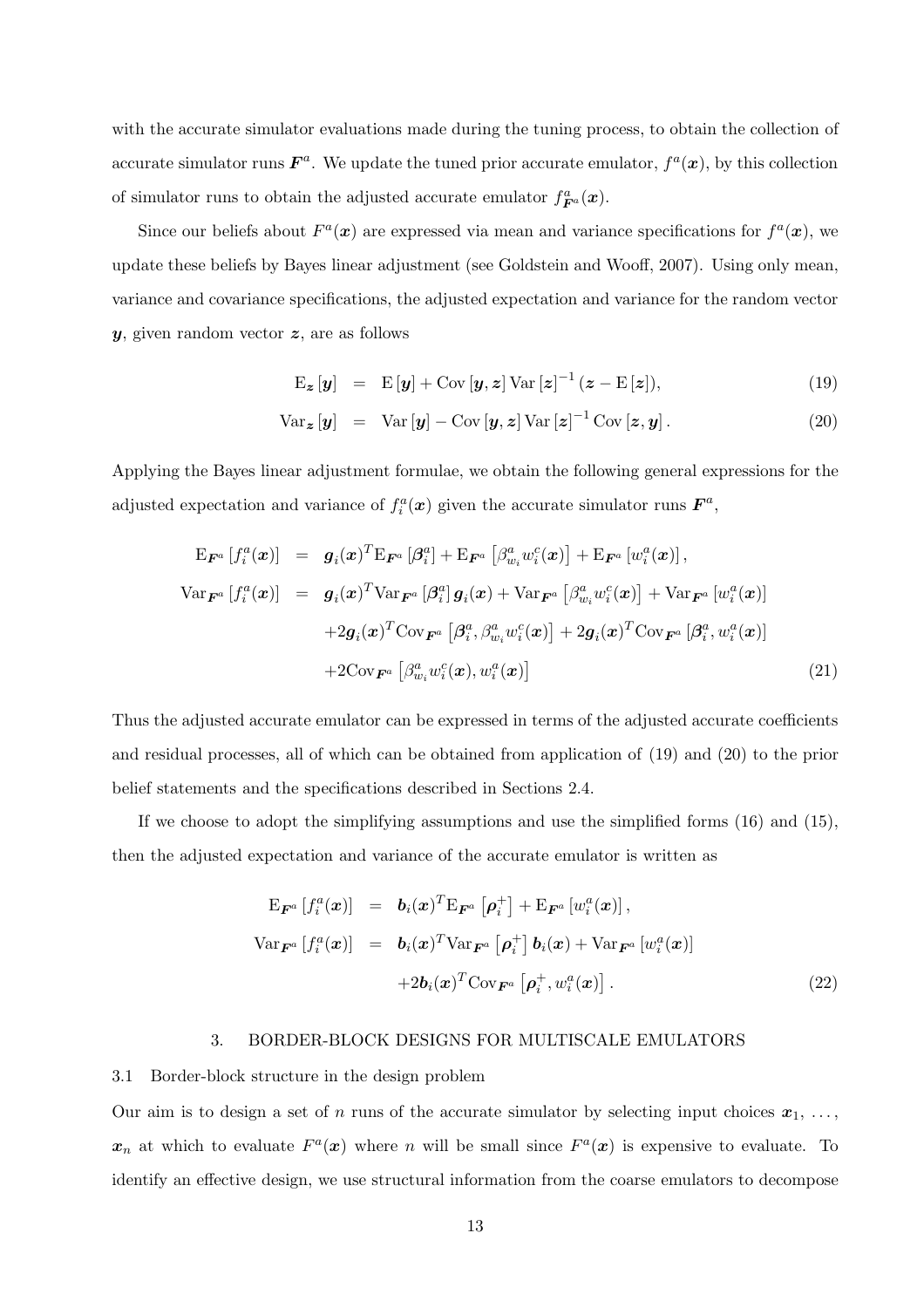the design problem into several smaller and simpler problems. For example, suppose that the simulator has only two outputs,  $y_1$  and  $y_2$  say, with coarse emulators  $f_1^c(x)$  and  $f_2^c(x)$  which are expressed as  $f_1^c(x) = s_1^c(x_1, x_2, x_3, x_4) + w_1^c(x)$  and  $f_2^c(x) = s_2^c(x_1, x_2, x_5, x_6) + w_2^c(x)$  where  $s_i^c(\cdot)$  is a polynomial trend function. Thus  $\{x_1, x_2, x_3, x_4\}$  and  $\{x_1, x_2, x_5, x_6\}$  are the active input sets for  $f_1^c$  and  $f_2^c$  respectively.

The structure exposed by the sets of active inputs shows that the design decomposes into the smaller active subspaces. Reducing the dimensionality of the design space is beneficial as we can obtain better coverage of lower-dimensional spaces given a fixed design size, and we can more easily search over lower-dimensional spaces to identify efficient designs. By further examination of the active sets  $\{x_1,x_2,x_3,x_4\}$  and  $\{x_1,x_2,x_5,x_6\}$ , we see that the inputs  $\{x_1,x_2\}$  are active in both emulators, whilst  $\{x_3, x_4\}$  and  $\{x_5, x_6\}$  are unique to  $f_1^c$  and  $f_2^c$  respectively. Using the terminology of Bates, Buck, Riccomagno, and Wynn (1996),  $\mathcal{X}_{B}^{A} = \{x_1, x_2\}$  is known as the set of *border* inputs, which can potentially interact freely with any other active inputs, whereas  $\mathcal{X}_1^A = \{x_3, x_4\}$ and  $\mathcal{X}_2^A = \{x_5, x_6\}$  are sets of *block* inputs which can potentially interact only with inputs within the same block and with the inputs in the border. Thus  $\mathcal{X}_{B}^{A}$  and the  $\mathcal{X}_{i}^{A}$ , for  $i = 1, \ldots, b$ , are disjoint and exhaustive and thus partition the set of active inputs  $\mathcal{X}^A$ . Introducing  $\mathcal{X}^U$  as the set of inactive inputs across all outputs, allows us to partition the entire set of inputs,  $\mathcal{X}$ , to the computer simulator. Furthermore, for any suggested set of design choices for  $\mathcal{X}_{B}^{A} = \{x_1, x_2\}$ , we can consider the efficient selection of design choices for  $\mathcal{X}_1^A = \{x_3, x_4\}$  as a separate problem to that of the efficient selection for  $\mathcal{X}_2^A = \{x_5, x_6\}$ . This decomposition can be depicted in a graph such as that in Figure  $1(a)$ , where inputs are connected if they appear in the same active set.

# [Figure 1 about here.]

Of course, with such a small example it is trivial to identify which inputs form the border and which the blocks. With larger problems, involving tens or hundreds of inputs, making such an identification by eye becomes substantially more complex. However, methods such as the algorithm of Zečevič and Šiljak (1994) can determine the necessary partitions automatically. The algorithm operates on the adjacency matrix of the graph associated with the active inputs and permutes the columns and rows of the matrix until it obtains a bordered block diagonal structure – see Figure  $1(b)$  – the input partitions can then be read directly from the permuted matrix. For large sets of inputs, blocks may contain tens or hundreds of inputs and we may wish to repeat the decomposition algorithm on each block to further break it into a sub-border and sub-blocks.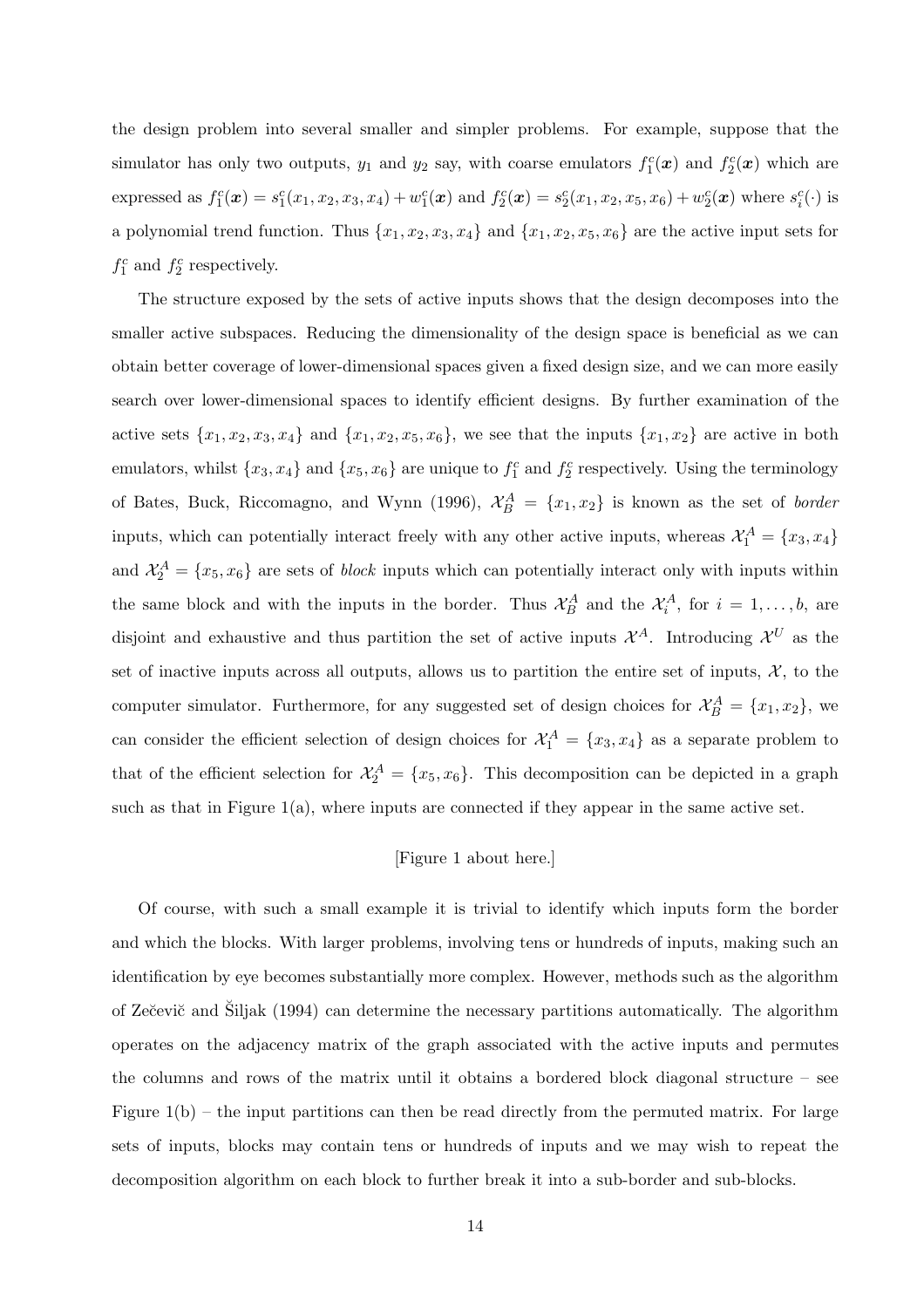#### 3.2 Design generation

Given the partition of the inputs into active and inactive inputs, we generate the design over  $\mathcal{X}$ by combining an informed design over the active inputs,  $\mathcal{X}^A$ , column-wise with an appropriate space-filling design over the inactive inputs,  $\mathcal{X}^U$ . We compare alternative choices of design for  $\mathcal{X}^A$  with respect to a design criterion  $C(\cdot)$ . The choice of  $C(\cdot)$  depends upon the purpose of the design and the future goals of the analysis. Each criterion is the sum of the expected gain in information, appropriately defined, for each selected output on the accurate simulator. Design criteria are discussed in Section 3.3.

We propose a method for the construction of a design over  $\mathcal{X}^A$  that exploits the border-block structure. By partitioning the active input space, we construct the design for  $\mathcal{X}^A$  by combining smaller sub-designs for each of the border and the blocks. In the example, we decomposed the input space into three subspaces  $\{x_1, x_2\}$ ,  $\{x_3, x_4\}$  and  $\{x_5, x_6\}$ . Therefore, we construct an appropriate design for each of these 2-dimensional spaces and combine them column-wise to form our final design. In order to apply this methodology, we need to be able to construct larger designs by augmenting an existing design with additional columns. For this purpose, Latin hypercubes are useful since they can be augmented in such a way and yet still preserve their properties.

To begin the process, we construct an initial design for the border inputs. In our example, this is the set  $\mathcal{X}_{B}^{A} = \{x_1, x_2\}$ . For our initial design, we generate many possible Latin hypercube designs over  $\mathcal{X}_{B}^{A}$  and then choose the design which maximises the minimum inter-point distance (Morris and Mitchell, 1995). Given the design for  $\mathcal{X}_{B}^{A}$ , we now consider designs for each  $\mathcal{X}_{i}^{A}$ . Since we can design over each  $\mathcal{X}_i^A$  independently once the design for  $\mathcal{X}_B^A$  is fixed, the order in which we consider the  $\mathcal{X}_i^A$  is unimportant. With a design for  $\mathcal{X}_B^A$ , any design over  $\mathcal{X}_i^A$  will provide sufficient information to determine the expected information for selected simulator outputs with active inputs in  $\mathcal{X}_i^A \cup \mathcal{X}_B^A$  according to criterion  $C(\cdot)$ . In the example, having fixed a design over  $\mathcal{X}_B^A = \{x_1, x_2\}$ , then, for any choice of design over  $\mathcal{X}_1^A = \{x_3, x_4\}$ , we can determine the gain in information for  $f_1^a(x)$ , and so the block designs can be evaluated with respect to criterion  $C(\cdot)$ . For each block  $\mathcal{X}_i^A$ , we generate a number of Latin hypercube candidate designs over  $\mathcal{X}_i^A$  each of which is then augmented column-wise by our chosen design for  $\mathcal{X}_{B}^{A}$  and is evaluated with respect to  $C(\cdot)$ . The design which maximises this criterion value is then selected and the process is repeated for each of the remaining blocks.

With an initial design over  $\mathcal{X}^A$ , we iteratively refine the design to improve its overall perfor-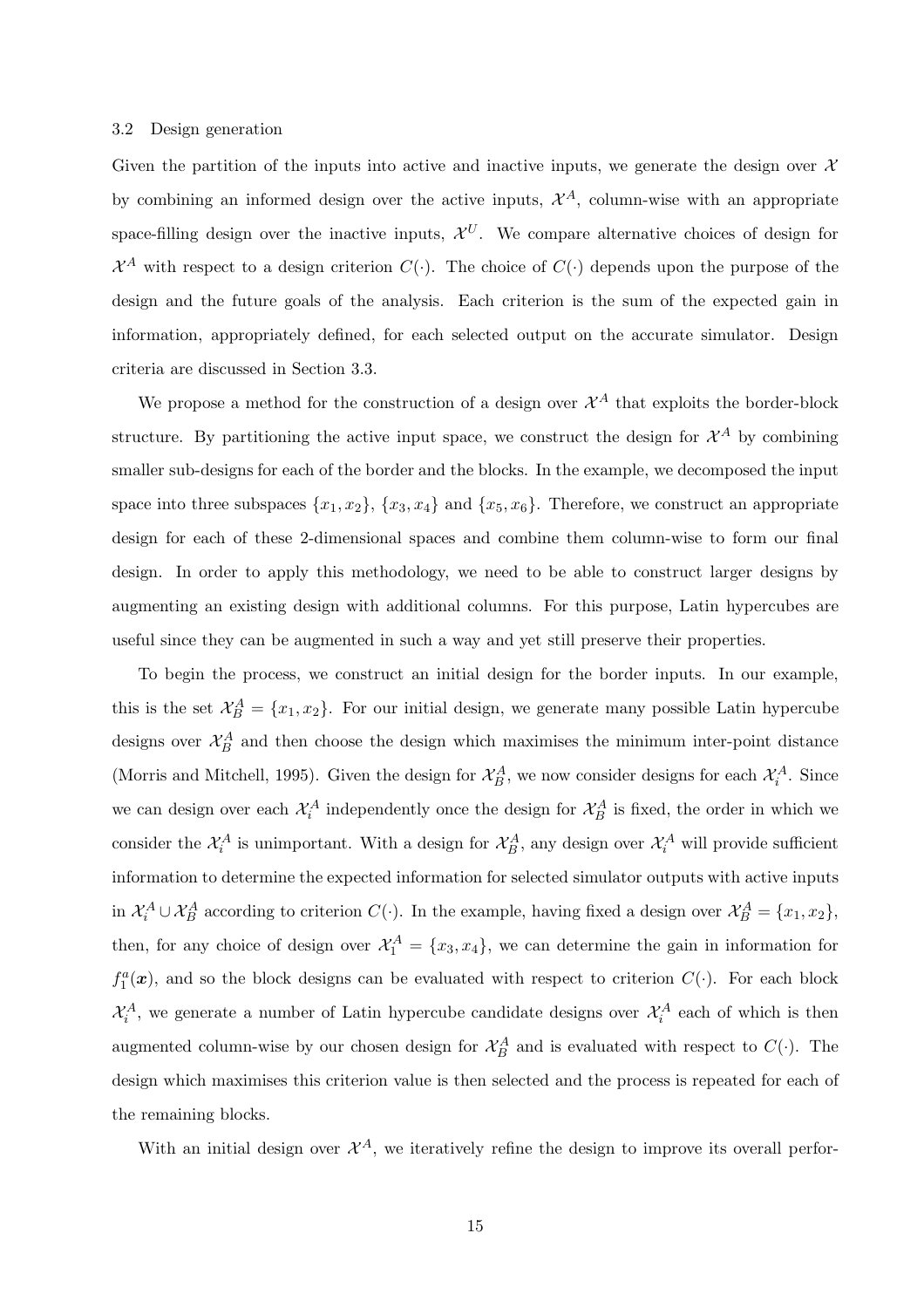mance. For each of the sub-designs over  $\mathcal{X}_{B}^{A}$  and the  $\mathcal{X}_{i}^{A}$ , we generate many new potential candidate sub-designs by the above methods. We then consider the effect of replacing the existing sub-design with any of the candidates. If the replacement results in an improvement in performance with respect to  $C(\cdot)$ , then we accept the change. We move through all of the design subspaces, each time seeking preferable sub-designs, with each iteration attempting to swap out the sub-designs in pursuit of a better overall design. To prevent confounding of the inputs by accidental selection of similar designs for different blocks we check the orthogonality of the resulting design before accepting a change in sub-design, and reject a potential change if it would introduce pairwise correlations above a threshold level of 0.85. The iterative refinement stops when our search procedures result in little or no further improvement in  $C(\cdot)$ . If each block has been further reduced into a sub-border and sub-blocks, then optimisation for each block is also structured according to this procedure.

## 3.3 Design criteria

3.3.1. Designing to tune  $f^a(x)$ . Tuning is described in Section 2.5 and is the process by which we learn about the values of the multilevel parameters  $\tau_i = (\sigma_{\rho_i}, r_i, \sigma_{w_i^a})$  from a small number of observed simulator differences. Designing for this goal is focussed on selecting the input points that result in simulator differences which are effective at reducing the uncertainty associated with  $\tau_i$ . We proposed two possible methods for tuning the prior accurate emulator – weighted least squares, and a Bayes linear variance update. We now describe appropriate design criteria for each method.

Weighted Least Squares tuning. Given the observed values of the squared simulator differences,  $k_{ij} = d_i(\mathbf{x}_j)^2$ , over the design points  $\mathbf{x}_j$  for  $j = 1, \ldots, n$ , the tuning problem reduces to the linear regression of (18) with coefficients  $\tau_i$  which are then estimated via weighted least squares giving the estimates  $\hat{\tau}_i$ . A good tuning design is therefore one which substantially reduces the variance in  $\hat{\tau}_i$ , suggesting a criterion of the form

$$
C_{\text{WLS}} = \mathbf{tr}\{\text{Var}\left[\hat{\boldsymbol{\tau}}_i\right]\} = \mathbf{tr}\{\boldsymbol{A}_i \boldsymbol{W}_i \boldsymbol{A}_i^T\},\tag{23}
$$

averaged over all outputs. We define  $\hat{\pmb{\tau}}_i$  as the estimates of  $\pmb{\tau}_i, \pmb{W}_i$  as the diagonal matrix of weights,  $A_i = (\boldsymbol{V}_i \boldsymbol{W}_i \boldsymbol{V}_i^T)^{-1} \boldsymbol{V}_i \boldsymbol{W}_i$ , and  $\boldsymbol{V}_i$  as the model matrix with jth row equal to  $(1, \phi_i(\boldsymbol{x}_j), \psi_i(\boldsymbol{x}_j)).$ 

Bayes Linear tuning. The Bayes linear approach to tuning requires a second order prior specification for  $\tau_i$  and  $k_{ij}$ , and a specification of their covariance. Given this information, we use the observations  $k_{ij}$  to perform a Bayes linear variance adjustment of the prior values for each of the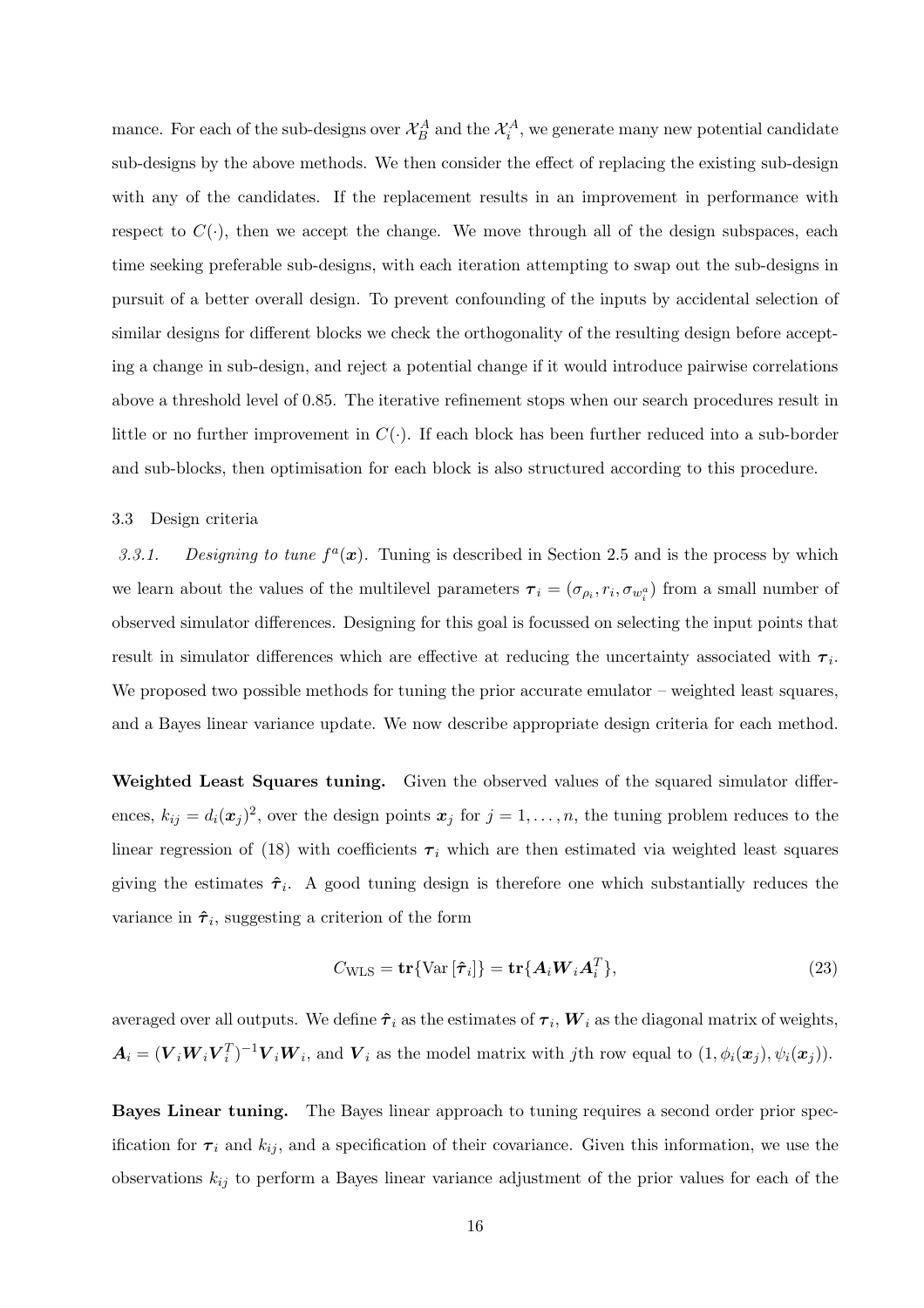multilevel parameters. An appropriate criterion related to the effectiveness of the update is the resolution of the Bayes linear adjustment of  $\tau_i$  by  $k_{ij}$  (Goldstein and Wooff, 2007). The resolution is a scale-free measure which quantifies the magnitude of the effect of an adjustment in reducing our uncertainties. The resolution value lies in the interval [0, 1], where larger values indicate a greater proportion of the uncertainties have been resolved. The resolution of the adjustment of the random vector  $\boldsymbol{X}$  by the random vector  $\boldsymbol{D}$  is defined as

$$
R_{\boldsymbol{D}}(\boldsymbol{X}) = \frac{1}{r_{\boldsymbol{X}}} tr \{ Var\left[\boldsymbol{X}\right]^{-1} Cov\left[\boldsymbol{X}, \boldsymbol{D}\right] Var\left[\boldsymbol{D}\right]^{-1} Cov\left[\boldsymbol{D}, \boldsymbol{X}\right]\},\
$$

where  $r_X$  is the rank of the matrix  $Var[X]$ . Thus, our design criterion is

$$
C_{\rm BL} = R_{\boldsymbol{k}_i}(\boldsymbol{\tau}_i),
$$

averaged over all chosen outputs where  $k_i$  is the vector of the  $k_{ij}$ .

3.3.2. Designing to learn about  $F^a(x)$ . At the final stage in the emulation process, we seek a design which has the greatest effect in reducing uncertainty about  $F^a(\mathbf{x})$  as assessed by the adjusted variance of the accurate emulator given the simulator evaluations. This variance does not depend on the values of the model evaluations and follows from (21).

For small-sample designs, it will not be possible to reduce much of the uncertainty associated with the residuals from the accurate model over most of the input space, and most small-sample designs will not differ greatly in their performance at this task. Therefore, we focus our attention on variance reduction for  $(\beta_i^a, \beta_{w_i}^a w_i^c(\boldsymbol{x}))$ , and design using a criterion based on

$$
\operatorname{Var}_{\boldsymbol{F}_i^a} \left[ f_i^a(\boldsymbol{x}) \right] \ \simeq \ \boldsymbol{g}_i(\boldsymbol{x})^T \operatorname{Var}_{\boldsymbol{F}^a} \left[ \beta_i^a \right] \boldsymbol{g}_i(\boldsymbol{x}) + \operatorname{Var}_{\boldsymbol{F}^a} \left[ \beta_{w_i}^a w_i^c(\boldsymbol{x}) \right] \\
+ 2 \boldsymbol{g}_i(\boldsymbol{x})^T \operatorname{Cov}_{\boldsymbol{F}^a} \left[ \beta_i^a, \beta_{w_i}^a w_i^c(\boldsymbol{x}) \right]. \tag{24}
$$

As we are concerned with reducing uncertainty in  $F^a(x)$  across the whole input space, we choose a collection of input points,  $\mathbf{X}$ , which covers the space and evaluate equation (24) over  $\mathbf{X}$ . Thus we get an adjusted variance matrix which we collapse into a scalar using the trace for use as a design criterion

$$
C_{\mathcal{L}} = \mathbf{tr}\{\mathbf{G}_i^T \text{Var}_{\mathbf{F}^a} \left[\beta_i^a\right] \mathbf{G}_i\} + \mathbf{tr}\{\text{Var}_{\mathbf{F}^a} \left[\beta_{w_i}^a w_i^c(\mathbf{X})\right]\}
$$

$$
+ 2 \mathbf{tr}\{\mathbf{G}_i^T \text{Cov}_{\mathbf{F}^a} \left[\beta_i^a, \beta_{w_i}^a w_i^c(\mathbf{x})\right]\},
$$
(25)

where  $X$  is the grid of evaluation points,  $G_i$  is the matrix with jth row  $g_i(x_j)$  corresponding to the *j*th design point  $x_i$ .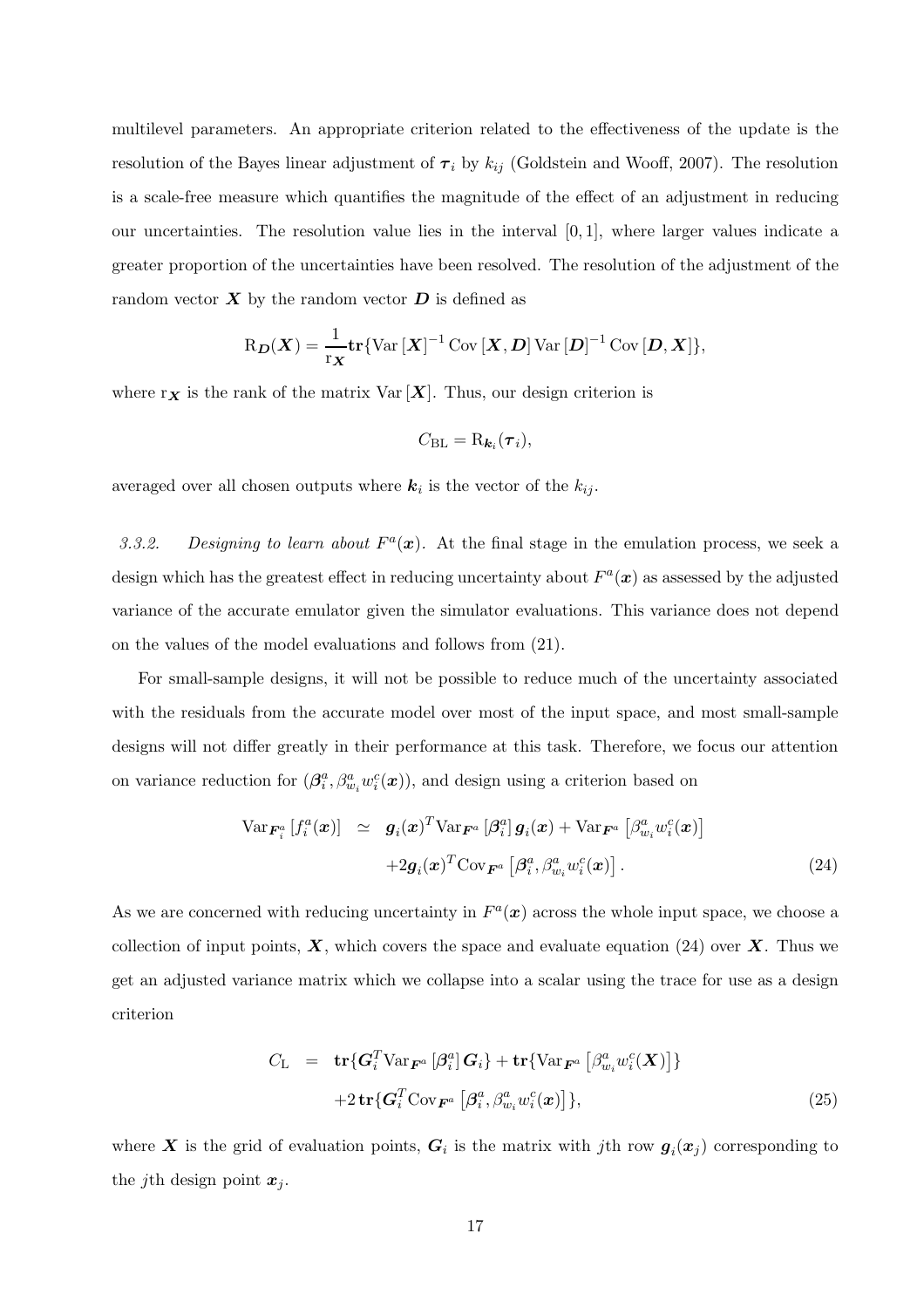The criterion (25) can be simplified when we have eliminated all variation in  $\beta_i^c$ , evaluating the criterion over the coarse design at  $X^c$  and consequently further eliminating variation in  $w^c(x)$  as discussed in Section 2.4. Under these assumptions, we can use the simplified form (22) to write the design criterion  $C_{\text{L}}$  as

$$
C_{\text{L2}} = \mathbf{tr}\{\text{Var}_{\mathbf{F}^a}\left[\boldsymbol{\rho}_i^+\right] \mathbf{B}_i^*\},\tag{26}
$$

where  $\rho_i^+ = (\rho_i, \rho_{w_i})$ , and  $B_i^* = B_i B_i^T$  where  $B_i$  is the matrix with jth row  $b_i(x_j)$  as defined in (17) for design point  $x_j$ . We favour designs which give the greatest reduction in these criteria.

The criteria (25) and (26) are defined univariately for each selected output. To obtain an aggregate score, we sum or average the design criterion values over the individual outputs. As an extension, we could allow for different outputs to have different contributions to the overall combined criterion value. Possible weightings could include the principal variable loadings  $h_i$  to reflect the intrinsic importance of the outputs and their representativeness of outputs not included in the design calculation. Other choices could include measures of the quality of available observational data if we intend to calibrate the emulator, or utility scores to measure the value of accurate predictions for each output variable if prediction is our ultimate goal.

#### 4. EXAMPLE: HYDROCARBON RESERVOIR MODEL

#### 4.1 Model description

We illustrate our approach with a simulation of a hydrocarbon reservoir provided by Energy SciTech Ltd. The model is based on a  $48 \times 26 \times 25$  grid. Each cell represents a region of subterranean rock with particular geological properties and containing varying proportions of oil, water and gas. The reservoir contains four producing wells which pump fluids out of the reservoir under fixed operating conditions, and a single injection well which injects gas into the reservoir to maintain pressure and production levels at the extraction wells.

The outputs of the model are time series of aspects of well behaviour such as pressures, production rates of oil, water and gas, cumulative production of oil, water, and gas, and ratio quantities including water cut and gas-oil ratio. For the purposes of this example, we focus on a single time point approximately eighteen months into the operation of the simulation. At this point there are a total of 65 outputs for consideration. The inputs to the model are a collection of twenty scalars which affect various geological properties. These inputs control quantities including permeability, porosity, transmissibility of the geological faults, critical oil saturation properties, and properties of the reservoir's aquifer.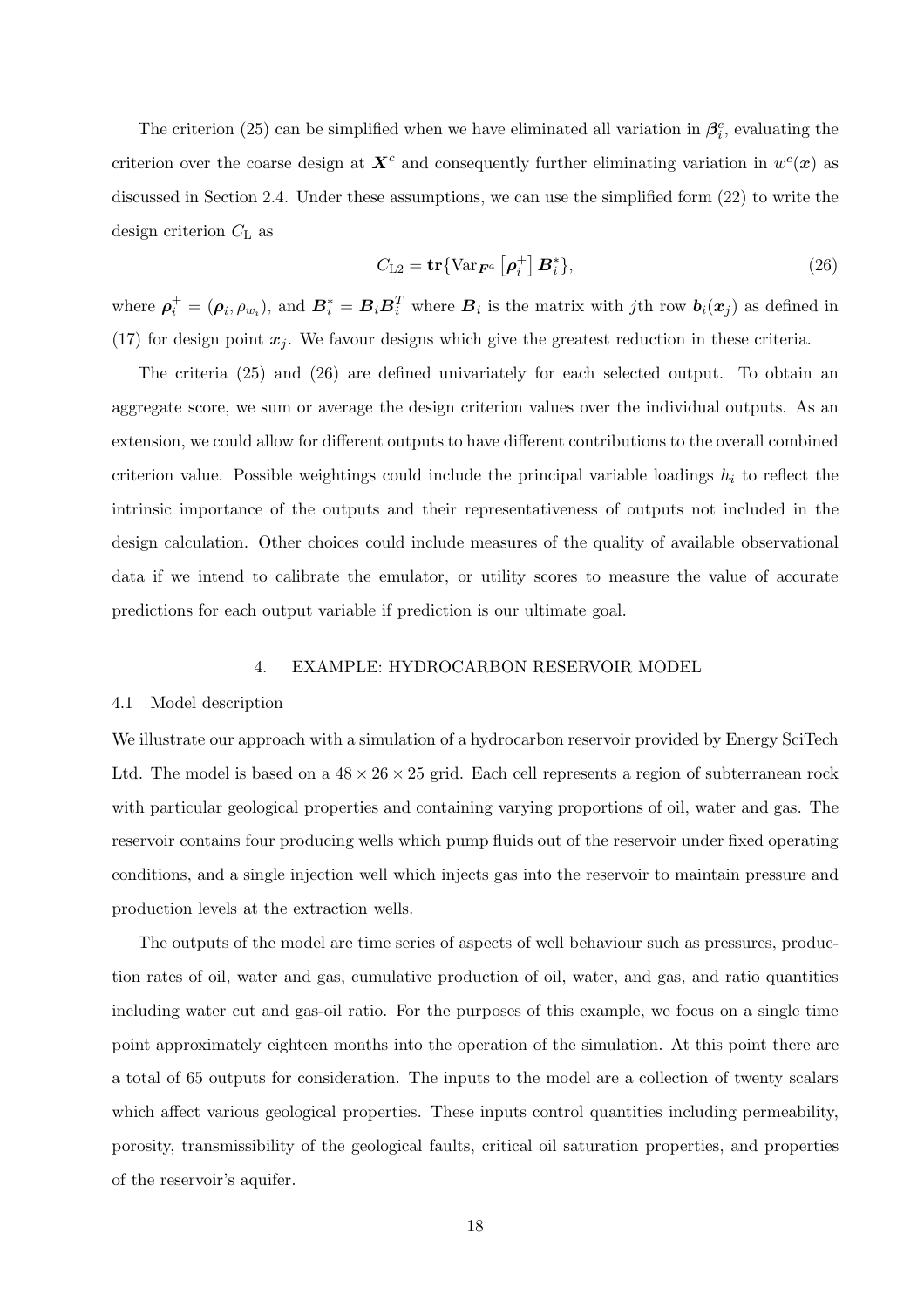## 4.2 Results

4.2.1. Coarse evaluations. To obtain a fast approximation we coarsened the vertical gridding of the model to just two layers and we used the 25-layer grid for the full simulator. The evaluation time for the coarse simulator was approximately 30 seconds compared with 35 minutes for the accurate simulator. The coarse model was then evaluated over a 1500 point Latin hypercube in all 20 inputs to provide us with our initial batch of coarse model runs.

4.2.2. Screen the outputs. Application of principal variable methods to the coarse simulator evaluations identified those outputs which accounted for the majority of the variation in the model runs. As there is substantial correlation among the outputs, the principal variable screening proved to be effective and the output collection could be well-represented by a relatively small subset. Overall, we consider that we can obtain a good representation of all 65 outputs using a subset of 15, as the proportion of variation explained by our chosen principal variables is at least 0.947 for each remaining output. The names of the chosen 15 variables are given in the first column of Table 1. The prefixes 'W1', 'W2', 'W3', 'W4' indicate that the variable corresponds to correspondingly numbered production well, whereas 'G1' corresponds to the single gas injector. The quantities measured at each of those wells are given by the variable suffix: 'pre' and 'bhp' correspond to two measures of pressure; 'wct' is the water cut; 'gor' is the gas-oil ratio; variables such as 'wat.tot' and 'oil.rt' correspond to the total water production, and the rate of oil production respectively; and finally 'gasinj.tot' is the total amount of gas injected.

4.2.3. Coarse emulation. Prior to emulation, the design was scaled so all inputs took the range [−1, 1] , and the outputs were scaled to have mean 0 and sample variance 1 over the design. The first stage in constructing an emulator of the form (4) is to identify the collection of active inputs  $\mathcal{X}_{[i]}^A$  for each  $F_i^c(\boldsymbol{x})$ . The active inputs for each emulator were determined from the simulator runs,  $\mathbf{F}^c$ , by a stepwise model search using simple linear regression. At each stage, all terms involving a given input were removed from the model then the new model was fitted and the proportion of variation explained was evaluated and compared to that of the original model via the adjusted  $R^2$ coefficient. The input which explained the least amount of output variation was then removed, and the process iterates until we have identified the best model using three to six inputs, which we consider to be  $\mathcal{X}_{[i]}^A$ . We chose this method for model selection as our aim here is to drive down the residual variance; there are a number of alternative choices for selection methods and criteria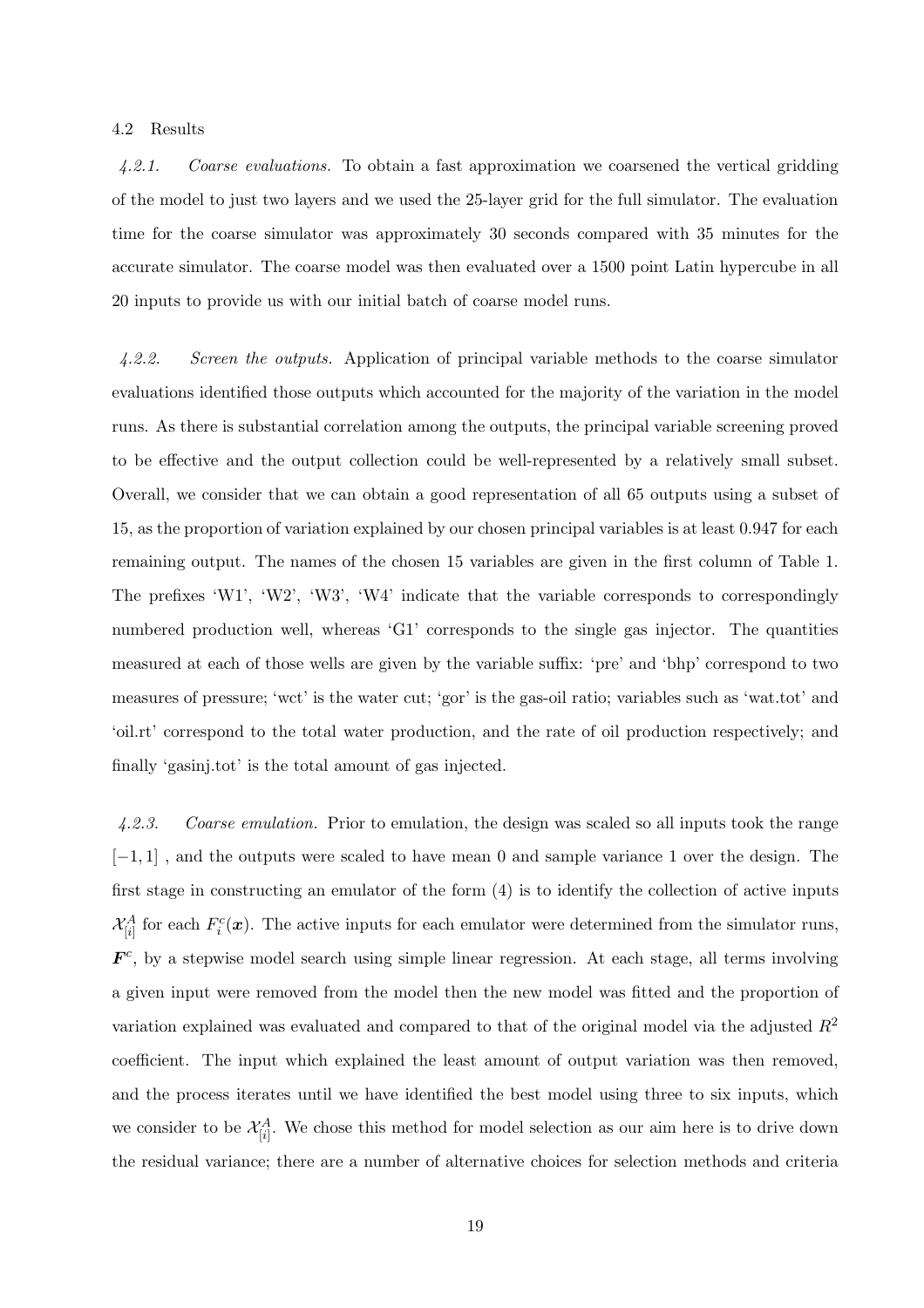(see for example Hocking, 1976), and our design and emulation methodologies are not tied to any particular approach.

The next stage in emulation is to choose the basis functions  $g_i(\cdot)$  for each  $F_i^c$ . Our design methodology is not tied to any specific form of  $g_i(\cdot)$ , and so possible bases could include simple monomials, orthogonal polynomials, or more general basis function such as those found via generic screening methods (Welch, Buck, Sacks, Wynn, Mitchell, and Morris, 1992). For this example, we consider the maximal set of basis functions to be the monomial terms comprising an intercept, linear, quadratic, cubic and pairwise interaction terms in the active inputs. To select an appropriate representation of  $F_i^c(\mathbf{x})$  using this basis, the saturated linear regression model over these terms is fitted to the coarse simulator runs, and we perform a stepwise selection removing a single term at each stage whose impact on the proportion of variation explained by the model was less than 1%. Adding any more active inputs to the emulators did not provide any substantial improvement in the quality of the OLS fit.

To quantify  $E[\beta_i^c]$  and  $Var[\beta_i^c]$ , we fit the linear regression model in the basis functions  $g_i(x_{[i]})$ by OLS. We then assign  $E[\beta_i^c]$  to be the least squares regression estimate of the coefficients, and we consider  $\text{Var}[\beta_i^c]$  to be the least squares variance of the corresponding estimates. Given a large number of evaluations of  $F^c(\mathbf{x})$  over an approximately orthogonal design, the associated estimation errors will be negligible and these assessments will be reasonable order of magnitude posterior specifications.

Finally, we extract the emulator trend residuals and then apply the robust variogram methods of Cressie (1991) to determine appropriate values for  $\Theta_i$ . We then use these values as plug-in estimates and adjust the residual processes in light of the observed residuals.

# [Table 1 about here.]

A summary of the emulation is given in Table 1. The adequacy of the fit variesbetween the outputs, but most appear to have a moderate to good level of adjusted  $R^2$ . Well 1 oil production rate (W1.oil.rt) fared relatively poorly, and further investigation showed that we are unable to obtain a better fit using any number or combination of available inputs as the output behaviour could not be well-described by a simple functional form. The emulation revealed that of the 20 inputs only 8 were identified as being active for the outputs under consideration. Those inputs deemed inactive included all multipliers pertaining to the aquifer, four multipliers for fault transmissibilities and all multipliers for oil saturation properties.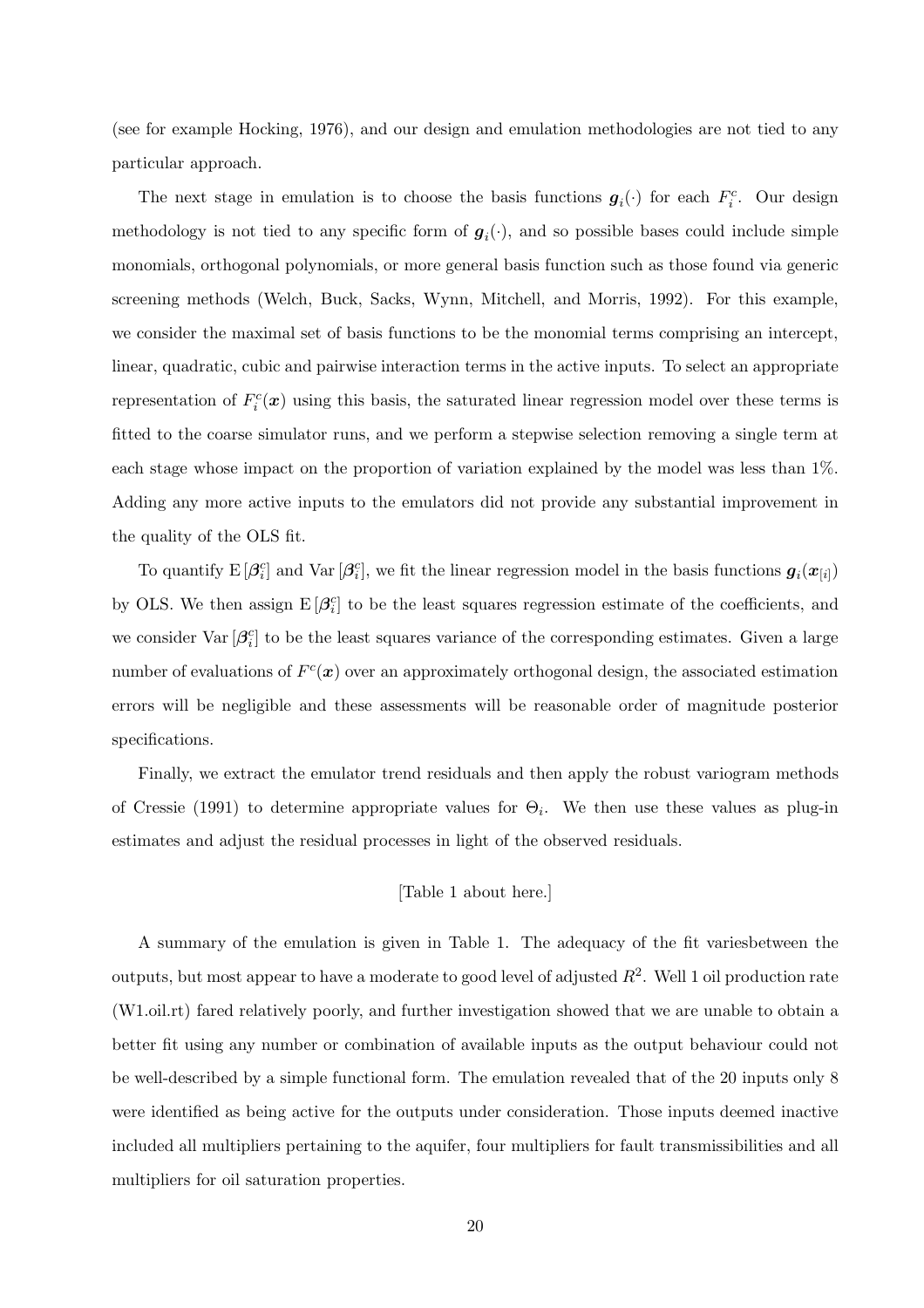4.2.4. Linking coarse and accurate emulator. In order to design for the tuning runs, we wish to construct prior accurate emulators of the form given in (6). Therefore, we need to make specifications for the prior expectations of the multilevel parameters  $\tau_i = (\sigma_{\rho_i}, r_i, \sigma_{w_i^a})$  as defined in (10), (11) and (8). At this stage we have no knowledge about how the two simulators may differ, so we make simple pragmatic choices. For  $\sigma_{\rho_i}$ , we assign the prior expectation to be  $E[\sigma_{\rho_i}]=0.5$ , which when combined with (9) corresponds to a prior belief that the model coefficients are unlikely to change sign between simulators. We assign a small correlation between the  $\rho_i$  by setting  $\text{E}[r_i] = 0.5$ , and finally in the absence of any other information, we consider that  $\text{Var}\left[w_i^a(\bm{x})\right] = \text{Var}\left[w_i^c(\bm{x})\right]$  resulting in  $E\left[\sigma_{w_i^a}\right] = \sigma_i$ , the residual variance of the emulator trend.

# [Table 2 about here.]

Since this is an illustrative example rather than an actual case study investigated in real time, a batch of 200 accurate model runs were available to allow us to check the validity of the prior emulator form (6). Fitting the model terms in the coarse emulators to these accurate simulator runs, we observe that the coefficients in the model trends do indeed change differentially rather than scaling uniformly (see for example Table 2) indicating that the extra prior flexibility provided by (6) is valuable. It should be noted that the problem of model choice, i.e. determining  $\mathcal{X}^A$ and the  $g_i(\cdot)$ , requires a substantially larger number of simulator runs than for estimation of the coefficients, when the form of model is given. Therefore, we require a large batch of available simulator evaluations to determine the form of the emulators, but far fewer are required to learn about the  $\beta^a$ . This is a crucial benefit of the multilevel approach as the coarse simulator provides us with ample information to determine the emulator form, while the estimation of  $\beta^a$  can be performed from fewer carefully-chosen, accurate simulator runs.

# [Figure 2 about here.]

4.2.5. Design for tuning. Partitioning the inputs into the border and blocks by application of the algorithm discussed in Section 3.1 gives the decomposition in Figure 2(a). The structure of the emulators is such that there is a three-dimensional border  $\{k_x, k_y, P\}$ , corresponding to permeability in the x and y directions, and porosity, and the remaining inputs fall into either a larger block containing three inputs, or two blocks containing a single input each. Since the sizes of these subsets are small relative to the number of overall active inputs, there are clear advantages to decomposing the design problem in this way.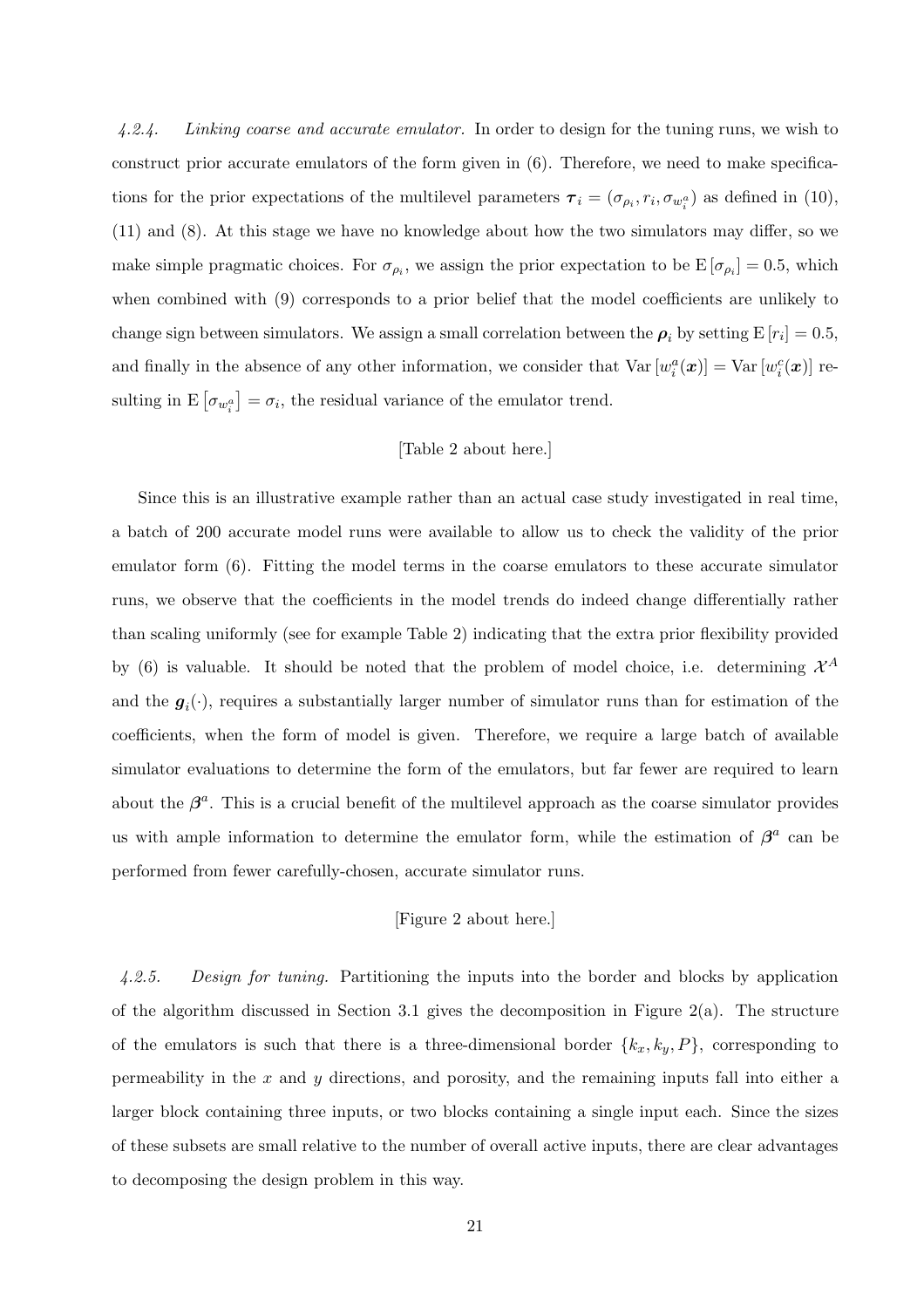We have three multilevel parameters requiring estimation to tune the emulators, and so we require at least 3 tuning runs. Evaluations of the accurate computer model are expensive and we do not wish to expend a substantial amount of resources at this stage in order to allow for ample evaluations for learning about the accurate emulator. We therefore choose to construct a tuning design of size 6 to allow an additional degree of freedom for each parameter. Following the general design procedure discussed in Section 3.2, we generated a design with a criterion value of 0.893 using  $C_{\text{WLS}}$  from (23). We used the WLS method for tuning rather than the Bayes linear approach as we did not want to confound the question of our ability to make informed prior judgements about the physical issues involved in coarsening reservoir simulators with the general question about the effectiveness of our methodology. The chosen design is presented in Table 3. We are free to make any choices in the remaining inputs, for example using a Latin hypercube. This design was then evaluated on both the coarse and accurate computer simulators.

#### [Table 3 about here.]

4.2.6. Tuning. Using the two sets of model runs, we construct the simulator differences and tune the multilevel parameters  $\tau_i$  using the WLS method of Section 2.5, weighting each of the model differences by its prior variance. We now examine our tuned values for  $\tau_i$ , and perform a simple data analysis of the model differences to investigate the behaviour of the two functions. This was particularly insightful as it revealed that the outputs could be divided into three groups. The first group (labelled (∗) in Table 1) had coarse-accurate differences that were well-behaved and conformed reasonably well to the multilevel model. The second group (labelled  $(+)$ ) consisted of variables which displayed substantially greater variation on the accurate simulator than on the coarse simulator – interestingly this group contains outputs which are all concerned with the production of water from the reservoir. The final group (labelled (−)) behaved in an opposite manner, having far less or even no variation on the accurate simulator compared to the coarse model.

The behaviour of the  $(+)$  and  $(-)$  variables is likely an artefact of the reservoir coarsening disrupting meaningful relationships between the two simulators for these variables. In these cases, it is likely that the coarsening of  $F^c(\mathbf{x})$  was too severe, and that using a model at an intermediate level of accuracy would remedy this problem. Further investigation after the analysis suggested that coarsening to five layers appeared to eliminate this problem. To simplify our account, we suppose that we choose to stay with our original coarsening.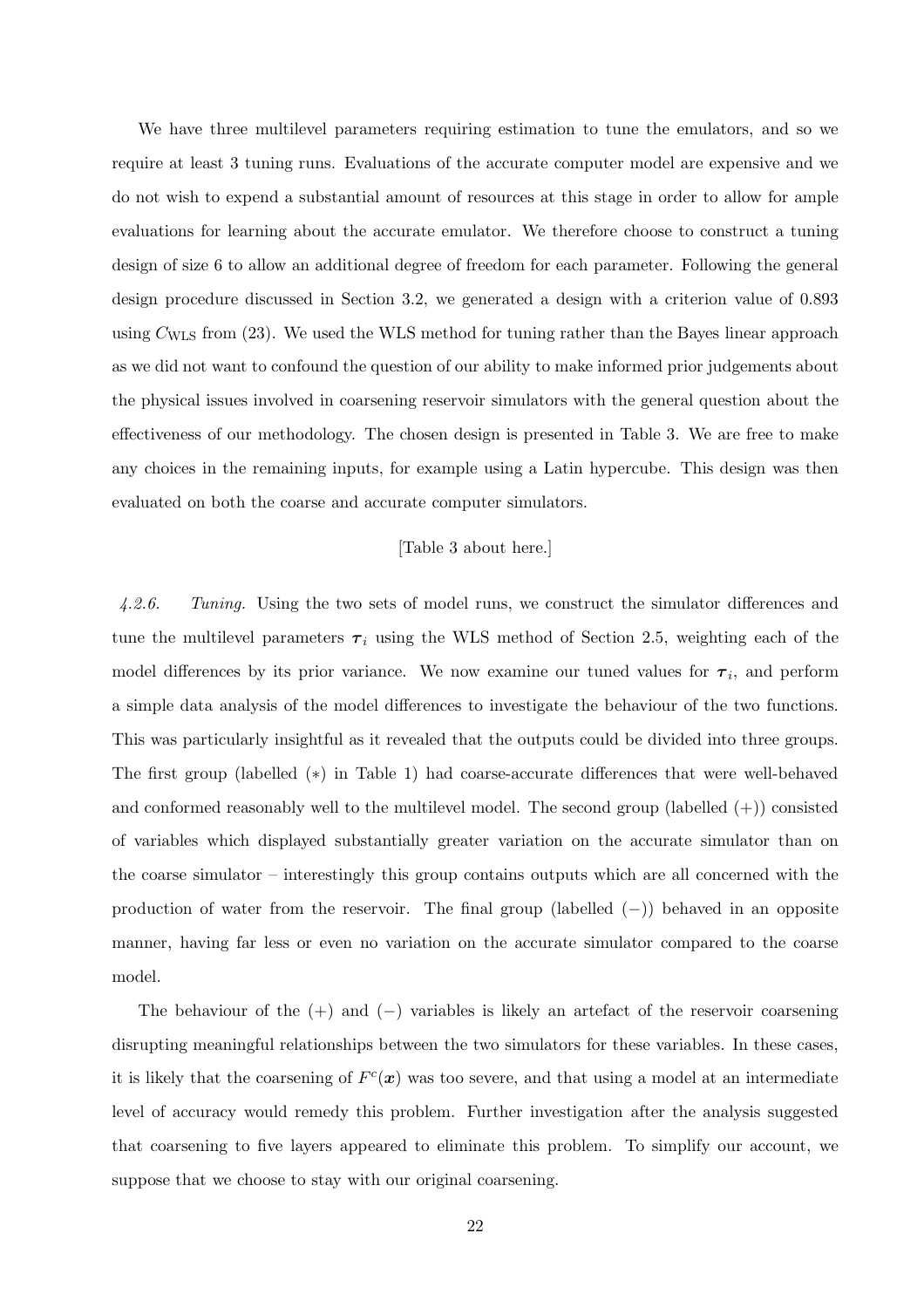Therefore, for design purposes, we chose to screen out the  $(+)$  and  $(-)$  variables and to focus on the remainder. Since the coarse simulator is uninformative about the accurate simulator for these quantities, they convey little or no useful information relevant to the construction of informative designs for  $F^a(x)$ . These inputs are not discarded from the analysis, but will be further investigated using standard emulation techniques once runs of the accurate simulator have been performed. For the remaining quantities, the new choices for values of  $\tau_i$  were not substantially different from our prior specifications, therefore we shall treat our original choices as acceptable prior values at the next stage. The number of outputs is now further reduced from 15 to 7. However, the remaining 7 outputs explain at least 50% of the variation of the remainder, at least 75% of the variation of 52, and at least 95% of the variation of 38 of the remaining 58 outputs.

4.2.7. Design for learning. The change in the collection of outputs impacts the composition of the collection of active inputs. The border-block partition now has the structure shown in Figure 2(b) which includes only five active inputs. For the seven outputs that we have retained, we now develop a design to learn about the accurate emulators. For each output we seek to maximise the reduction in the variance via minimising  $C_{CF}$  from (26). We construct this design as a combination of the tuning design as given in Table 3 (since this has not yet been used to perform an update of the emulator), with an additional design generated by the border-block methods of Section 3, evaluating the design criterion over the combination of the two designs. For this stage, we constructed new designs adding from 2 to 26 additional points. To simplify the search process, we proceed by adding two new observations at each stage. This makes it easier to compare different designs and speeds up the iterative search algorithm. As the size of the problem increases, such simplifications become important.

#### [Table 4 about here.]

# [Table 5 about here.]

The value of the design criterion for the new designs is given in Table 4, and the first six points of this additional design are given in Table 5. The criterion value for the tuning design alone is 92.130. Adding extra points to the design and optimising for the appropriate criterion produces a noticeable improvement in design performance, with the performance increasing as the design size increases albeit with generally diminishing returns. We observe a similar relationship in Figure 3 which displays the performance of the accurate emulator in terms of the average proportion of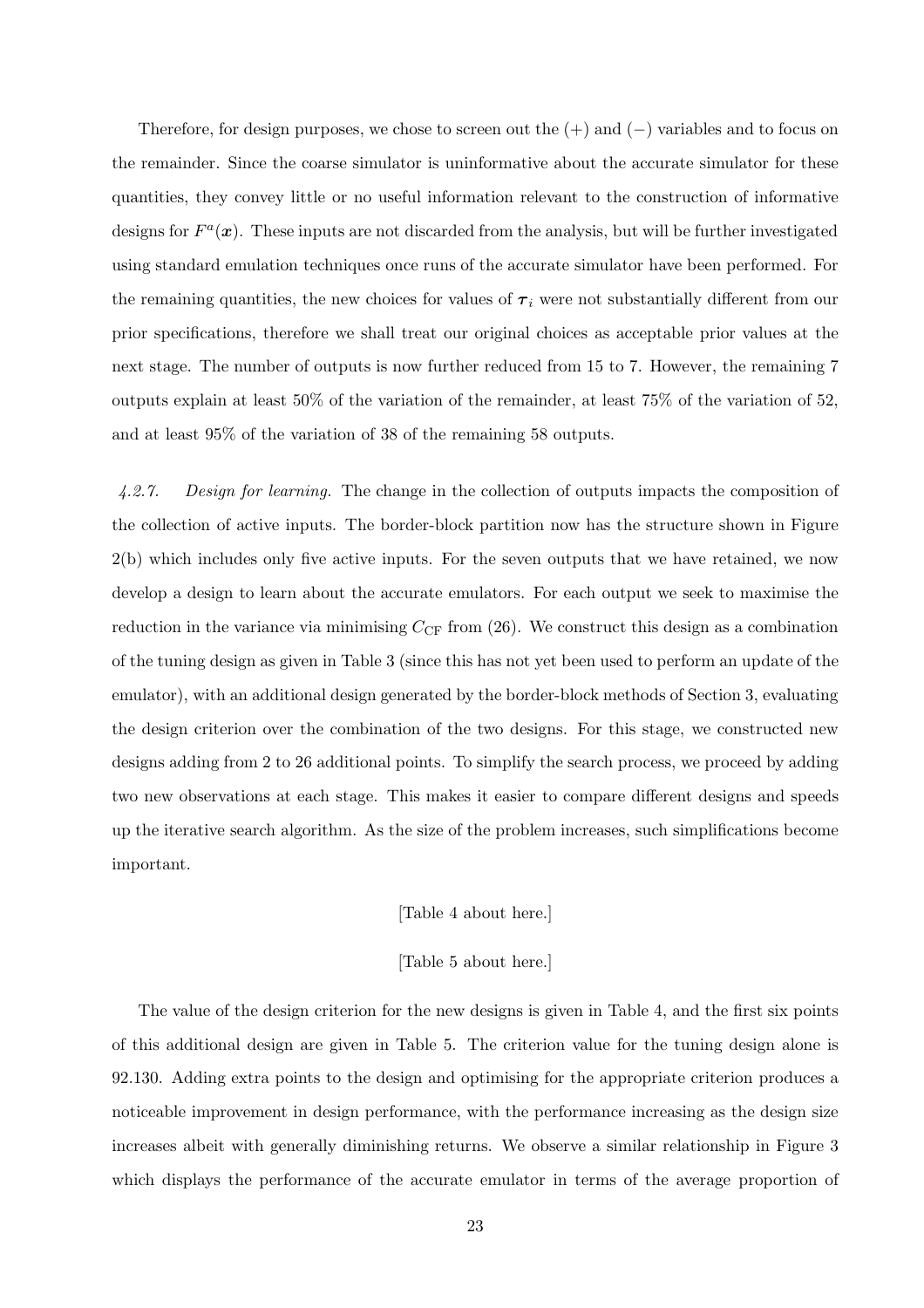variation in the accurate simulator outputs explained by the accurate emulator as we progressively increase the size of the final design from the initial 6-point tuning design. Again, we observe steep learning for the first six design points (corresponding to the points in the tuning design) followed by progressively diminishing returns. As the size of the improvement in design quality and simulator variation explained tends to level off as the design size increases, if the design budget is very tight for this stage then we might settle for only 6 additional runs. However, if more runs were possible then we might perform a further one or two batches of 6 runs, supporting the formal design calculations with careful data analysis given the results of each batch.

# [Figure 3 about here.]

Finally, we compared the design obtained from combining the tuning design with a design generated by border-bock methods using (25), with that obtained from combining the tuning design with designs constructed from maximin Latin hypercubes. The Latin hypercube designs were generated in a similar fashion, adding 2 points each iteration in a manner which preserves the Latin hypercube property of the design and preferring designs which maximised the minimum inter-point distance. 100 such comparison designs were generated and their performance according to criterion (25) was calculated. The results are presented in Figure 4. We can see from the plot that, even with this relatively low-dimensional space, the border-block method clearly outperforms the Latin hypercubes and provides consistently good performance, whereas the Latin hypercube designs suffer from substantial internal variability.

## [Figure 4 about here.]

## 5. DISCUSSION

Learning about complex high dimensional functions with many outputs from limited numbers of evaluations is a very challenging problem. We have presented a method to tackle this problem which exploits fast approximations to the simulator and uses valuable structural information about the model parameters. We have decomposed the problem into a number of stages each of which can be performed in different ways depending on the requirements of the problem. Each stage may be carried out in a more or less thorough way depending on how carefully we make our belief specifications, how focused we are on particular subsequent practical uses for the analysis, and how much time and computing power we are prepared to expend on seeking efficient designs. These are highly problem specific issues. The modular structure of our approach, and the computational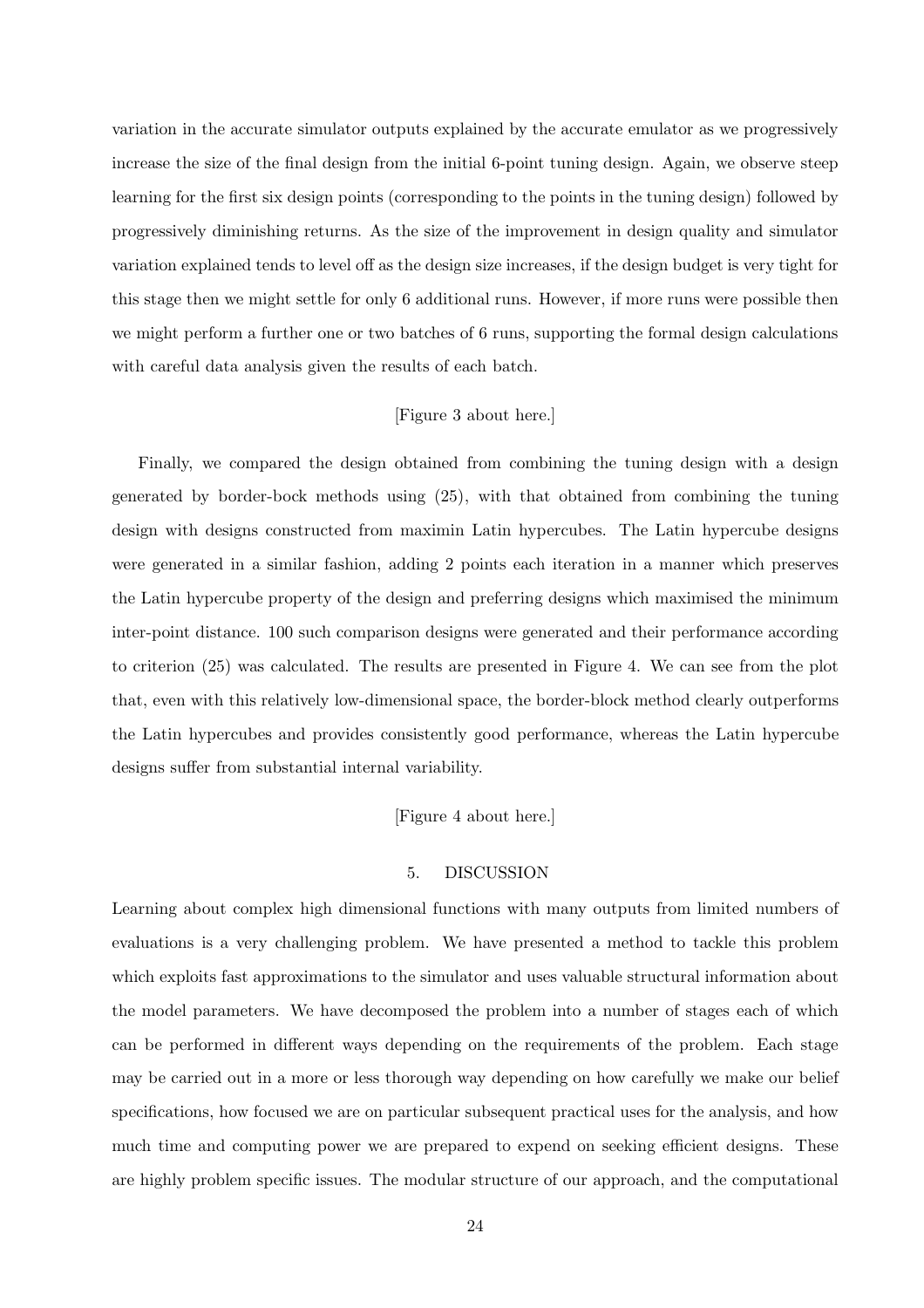simplifications within the Bayes linear formulation, give plenty of scope for upgrading any individual step which is particularly important in a specific problem. We view the framework that we have suggested as giving a sensible set of guidelines for organising the tasks that we should carry out when planning to use a coarse simulator as the basis for small sample designs, and our suggestions for implementing each stage supply a tractable starting baseline for carrying out each task.

We have restricted our attention to the role of the coarse simulator in creating informative designs. We therefore finish our account at the point at which we have sufficiently exploited information from the coarse simulator that we are ready to move on to the second design stage, namely capturing the information in the full simulator which cannot be approximated by information in the coarse version. We have emphasised the requirement for small sample designs for the first design stage, in our approach, as this releases the maximum budget for the second stage of the design process. This process starts with a diagnostic analysis as to the ways in which our representation breaks down, for example by "leave one out" diagnostics, more detailed comparisons of the covariance structure of predicted against observed outcomes or more open-ended investigations of the information contained in all of the simulator evaluations to that point. Predictive discrepancies, in combination with expert judgement, should form the basis of new exploratory designs which can be used to uncover systematic features that were represented in the first stage of the analysis simply as unstructured variation. The additional structure uncovered on the full simulator may be then investigated, where relevant, on the coarse approximation, leading to an iterative version of the design cycle that we have described.

#### 6. ACKNOWLEDGEMENTS

This paper was produced with the support of the Basic Technology initiative as part of the "Managing Uncertainty for Complex Models" project. We are grateful to Energy SciTech Limited for providing the model and reservoir simulator software and the formulation of the example. We are also grateful for the detailed comments of the referees, which have lead to improvements in our account.

## REFERENCES

Bates, R. A., Buck, R. J., Riccomagno, E., and Wynn, H. P. (1996), "Experimental Design and Observation for Large Systems," Journal of the Royal Statistical Society, Series B, 58, 77–94.

Craig, P. S., Goldstein, M., Rougier, J. C., and Seheult, A. H. (2001), "Bayesian forecasting for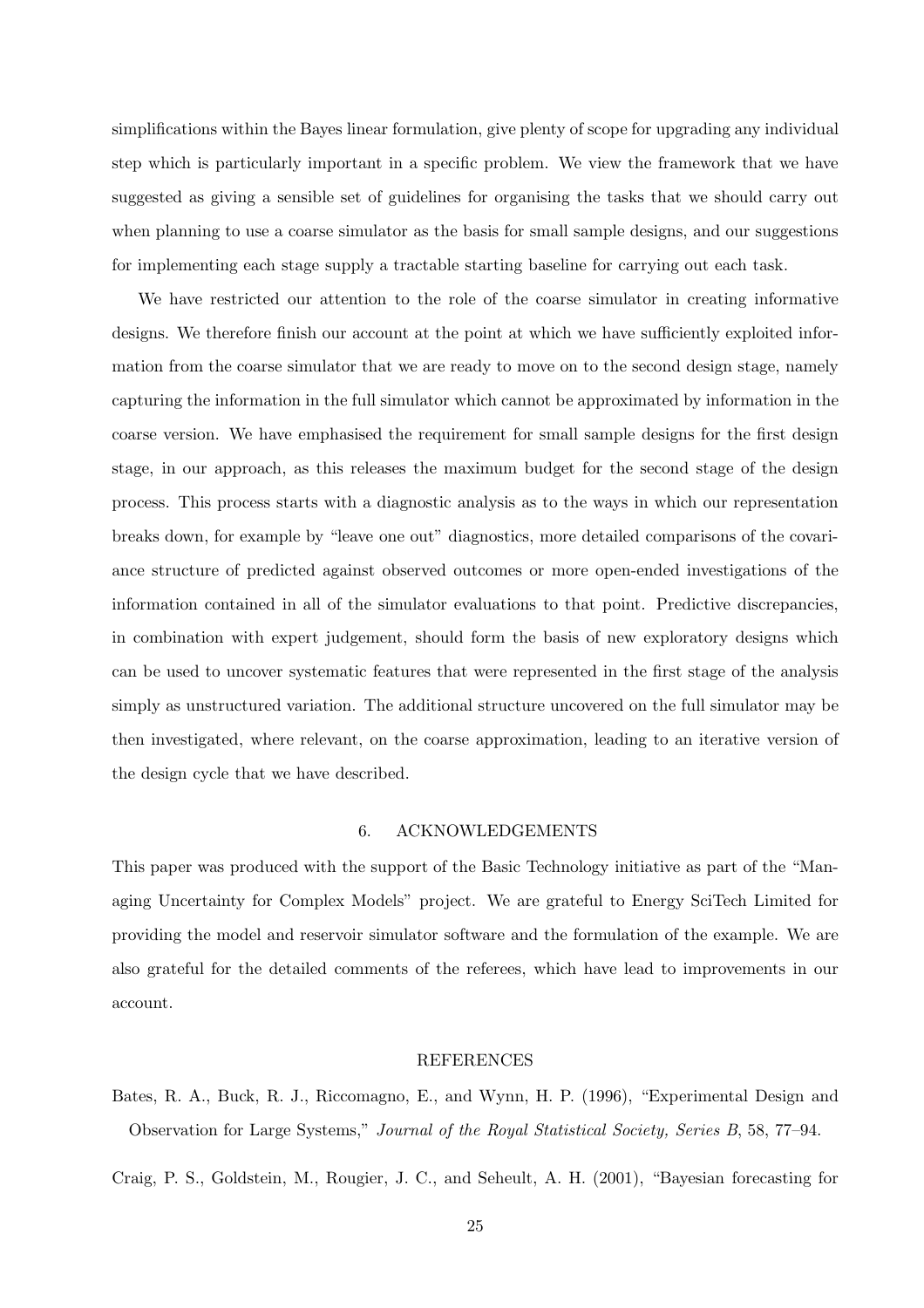complex systems using computer simulators," Journal of the American Statistical Association, 96, 717–729.

- Craig, P. S., Goldstein, M., Seheult, A. H., and Smith, J. A. (1996), "Bayes Linear Strategies for History matching of hydrocarbon reservoirs," in Bayesian Statistics 5, eds. Bernardo, J. M., Berger, J. O., Dawid, A. P., and Smith, A. F. M., Oxford, UK: Clarendon Press, pp. 69–95.
- (1997), "Pressure matching for hydrocarbon reservoirs: a case study in the use of Bayes linear strategies for large computer experiments," in Case Studies in Bayesian Statistics, eds. Gatsonis, C., Hodges, J. S., Kass, R. E., McCulloch, R., Rossi, P., and Singpurwalla, N. D., New York: Springer-Verlag, vol. 3, pp. 36–93.
- $-$  (1998), "Constructing partial prior specifications for models of complex physical systems,"  $Ap$ plied Statistics, 47, 37–53.
- Cressie, N. (1991), Statistics for Spatial Data, Wiley.
- Cumming, J. A. and Wooff, D. A. (2007), "Dimension reduction via principal variables," Computational Statistics & Data Analysis, 52, 550–565.
- Currin, C., Mitchell, T., Morris, M., and Ylvisaker, D. (1991), "Bayesian Prediction of Deterministic Functions With Applications to the Design and Analysis of Computer Experiments," Journal of the American Statistical Association, 86, 953–963.
- Goldstein, M. and Rougier, J. C. (2008), "Reified Bayesian Modelling and Inference for Physical Systems," Journal of Statistical Planning and Inference, 139.
- Goldstein, M. and Wooff, D. A. (2007), Bayes Linear Statistics, Chichester, England: Wiley.
- Hocking, R. R. (1976), "The Analysis and selection of variables in linear regression," Biometrics, 32, 1–49.
- Kennedy, M. C. and O'Hagan, A. (2000), "Predicting the Output from a Complex Computer Code when Fast Approximations are Available," Biometrika, 87, 1–13.
- $-$  (2001), "Bayesian Calibration of computer models," Journal of the Royal Statistical Society, Series B, 63, 425–464.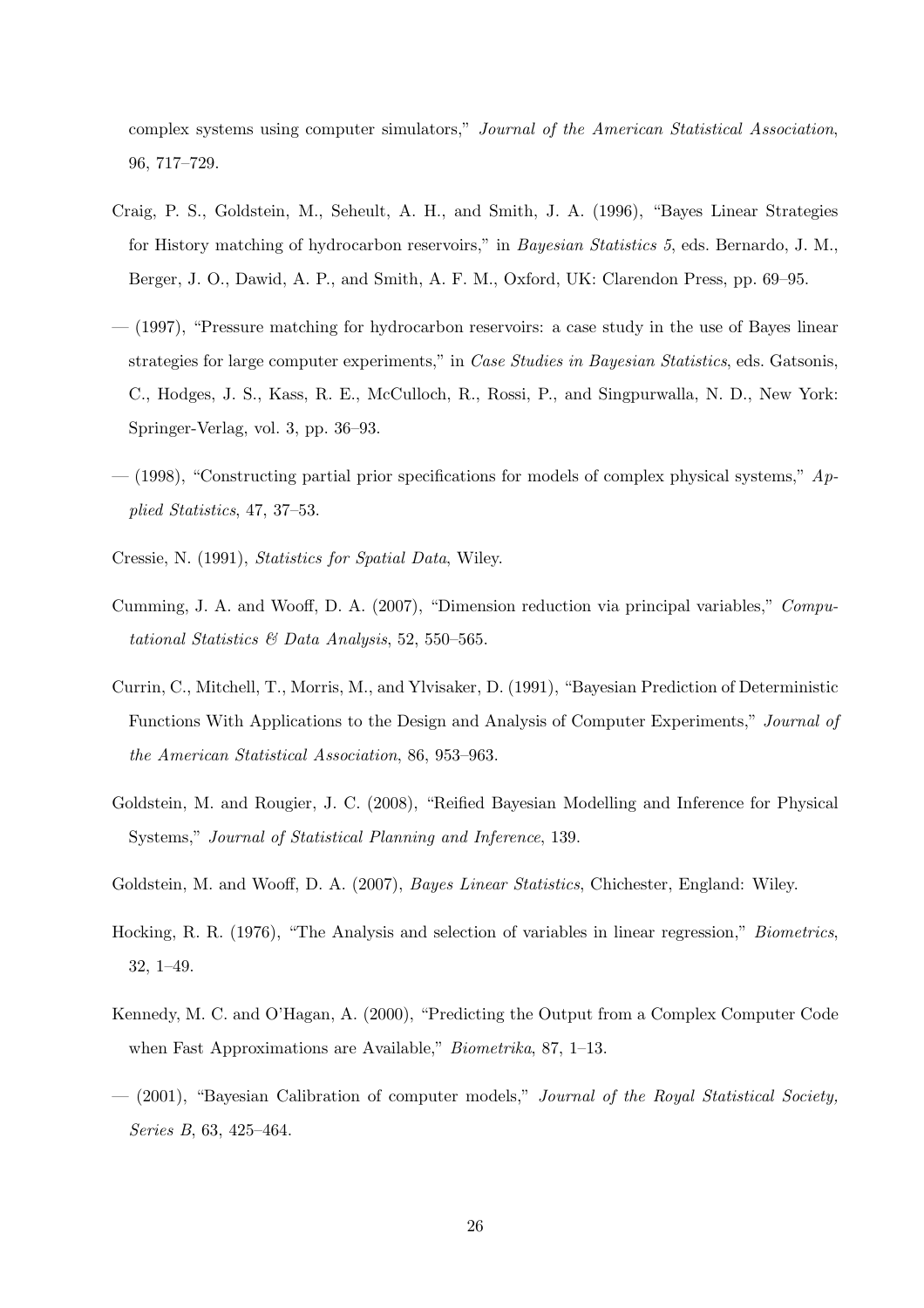- McKay, M. D., Beckman, R. J., and Conover, W. J. (1979), "A comparison of three methods for selecting values of input variables in the analysis of output from a computer code," Technometrics, 21, 239–245.
- Morris, M. D. and Mitchell, T. J. (1995), "Exploratory designs for computational experiments," Journal of Statistical Planning and Inference, 43, 381–402.
- Qian, Z., Seepersad, C. C., Joseph, V. R., Allen, J. K., and Wu, C. F. J. (2006), "Building surrogate models based on detailed and approximate simulations," ASME Journal of Mechanical Design, 128, 668–677.
- Qian, Z. and Wu, C. F. J. (2008), "Bayesian hierarchical modeling for integrating low-accuracy and high-accuracy experiments," Technometrics, 50, 192-204.
- Reese, C. S., Wilson, A. G., Hamada, M., Martz, H. F., and Ryan, K. J. (2004), "Integrated Analysis of Computer and Physical Experiments," Technometrics, 46, 153–164.
- Sacks, J., Schiller, S. B., and Welch, W. J. (1989a), "Designs for computer experiments," Technometrics, 31, 41–47.
- Sacks, J., Welch, W. J., Mitchell, T. J., and Wynn, H. P. (1989b), "Design and Analysis of Computer Experiments," Statistical Science, 4, 409–435.
- Santner, T. J., Williams, B. J., and Notz, W. I. (2003), The Design and Analysis of Computer Experiments, New York: Springer-Verlag.
- Welch, W. J., Buck, R. J., Sacks, J., Wynn, H. P., Mitchell, T. J., and Morris, M. D. (1992), "Screening, Predicting, and Computer Experiments," Technometrics, 34, 15–25.
- Zečevič, A. I. and Šiljak, D. D. (1994), "Balanced decomposition of sparse systems for multilevel parallel processing," IEEE Trans. Circ. Syst. Fund. Theory Applic., 41, 220–233.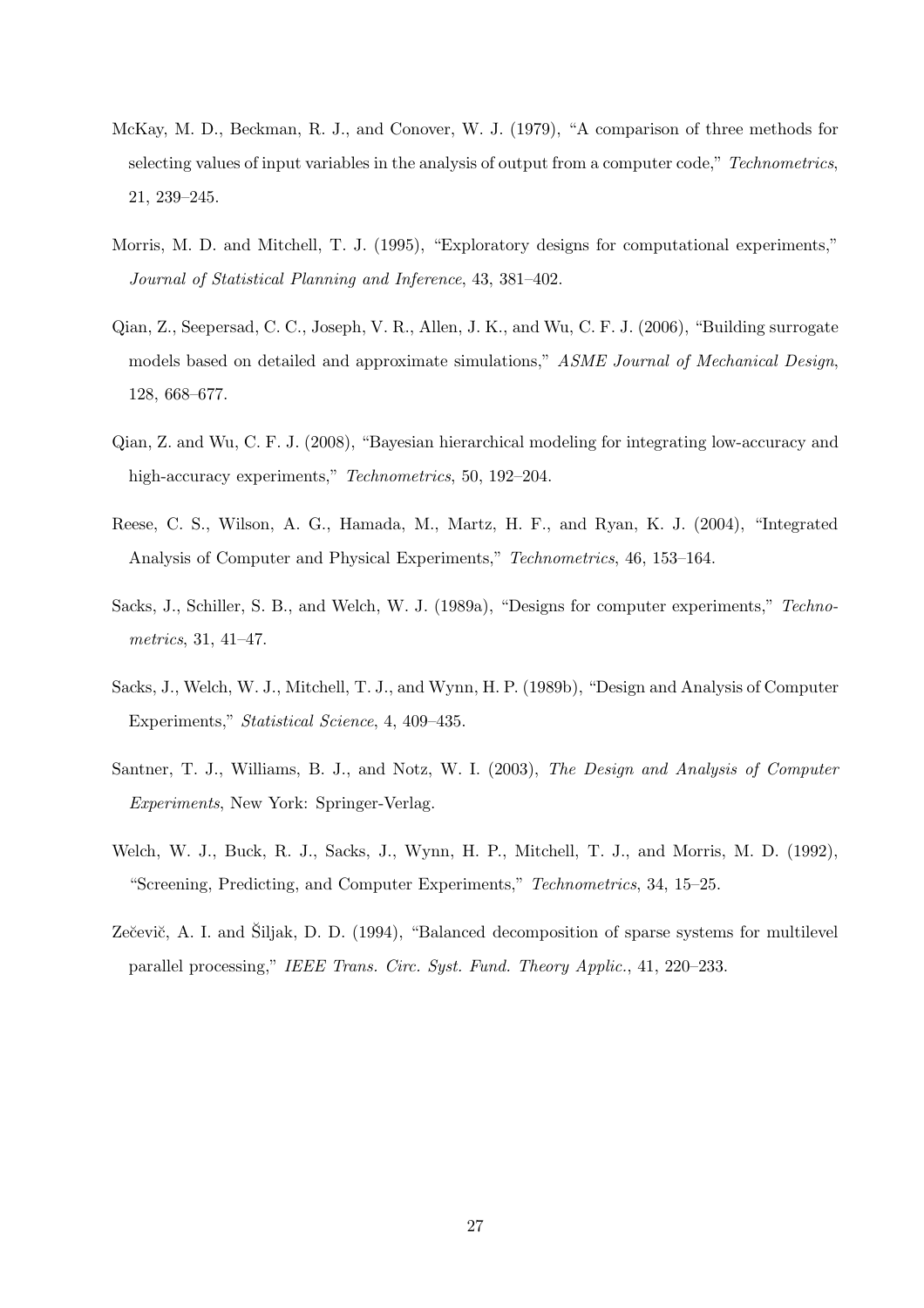# List of Figures

| 1              | Decomposition of active input structure within the emulators $f_1^c(\mathbf{x}) = s_1^c(x_1, x_2, x_3, x_4) +$ |  |
|----------------|----------------------------------------------------------------------------------------------------------------|--|
|                |                                                                                                                |  |
| $\overline{2}$ | Border block structure of the inputs (a) after the initial screening, and (b) after the                        |  |
|                | second screening following the tuning runs $\dots \dots \dots \dots \dots \dots \dots \dots \dots \dots \dots$ |  |
| 3              | Average proportion of variance of the accurate computer model outputs explained by                             |  |
|                | its emulator as a function of the size of the design beginning with the initial 6-point                        |  |
|                |                                                                                                                |  |
| $\overline{4}$ | Comparison of design performance between the design constructed by the border-                                 |  |
|                | block method using criterion $(25)$ (indicated by $\circ$ ), the performance of 100 maximin                    |  |
|                | Latin hypercubes (grey lines), and the average performance of the 100 hypercubes                               |  |
|                |                                                                                                                |  |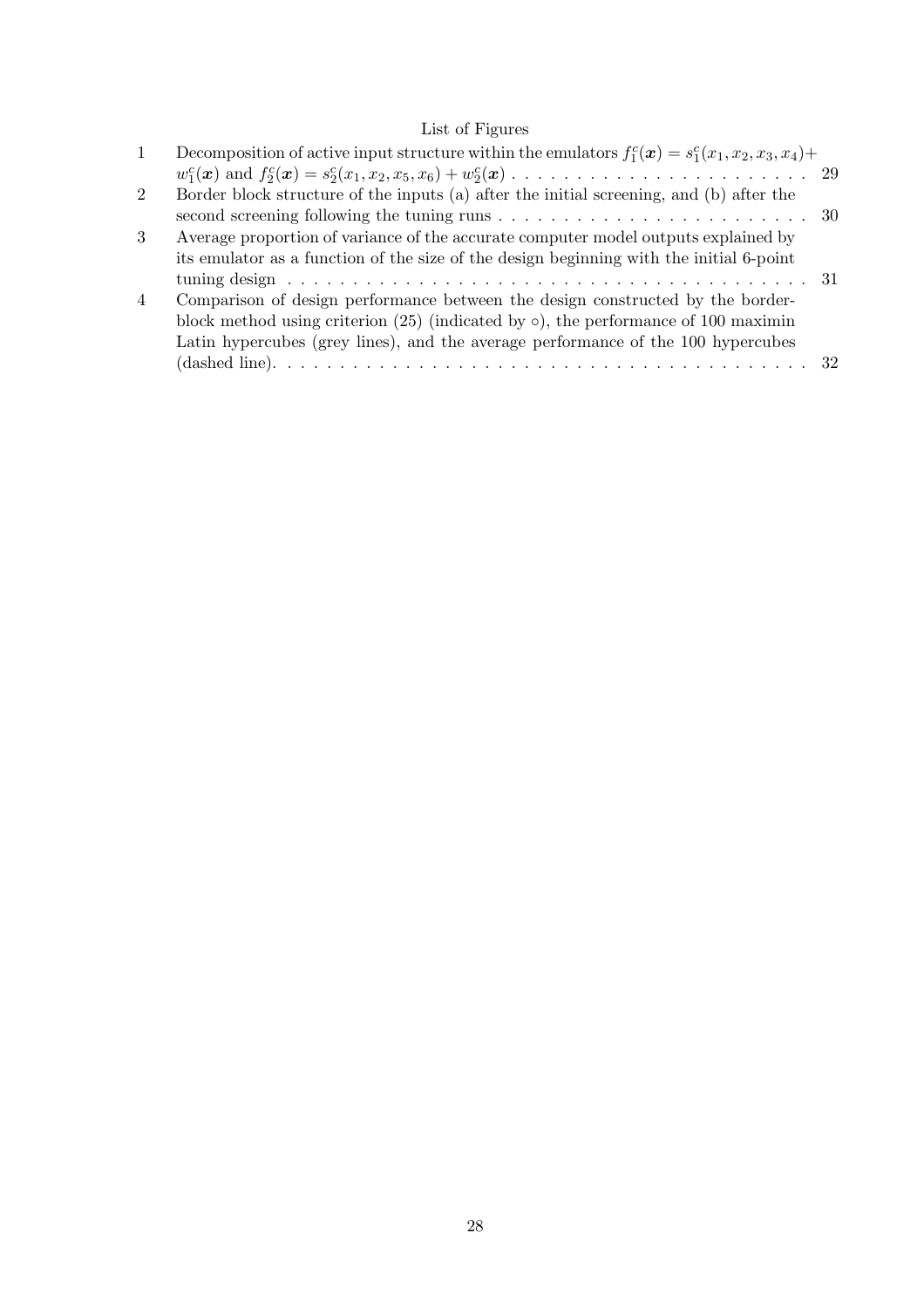

| $x_1$ |       |       |       |       |       |  |
|-------|-------|-------|-------|-------|-------|--|
|       | $x_2$ |       |       |       |       |  |
|       |       | $x_3$ |       |       |       |  |
|       |       |       | $x_4$ |       |       |  |
|       |       |       |       | $x_5$ |       |  |
|       |       |       |       |       | $x_6$ |  |

(a) Interaction graph of inputs

(b) Matrix representation

Figure 1: Decomposition of active input structure within the emulators  $f_1^c(\mathbf{x}) = s_1^c(x_1, x_2, x_3, x_4) +$  $w_1^c(\boldsymbol{x})$  and  $f_2^c(\boldsymbol{x}) = s_2^c(x_1, x_2, x_5, x_6) + w_2^c(\boldsymbol{x})$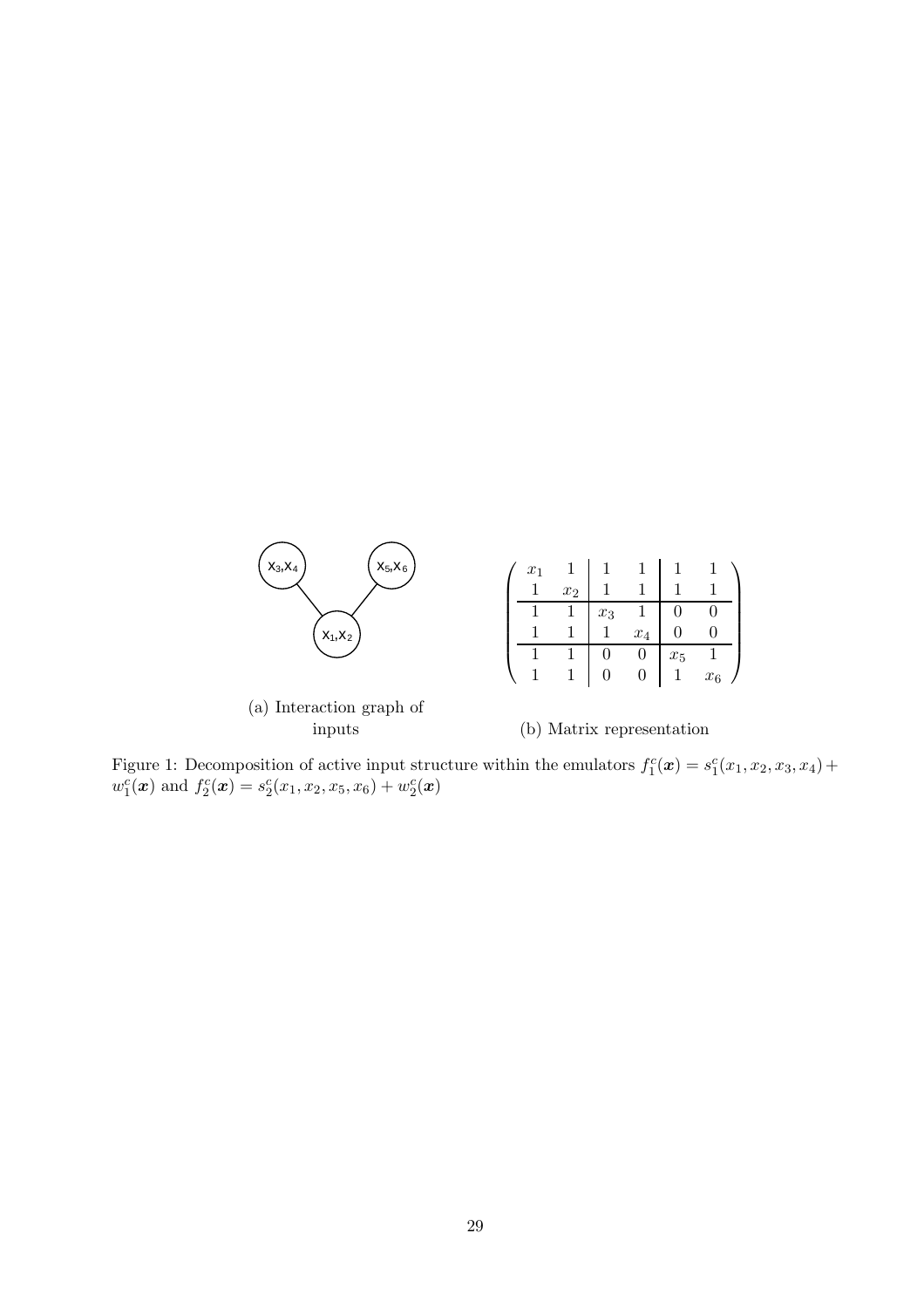

Figure 2: Border block structure of the inputs (a) after the initial screening, and (b) after the second screening following the tuning runs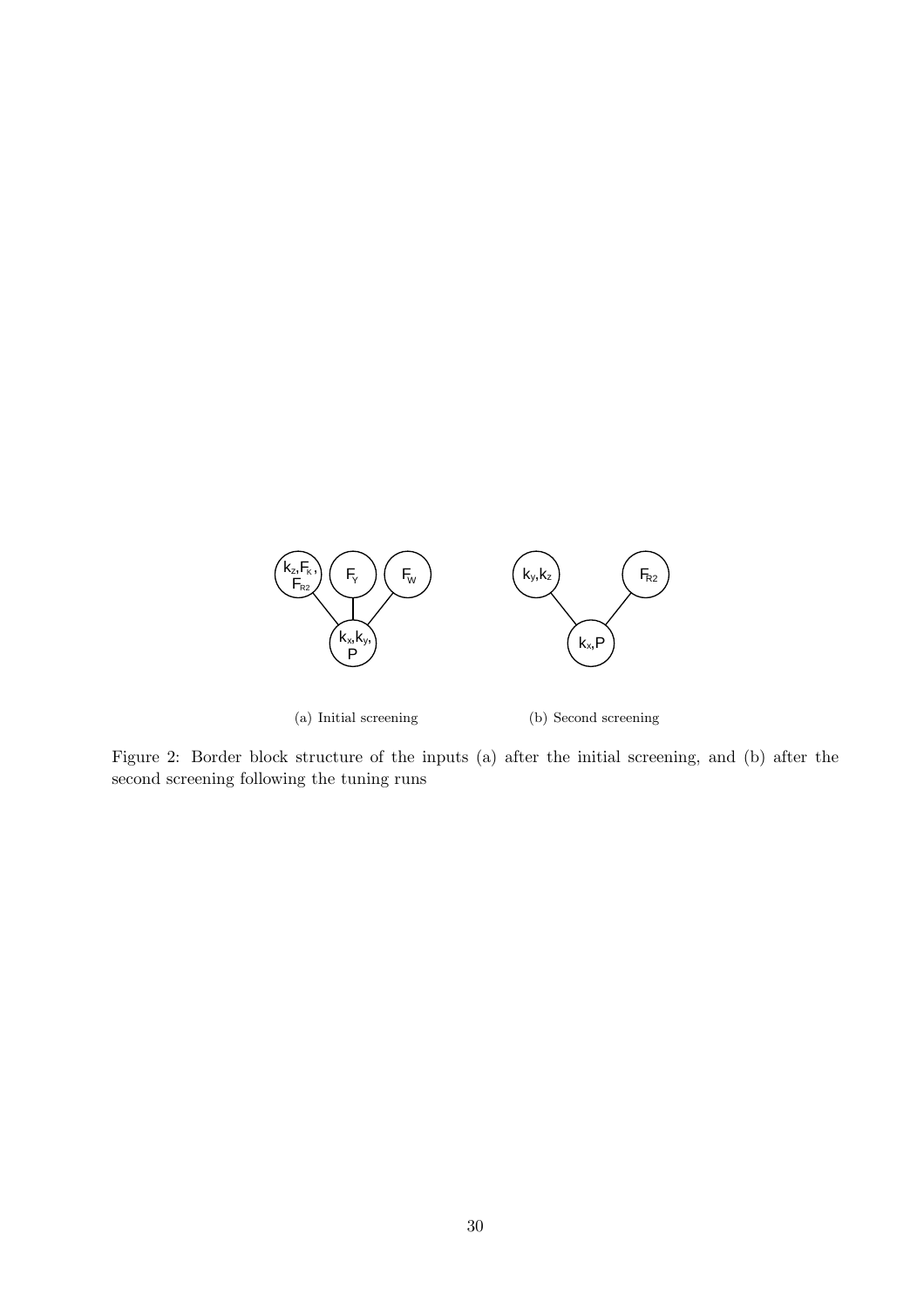

Figure 3: Average proportion of variance of the accurate computer model outputs explained by its emulator as a function of the size of the design beginning with the initial 6-point tuning design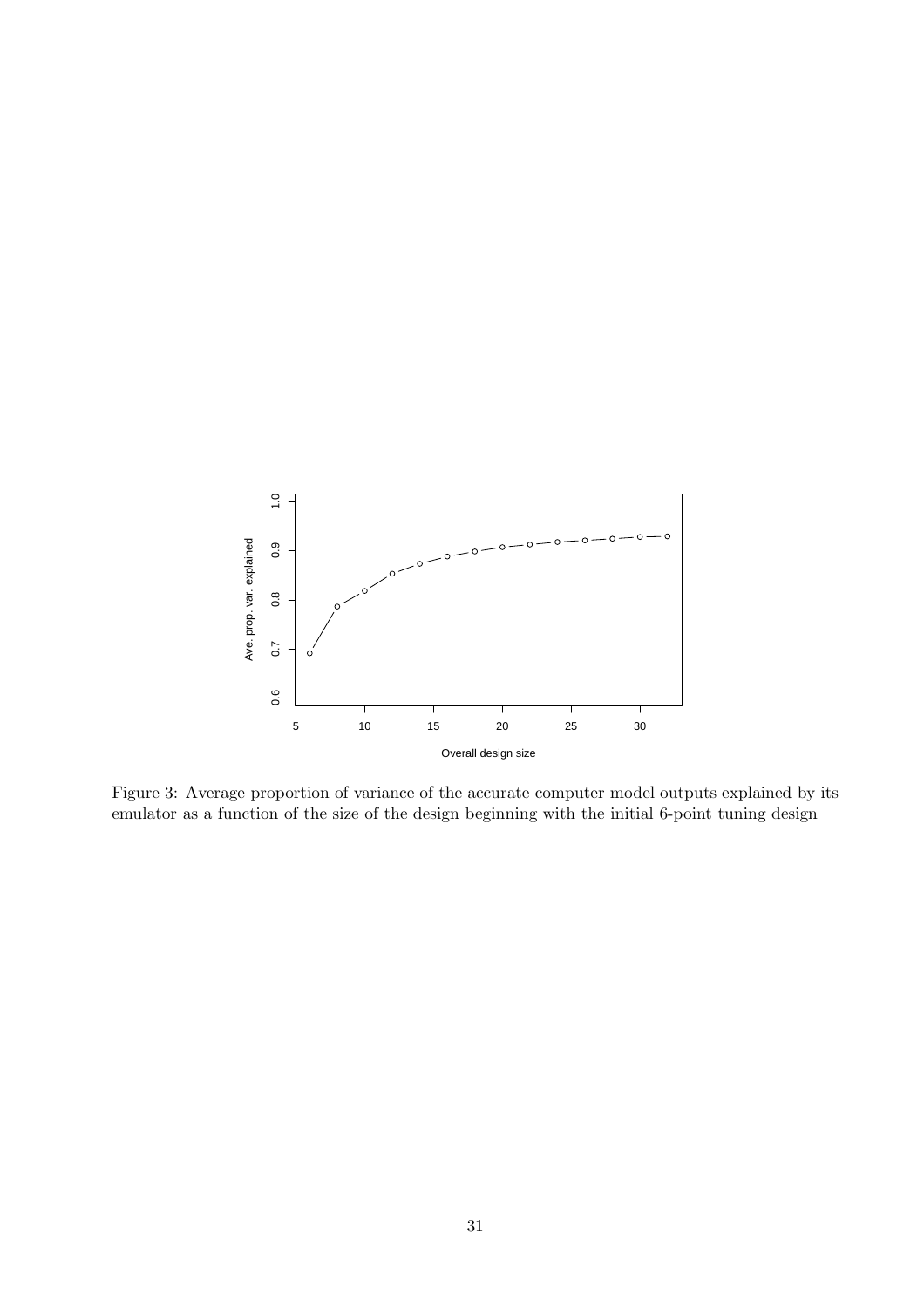

Figure 4: Comparison of design performance between the design constructed by the border-block method using criterion  $(25)$  (indicated by  $\circ$ ), the performance of 100 maximin Latin hypercubes (grey lines), and the average performance of the 100 hypercubes (dashed line).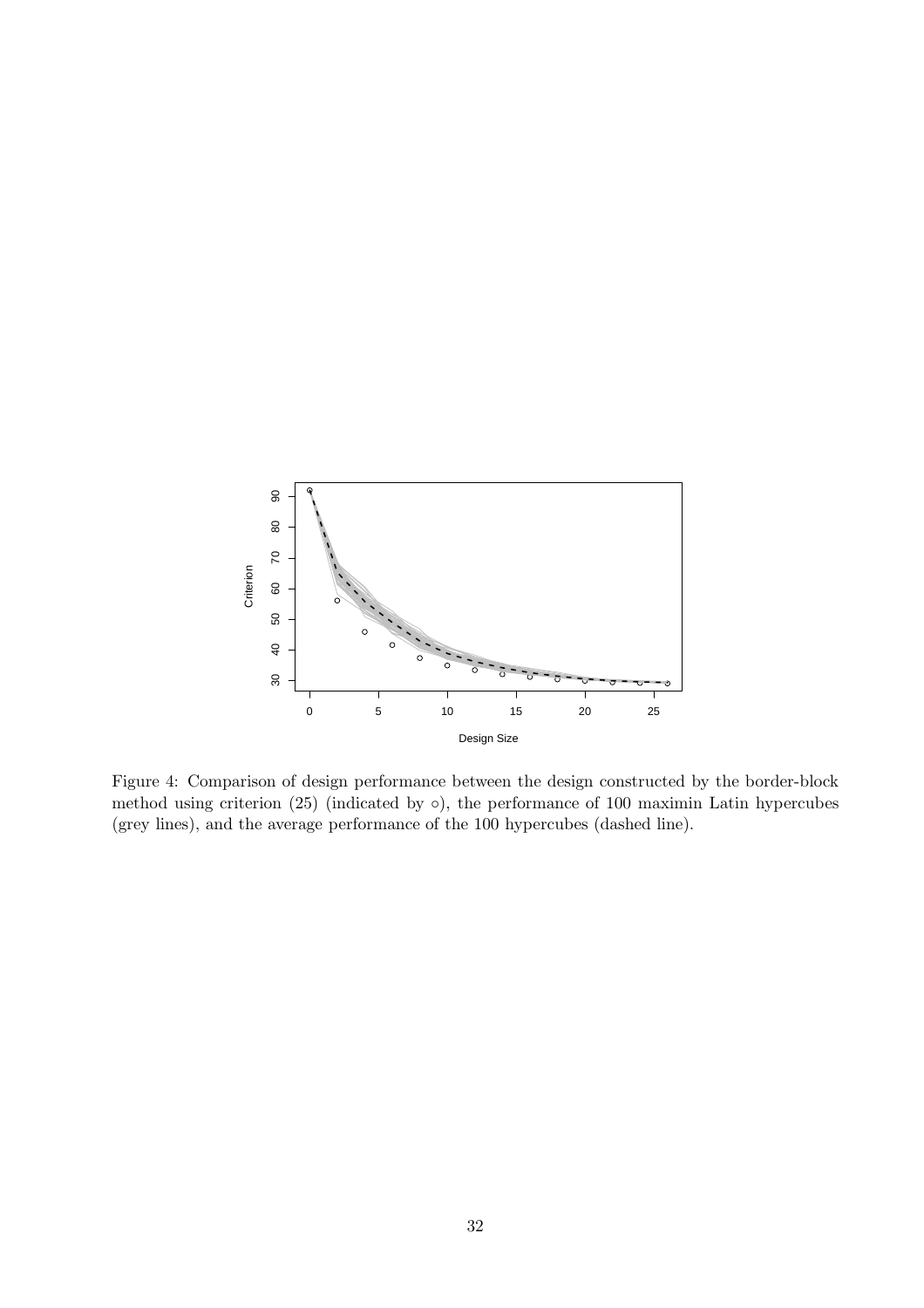# List of Tables

|    | Coefficients for the emulator trend of Well 2 Liquid Rate and Well 1 Oil Total fitted       |  |
|----|---------------------------------------------------------------------------------------------|--|
|    |                                                                                             |  |
|    |                                                                                             |  |
| 4  | Values of design criterion (25) for the second stage design $\dots \dots \dots \dots \dots$ |  |
| 5. |                                                                                             |  |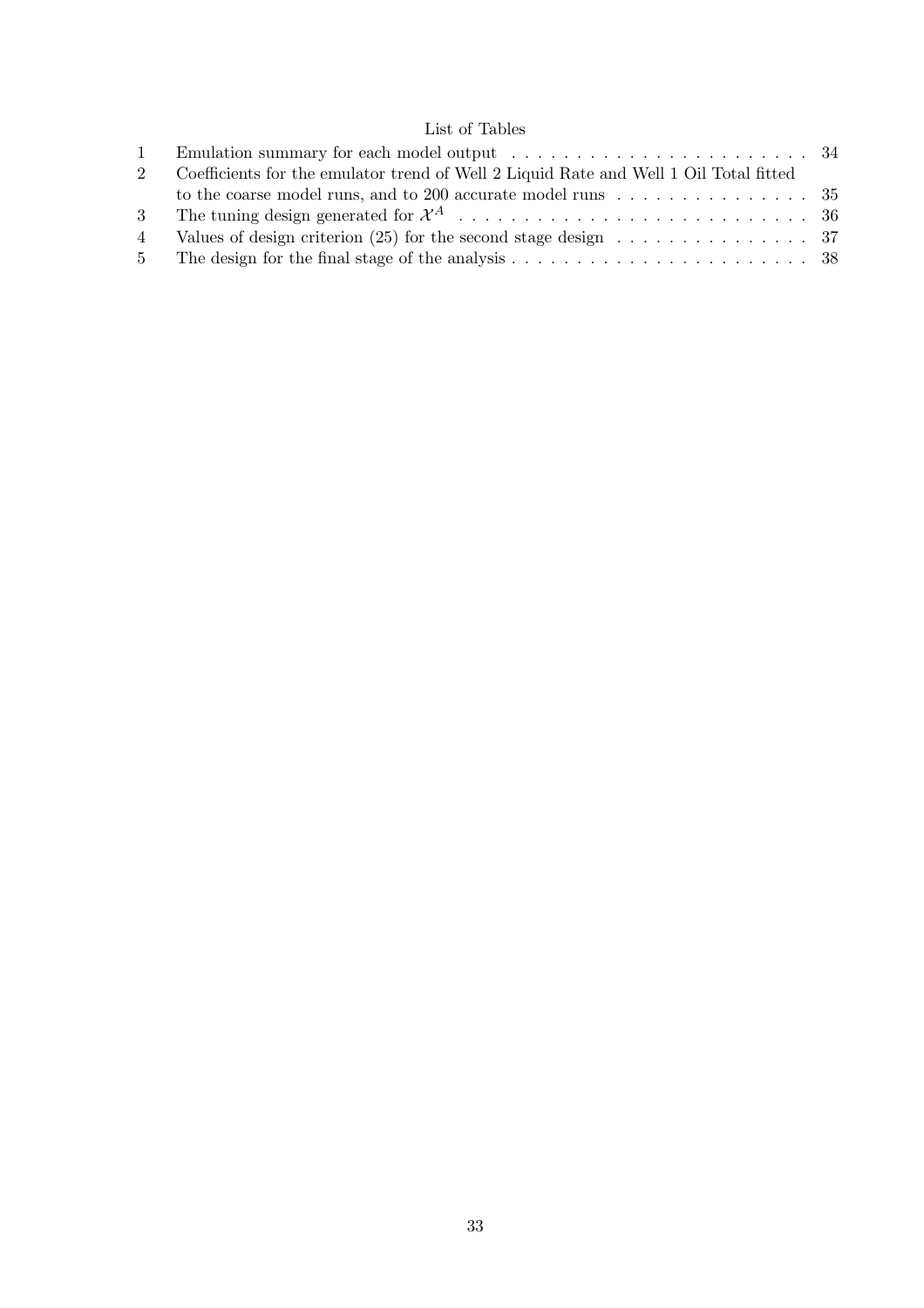| Output             | Active                          | Emulator         | No. Model | Classification           |
|--------------------|---------------------------------|------------------|-----------|--------------------------|
|                    | inputs                          | trend adj. $R^2$ | Terms     |                          |
| W <sub>4.pre</sub> | $k_x, P, F_{R2}$                | 0.90             | 11        | $(\ast)$                 |
| W1.oil.rt          | $k_x, k_y, P$                   | 0.63             | 12        | $(\ast)$                 |
| W3.bhp             | $k_x, k_y, P, F_K$              | 0.75             | 16        | $\overline{\phantom{m}}$ |
| W2.wat.tot         | $k_x, k_y, P, F_{R2}$           | 0.76             | 17        | $(+)$                    |
| W3.wct             | $k_x, k_y, k_z, P, F_K, F_{R2}$ | 0.71             | 25        | $\overline{\phantom{m}}$ |
| W2.gor             | $k_x, k_y, P$                   | 0.86             | 11        | $\overline{\phantom{m}}$ |
| $_{\rm W4.wct}$    | $k_x, P, F_W$                   | 0.85             | 12        | $(+)$                    |
| G1.gasinj.tot      | $k_x, k_y, k_z, P$              | 0.93             | 12        | $(\ast)$                 |
| W2.liqrt           | $k_x, k_y, P$                   | 0.70             | 11        | $(\ast)$                 |
| W3.gor             | $k_x, k_y, P$                   | 0.77             | 11        | $(*)$                    |
| W2.wat.rt          | $k_y, P, F_{R2}$                | 0.71             | 12        | $(+)$                    |
| W4.wat.tot         | $k_x, k_y, P, F_Y$              | 0.87             | 15        | $(+)$                    |
| W4.gor             | $k_x, k_y, P, F_W$              | 0.89             | 16        | $\overline{\phantom{m}}$ |
| W1.oil.tot         | $k_x, k_y, P$                   | 0.81             | 8         | $(*)$                    |
| W4.oil.rt          | $k_x, k_y, P$                   | 0.74             | 10        | $(*)$                    |

Table 1: Emulation summary for each model output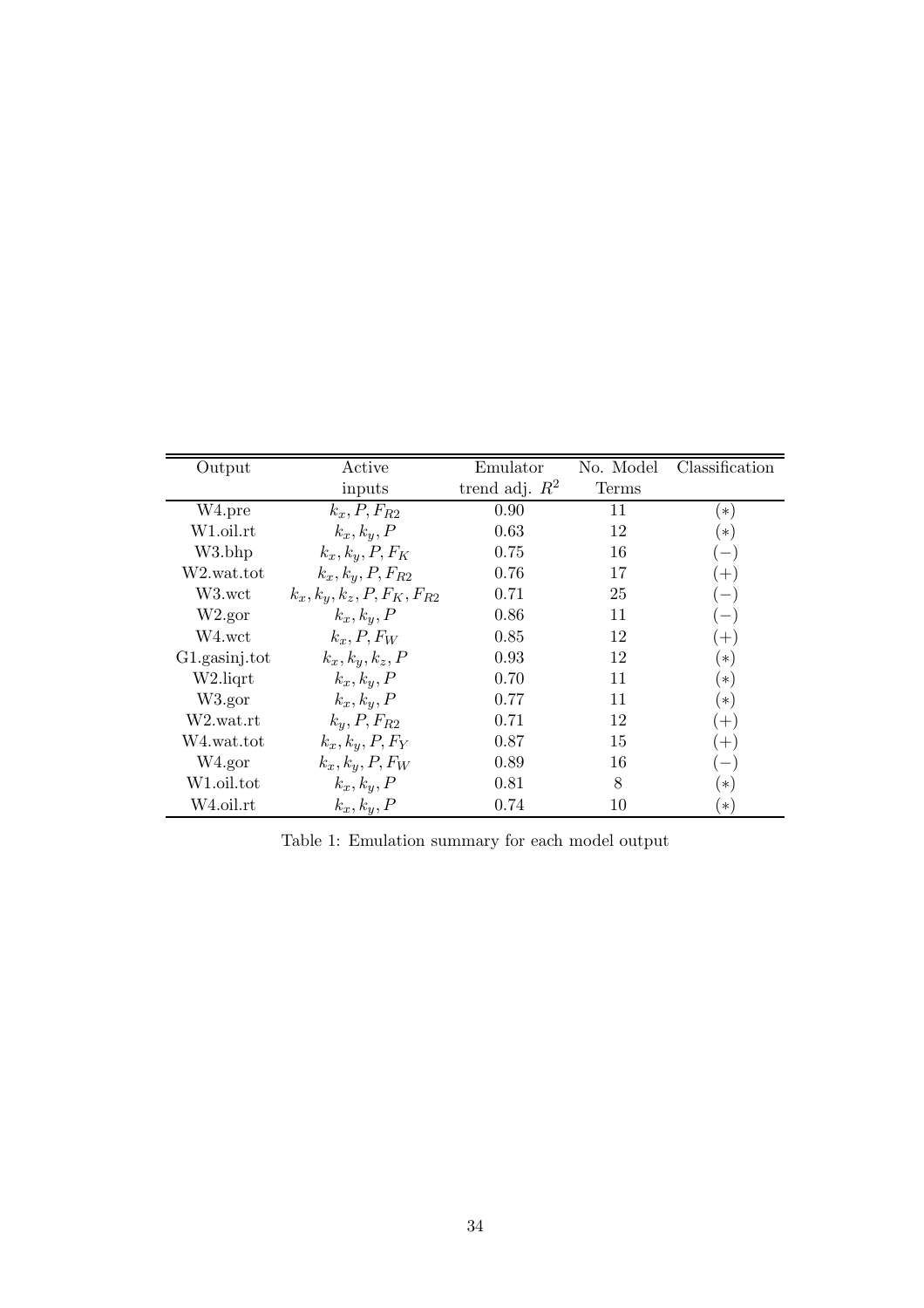|                | Well 2 Liquid Rate |           |           | Well 1 Oil Total |
|----------------|--------------------|-----------|-----------|------------------|
| Coefficient    | Coarse             | Accurate  | Coarse    | Accurate         |
| (Intercept)    | 499.8              | $-3424.5$ | 566.4     | $-654.0$         |
| $k_x$          | $-1614.1$          | $-1353.4$ | 22.9      | 56.9             |
| $k_y$          | 216.9              | 467.1     | 50.3      | 230.4            |
| $\overline{P}$ | 2824.7             | 9681.3    | 1418.4    | 5044.6           |
| $k_x^2$        | 1594.9             | 2643.6    |           |                  |
| $P^2$          | $-3504.9$          | $-6448.4$ | $-1936.9$ | $-5406.9$        |
| $k_x^3$        | $-536.9$           | $-1050.0$ |           |                  |
| $P^3$          | 1325.7             | 1472.2    | 787.5     | 1879.9           |
| $k_x : k_y$    | $-66.0$            | 84.85     | $-42.9$   | $-45.33$         |
| $k_x : P$      | 57.7               | $-819.2$  |           |                  |
| $k_y$ : $P$    | $-182.6$           | $-457.7$  | $-42.5$   | $-223.1$         |
| $R^2$          | 0.70               | 0.86      | 0.81      | 0.72             |

Table 2: Coefficients for the emulator trend of Well 2 Liquid Rate and Well 1 Oil Total fitted to the coarse model runs, and to 200 accurate model runs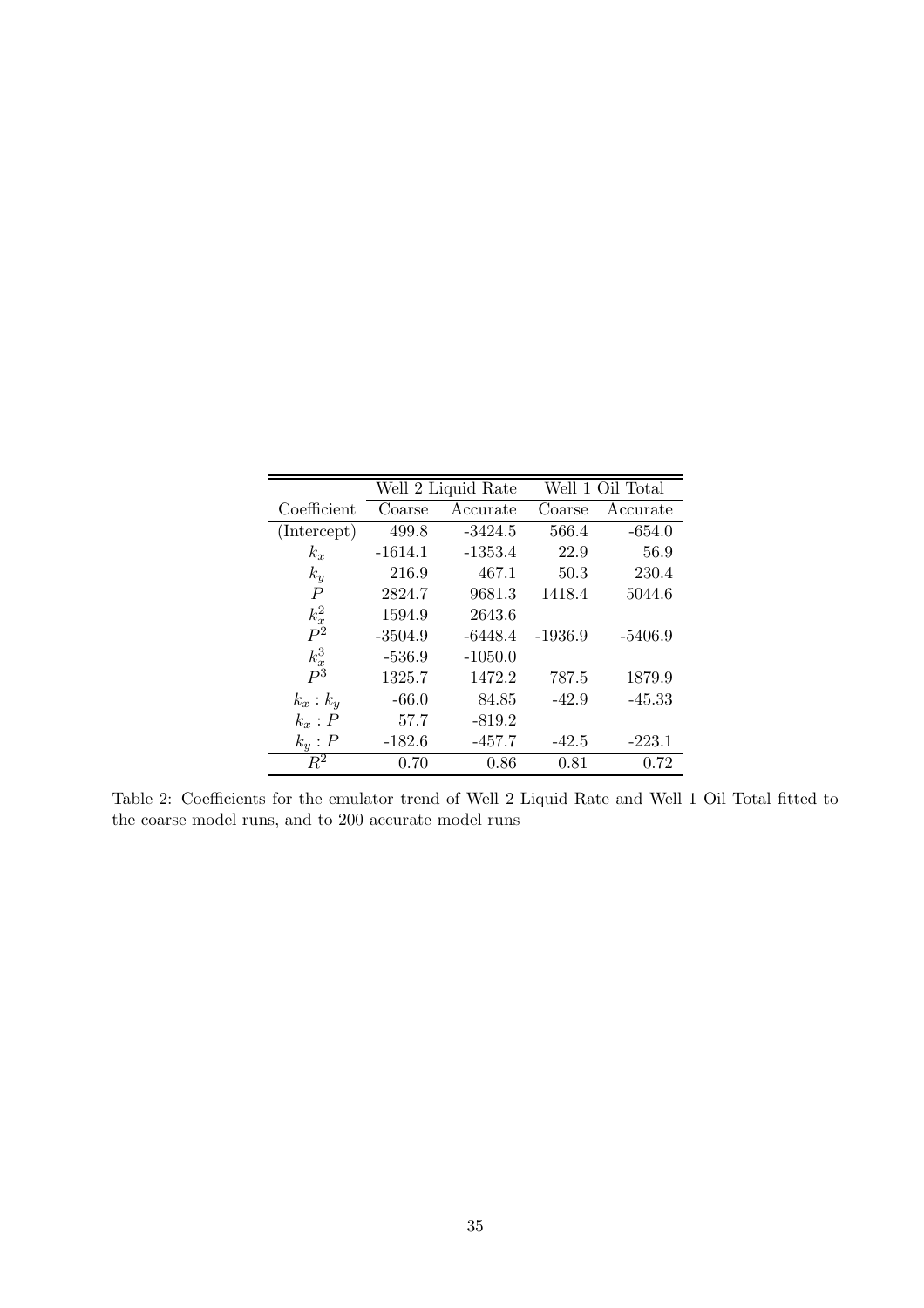| $k_x$   |      |  | $k_y$ $k_z$ $P$ $F_Y$ $F_W$ $F_K$ $F_{R2}$                      |  |         |
|---------|------|--|-----------------------------------------------------------------|--|---------|
|         |      |  | $-0.85$ $-0.85$ $-0.95$ $-0.96$ $-0.93$ $-0.99$ $-0.84$ $-0.82$ |  |         |
|         |      |  |                                                                 |  |         |
| 0.78    | 0.64 |  | $-0.33$ $0.51$ $0.14$ $0.20$ $-0.63$ $-0.14$                    |  |         |
| $-0.53$ |      |  | $-0.29$ $0.91$ $-0.22$ $0.76$ $0.64$ $0.39$ $0.40$              |  |         |
| 0.66    |      |  | $-0.36$ $0.55$ $-0.35$ $0.61$ $-0.65$ $-0.11$ $0.26$            |  |         |
|         |      |  | $-0.10$ $0.74$ $0.26$ $0.05$ $-0.23$ $0.70$ $0.15$              |  | $-0.61$ |
| 0.23    |      |  | $0.19$ $-0.54$ $0.86$ $-0.52$ $-0.03$ $0.88$ $0.73$             |  |         |

Table 3: The tuning design generated for  $\mathcal{X}^A$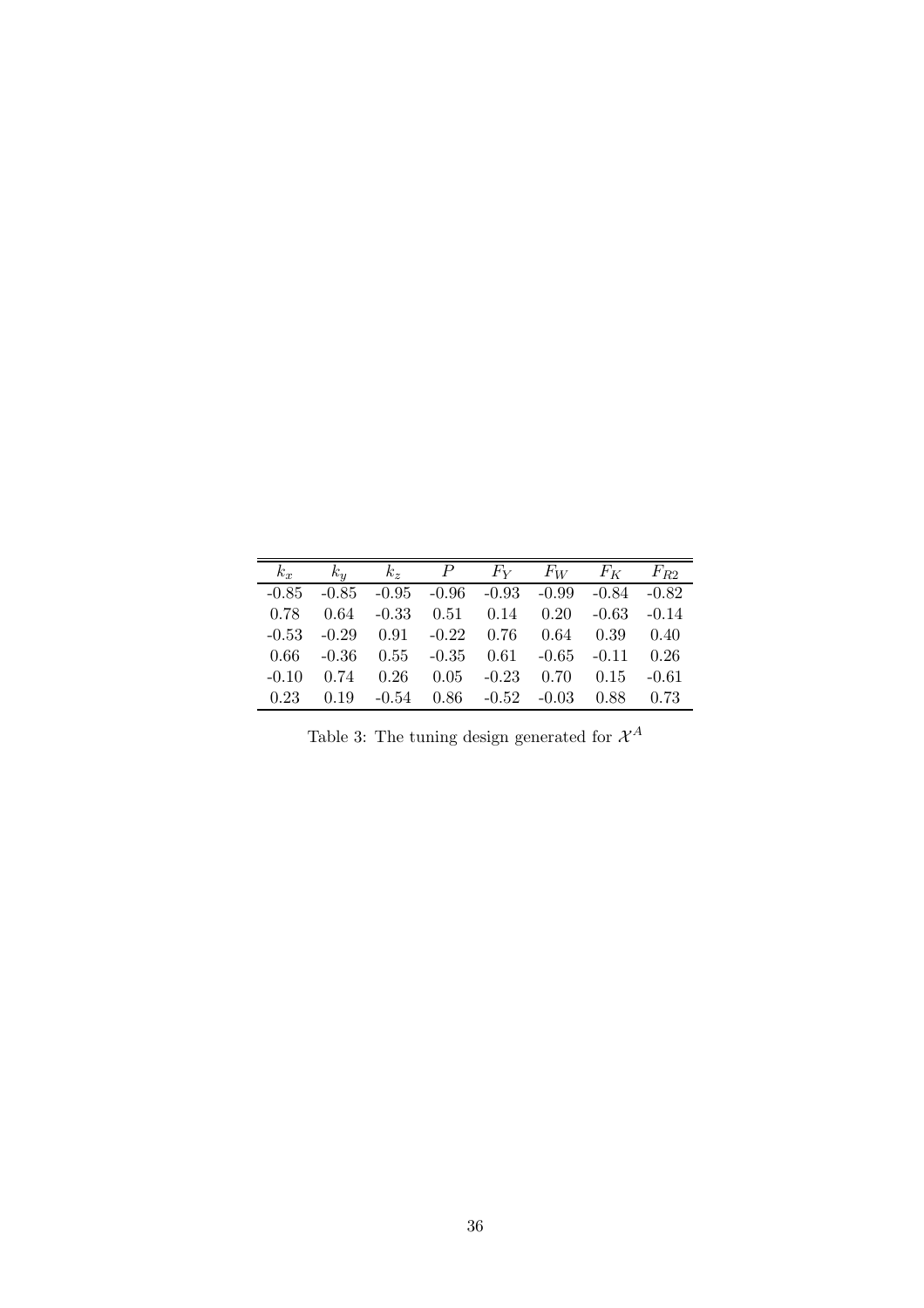| Additional     | Criterion | Additional  | Criterion |
|----------------|-----------|-------------|-----------|
| Design Size    | Value     | Design Size | Value     |
| 0              | 92.130    | 14          | 31.958    |
| $\overline{2}$ | 56.500    | 16          | 31.072    |
| 4              | 46.760    | 18          | 30.594    |
| 6              | 42.142    | 20          | 30.040    |
| 8              | 37.289    | 22          | 29.524    |
| 10             | 34.792    | 24          | 29.237    |
| 12             | 32.861    | 26          | 29.167    |

Table 4: Values of design criterion (25) for the second stage design